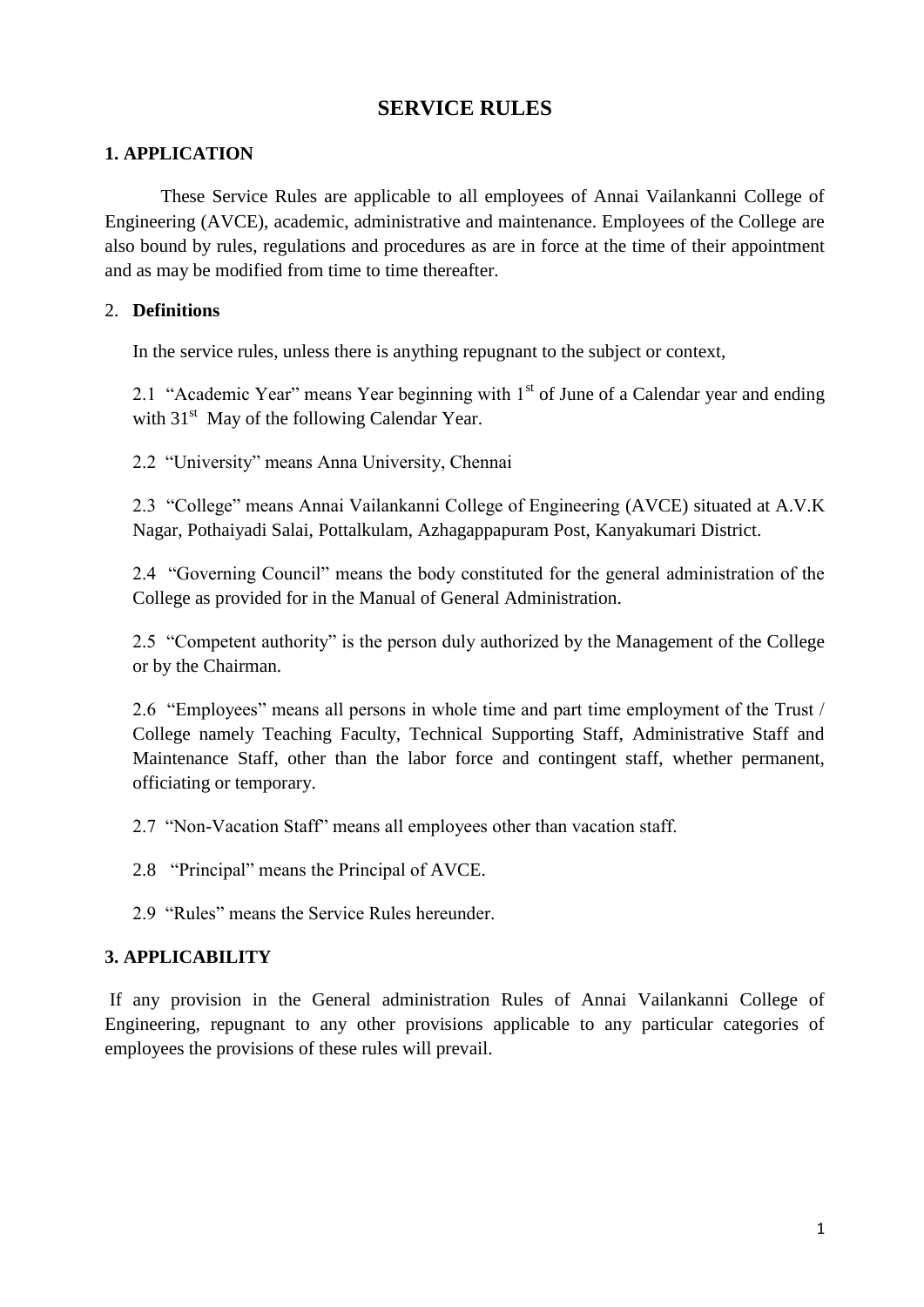### **4. CATEGORIES OF EMPLOYEES**

# **4.1. TEACHING**

- a. Principal
- b. Vice Principal
- c. IQAC Coordinator
- d. Dean
- e. Head of the Department
- f. Professor
- g. Associate Professor
- h. Assistant Professor
- i. Placement officer
- j. Physical Director
- k. Librarian

# **4.2. NON – TEACHING (ACADEMIC)**

- a. Skilled/Lab Assistant
- b. Placement trainer

# **4.3. ADMINISTRATION**

- a. Campus Manager
- b. Office Superintendent
- c. Purchase Officer
- d. Personnel Officer
- e. Verification Officer
- f. System Administrator
- g. Accountant
- h. Assistant
- i. Junior Assistant
- j. Office Assistant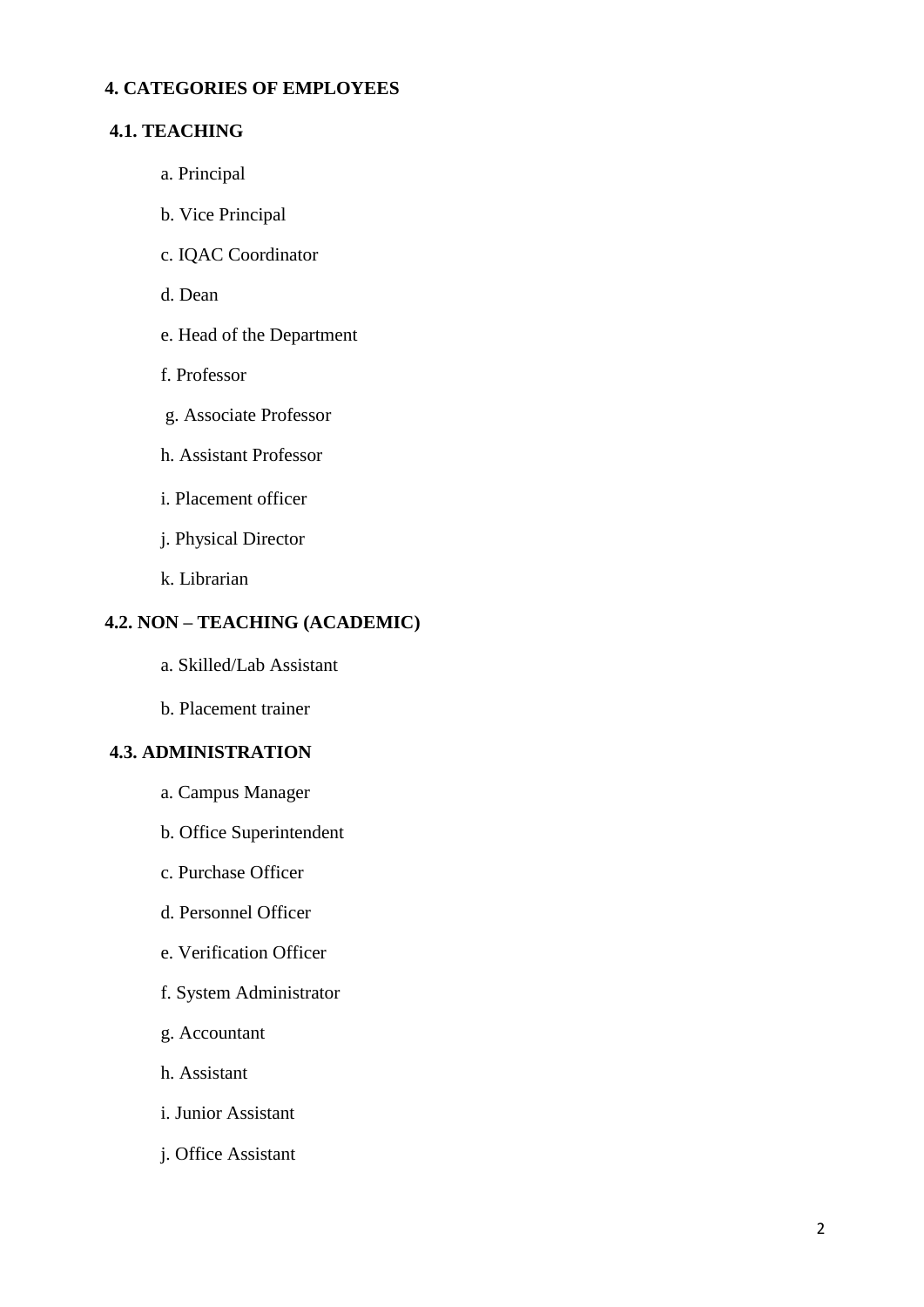### **4.4. MAINTENANCE**

- a. Estate Officer
- b. Technical Assistant (Plumber)
- c. Technical Assistant (Electrician)
- d. Carpenter
- e. Gardener
- f. Security
- g. Sanitary Worker

# **4.5. TRANSPORT**

- a. Transport Officer
- b. Head Driver
- c. Driver
- d. Driving Instructor
- e. Bus Manager
- f. Mechanic

# **5. CLASSIFICATION OF EMPLOYEES**

Employees shall be classified as:

- a. Permanent
- b. Probationary
- c. Temporary
- d. Contract
- e. Part-time
- f. Casual / Daily wages
- g. Visiting Professor

# **5.1. PERMANENT**

- a. Permanent employee is one who is appointed on a permanent basis against a regular vacancy with an appointment order issued by the Competent Authority.
- b. On the satisfactory completion of the period of probation, regularization order shall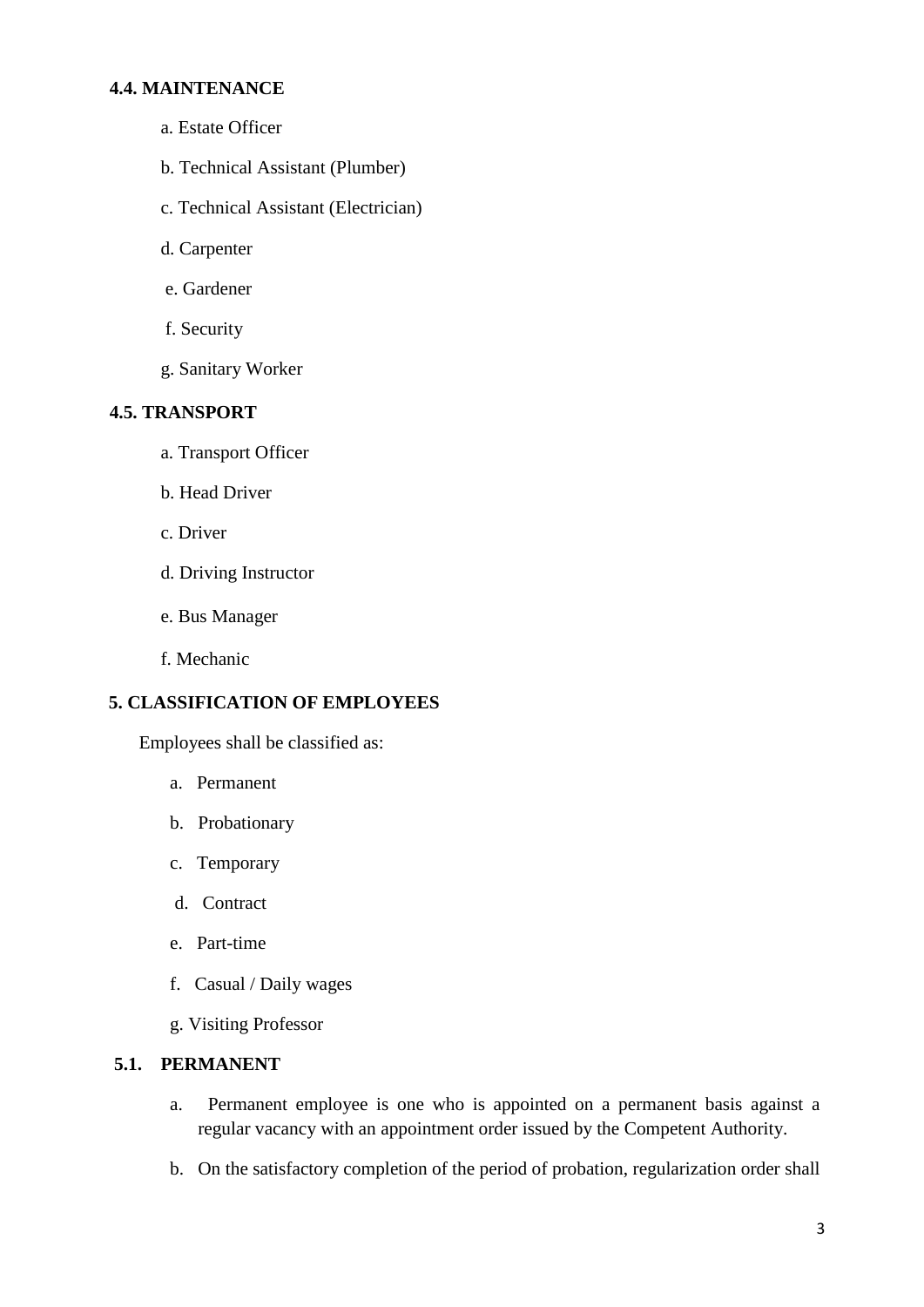be issued by the chairman to the employee.

- c. Being a Self-financed institution, all appointments will be subjected to the following conditions.
	- The management has discretionary powers to terminate any appointment because of
		- i. Cessation of the post/ programme.
		- ii. Lack of sufficient number of students for the particular course.
		- iii. Change of curriculum/ syllabus or any other unforeseen circumstances.

In the case of change of curriculum/syllabus, in deserving circumstances guidelines given by the Governing Council from time to time will be implemented.

**5.2. "PROBATIONARY'** is one who is provisionally selected to fill a regular post but has not yet completed the prescribed period of probation or extension thereof.

**5.3. "TEMPORARY'** employee is one who is appointed for a fixed or specified period of time:

- a. in work which is essentially of a temporary nature, or
- b. to fill temporarily in a regular post, or
- c. to cope up with a temporary increase in work, or d. for any other reason.

A temporary employee shall be entitled only to the benefits as specified in the terms of employment.

**5.4. "CONTRACT"** employee is one who is employed on contract for a stipulated period of time or for a specific work, on the lapse of which employment automatically ceases. A contract employee shall be entitled only to the benefits as specified, in writing, in the terms of contract.

**5.5. "PART-TIME'** employee is one who is employed to do work for less than the normal period of working hours. He shall be entitled to benefits only as specified, in writing, in the letter of appointment.

**5.6. CASUAL/DAILY WAGES':** employee is one who is employed on a day-by-day basis for the work of an occasional or casual nature. A casual employee shall not be entitled to benefits provided to other classes of employees.

# **6. RECRUITMENT**

All the recruitments will be done through open competition following the AICTE/University norms and the selection procedures of the management.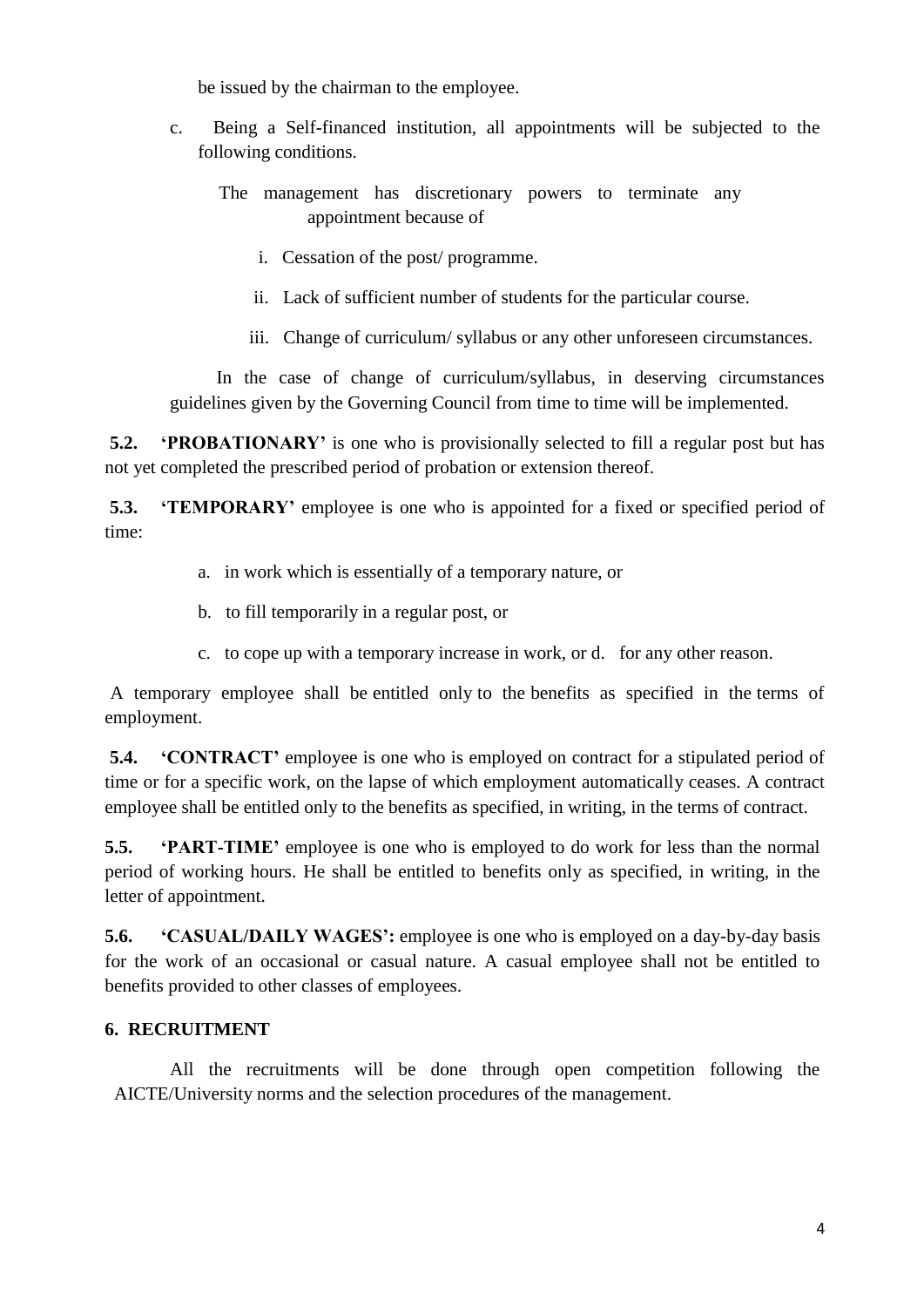### **7. EMPLOYMENT**

- 7.1 Only a person who has received a letter of appointment duly signed by the Competent Authority shall be deemed to be an employee of the College.
- 7.2 The appointee shall produce her/his original certificates and one set of attested copies thereof at the time of joining duty and those documents should be made available as and when required for scrutiny.
- 7.3 Unless, in any particular case, it be otherwise distinctly provided the employee's time is entirely at the disposal of the College and he may be employed in any manner required by the competent Authority, without claim for additional remuneration.
- 7.4 Generally, before a person is considered for regular employment, unless otherwise specified in the appointment order, s/he is required to be on probation for a period of two years from the date of selecting him/her as a probationer.
- 7.5 During the period of probation the services of a probationer may be terminated at any time without notice or compensation in lieu of notice, and without assigning any reason. No appeal shall lie against such termination.
- 7.6 If during the period of probation, the employee's performance of the duties assigned to him has been found to be satisfactory his or her position may be regularized; if not satisfactory, the period of probation may be extended at the discretion of the Competent Authority. If, at the end of such an extended period, the probationer's work is still found to be unsatisfactory, his/her services shall be dispensed with, without assigning any reason whatsoever.
- 7.7 No employee is entitled to be treated as a regular employee by reason alone of his having completed the probationary period until the confirmation order is issued in writing by the Competent Authority. If no orders are passed, the probationer's services will be deemed to have been unsatisfactory and the probationer discharged from service.
- 7.8 A regular employee appointed in a different post or promoted to a higher post shall be on probation for a period of two years thereafter and is liable at any time during this probationary period to be reverted to the original post at the discretion of the Competent Authority.
- 7.9 The promotion of an employee from a lower post to a higher post shall be at the discretion of the Governing Council and will be determined on the basis of merit, quality of service, loyalty, conduct, efficiency, ability, health, nature of the job, years of service and the individual's suitability for the job.
- 7.10 Inter departmental transfers of employees may be made by the Competent Authority in the interest of the institution and employees are bound to comply with orders on this behalf.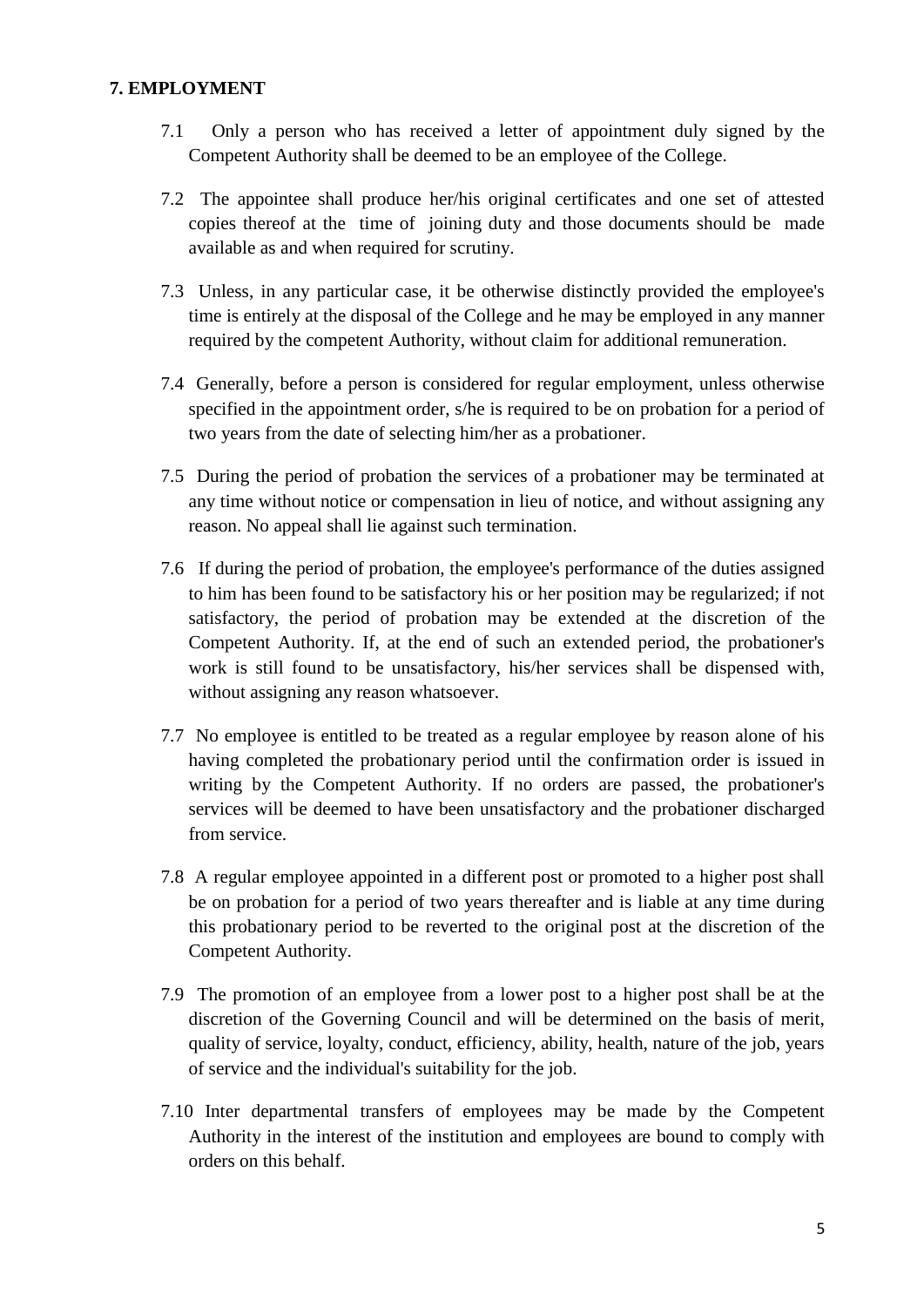#### **8. BIO-DATA**

It shall be incumbent on every employee to furnish, in writing his/her correct and complete bio data in the prescribed form to the Competent Authority for the purpose of record, and also thereafter promptly to notify, in writing, any subsequent changes in the data furnished. Any suppression/distortion of material facts is reason enough for termination

#### **9. RECORD OF AGE**

The date of birth of an employee, as furnished by him at the time of joining duty, should be supported by the School Leaving Certificate, The age of the employee verified as above and accepted and recorded by the Governing Council shall be conclusive proof of the age of the employee for all questions concerning his/her employment including retirement.

#### **10. CHANGE OF ADDRESS**

Whenever any change occurs in the residential address of an employee she/he must immediately intimate such changes to the Competent Authority in writing which shall be recorded in the appropriate sections of the administrative office of the College.

### **11. LEAVING CAMPUS**

No employee shall, ordinarily, while on leave or under suspension, leave the campus without prior permission of his leave sanctioning authority. If an employee wishes to leave the station for any reason, while applying for such leave, she/he should communicate to the chairman/authorities the out-station address at which he may be contacted, if Necessary.

### **12. IDENTIFICATION OF EMPLOYEES**

Every employee will be provided with an Identification Badge/Card and she/he shall show it on demand to any person authorized to inspect the same. The employee, while in the College, is required to display such a badge on his person. When the employee ceases to be in employment, s/he shall surrender his/her identification badge/card to the office before his accounts are settled. If an employee loses or damages his/her badge/card during his/her service, s/he shall pay a fee as may be, prescribed from time to time, to meet the cost of replacement.

#### **13. CODE OF CONDUCT AND DISCIPLINE IN GENERAL**

- 13.1 Unless it is explicitly stated, the staff employed in the College shall be at the disposal of the College during all the working hours and s/he shall serve it in such capacity and at such places as s/he may from time to time be directed.
- 13.2 Any member of the staff employed in this College shall conform to the rules and regulations in force in the institution and obey all orders and directions which are given from time to time to him/her by any person or persons under whose jurisdiction superintendence or control s/he may be placed from time to time.
- 13.3 The members of the staff employed in this College shall furnish either at the time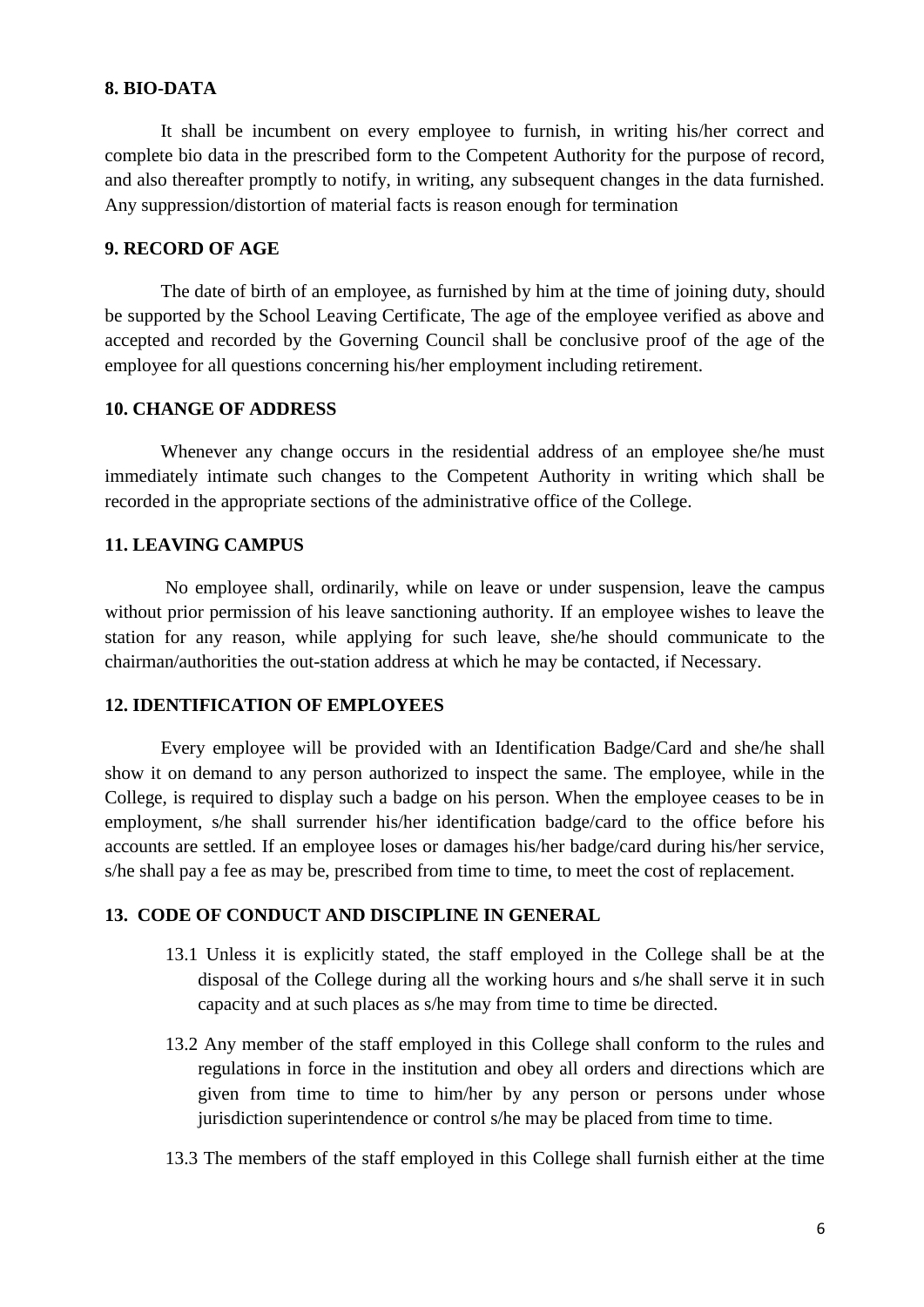of appointment or when asked for, an undertaking agreeing to abide by the rules and regulations in force and the other conditions which the management modify.

13.4 The members of the staff shall be constantly aware of the 'Quality Policy' of the institution and work with consistency for its realization. Each member of the staff is expected to know the Vision, Mission, Values and Quality Policy of the institution and work constantly for their realization. They are also expected to be in the know of all the guidelines of AICTE, UGC, Anna University and all concerned agencies and laws concerned with running a minority higher education institution.

# **14. CODE OF CONDUCT AND DISCIPLINE IN PARTICULAR:**

- **14.1.** Each member of the staff should possess outstanding qualities so as to mould students as excellent persons and the staff shall be a role model to them.
- **14.2.** All the members of the staff shall be neatly dressed, observing the dress code of the College besides wearing the identity card.
- **14.3.** They shall discharge their duties efficiently and diligently so that the student community may be given a high quality of training in keeping with the Vision, Mission, Values, Motto and Quality policy of the College.
- **14.4.** They shall not absent themselves from their duties except when necessary and with prior permission.
- **14.5.** Every staff member shall be found in his/her specified working place. Leaving the work place is allowed only with prior permission and after recording the same in the movement register.
- **14.6.** Every member shall not only conform in letter to the rules and regulations of the College as regards their job description but also observe the spirit of those prescriptions.
- **14.7.** Every member shall perform all the additional duties assigned for the welfare of the students either before or after regular working hours or on holidays.
- **14.8.** No member of the staff shall be engaged in gambling or betting either in the College premises or in any public place.
- **14.9.** No member of the staff shall be found in a state of drunkenness nor shall s/he consume any alcoholic beverage in the College Premises.
- **14.10.** No member of the staff shall be for any reason found guilty of giving or taking bribe or illegal gratification from the students or their parents or guardians or from other employees or from any other agencies.
- **14.11.** No one shall indulge in misbehavior or victimize or show partiality to any of the students of the College.
- **14.12.** No member of the staff shall be involved either directly or indirectly in any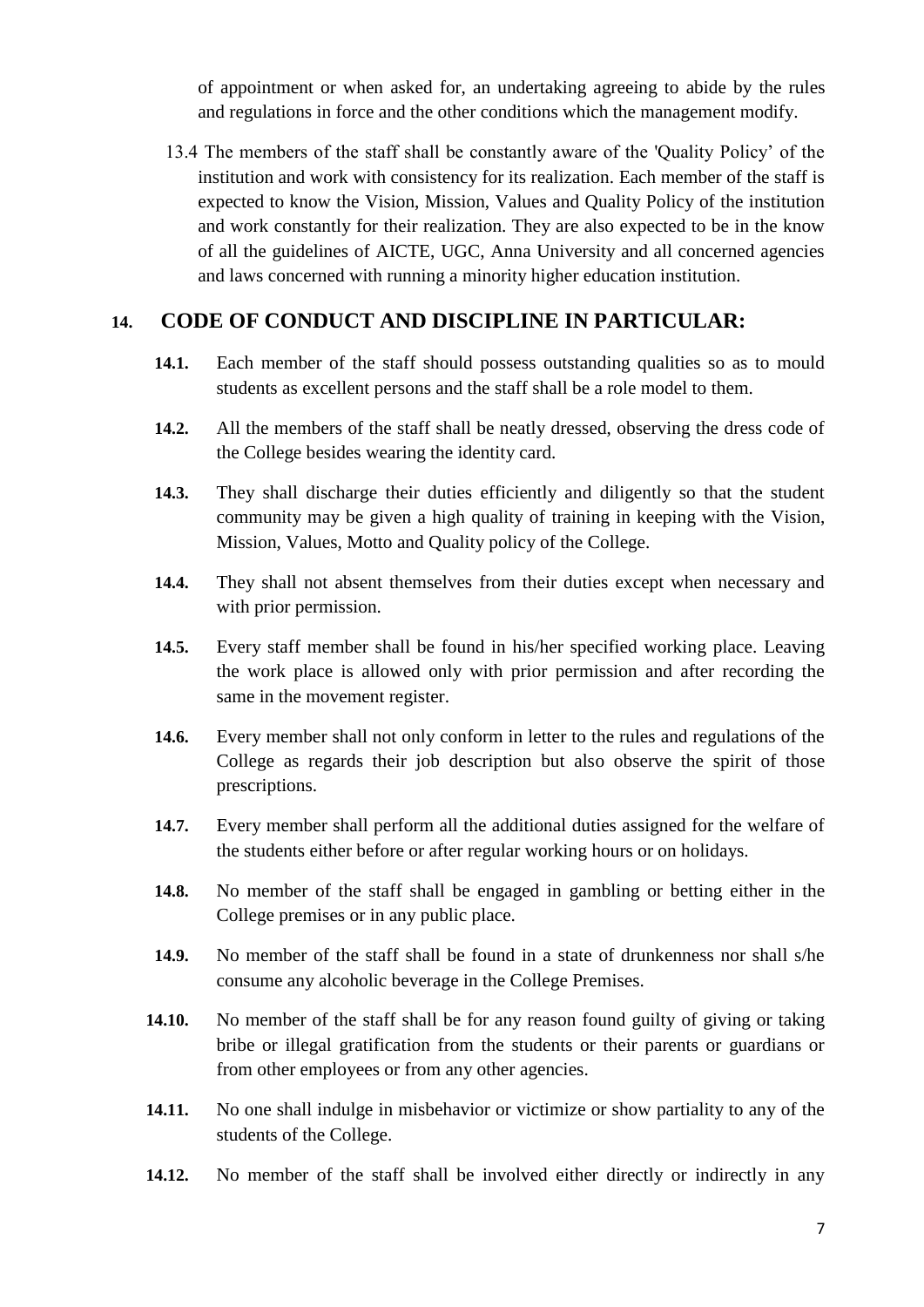criminal activities. If they are involved in criminal proceedings the management shall be apprised of it.

- **14.13.** If any member is arrested on any charge she/he shall be considered to be under suspension from the date of when released on bail the member should convince the management of his/her bonafide to be reinstated. If acquitted she shall be reinstated in service.
- **14.14.** Any member convicted in a court of law on criminal charges shall have his/her services influenced by his/her superior author with respect to his/her service terminated.
- **14.15.** No staff member shall bring or attempt to exert any political or social pressure or other influences on his/ her superior author in respect of his/her service interests.
- **14.16.** No member of the staff shall be a member of any political party and neither shall s/he contest any political election nor shall s/he get involved in any political activity within the College campus. Elections for teacher constituencies are exempted.
- **14.17.** No member shall engage directly or indirectly in any trade, running tutorial or coaching classes, technical, driving schools or private consultancies or any work of remunerative nature.
- **14.18.** Any work of honorary nature like doing research, writing books or undertaking work of an academic nature, may be done without prejudice to the work in the College, provided the management is duly informed of it.
- **14.19.** No member of the staff may apply for employment elsewhere without the permission of the management.
- **14.20.** No member of the staff shall engage himself herself in a mass signature campaign.
- **14.21.** No member of the staff shall mobilize the staff for any demonstration, mass representation or protest against the management.
- **14.22.** No member of the staff shall engage himself/herself in any protest against management like slow down work, mass casual leave, strike or any other interruption or discontinuance of work.
- **14.23.** The members of the staff shall not participate in any of the strike or demonstration which is prejudicial to the interests of the College.
- **14.24.** No member of the staff shall indulge in destructive criticism of policies of the management either in speech or in writing neither shall she associate himself/herself with those who are engaged in similar destructive activities. S/he shall not ventilate any grievance through the press, leaflets, hand bills etc.
- **14.25.** No member of the staff shall damage or attempt to cause damage to the property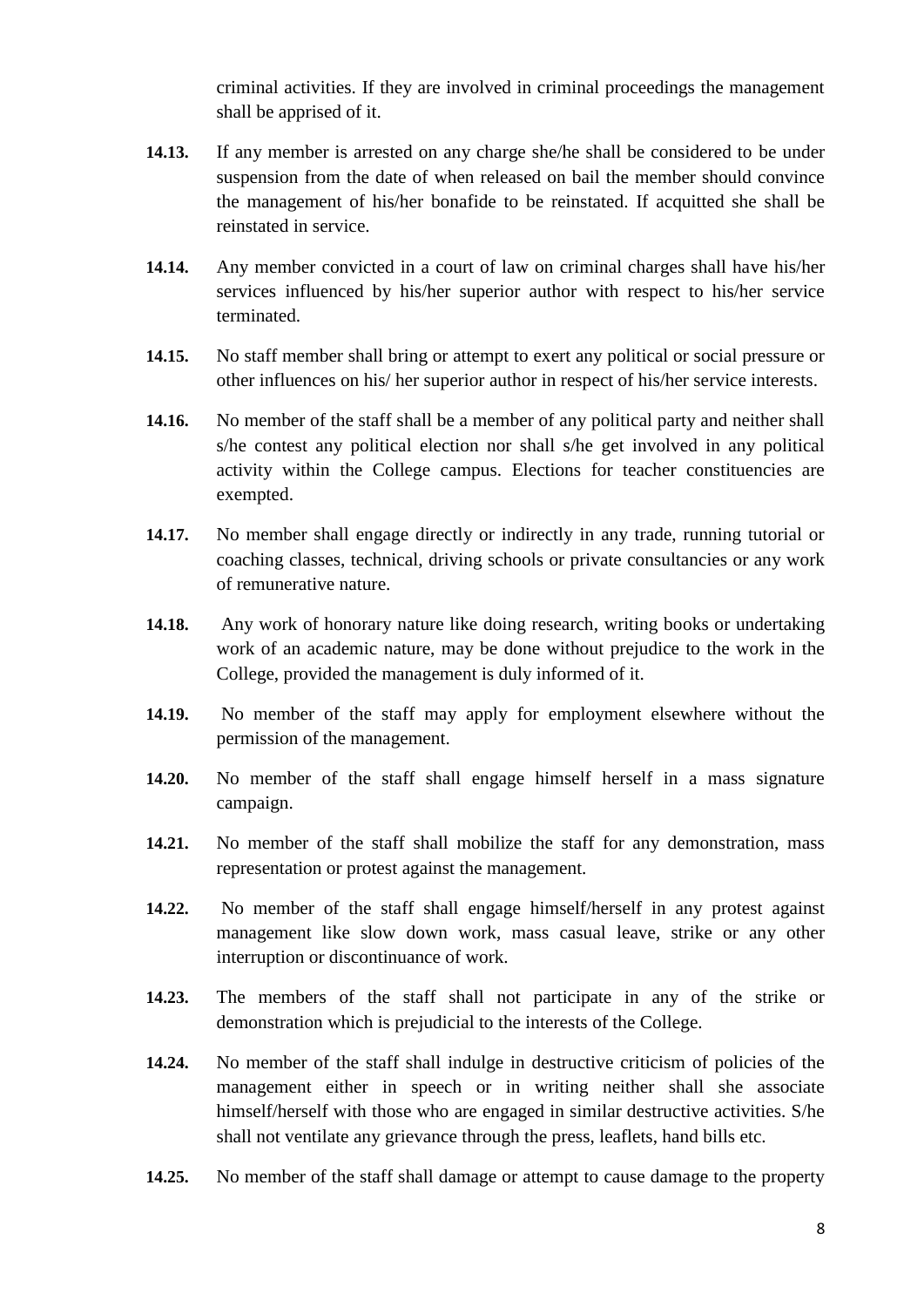of the College and bring loss to it.

- **14.26.** No member of the staff shall disobey the orders of the management or superiors, neither have s/he refused to accept any communication from the management.
- **14.27.** No one shall knowingly make any false statements in any document pertaining to his/her employment in the College.
- **14.28.** No representation of grievances is to be made to the management except through proper channels.
- **14.29.** No member of the staff shall make any statement or write any article to the press or give any talk on the radio or TV on a topic related to the College/ management without prior sanction from the management.
- **14.30.** None shall make use of any matter of confidential nature which s/he has acquired as an employee in the College.
- **14.31.** Every member shall hold the development and success of the College very dear to him/her and shall come forward with suggestions and proposals for its growth. S/he shall generously give his/her best so that the College will ever fulfill the mission the founders have envisaged for it.
- **14.32.** Every member of the staff shall take keen interest in the continuous enrichment of her/his profession through studies and research throughout the career.
- **14.33.** Members of the staff are expected to participate in knowledge building activities and enrich their field of knowledge by sharing the artifacts, engaging themselves in scientific dialogue and collaborating in research with their professional peers at the local, national and international levels through avenues like professional meetings, seminars, workshops, conferences etc.
- **14.34.** Members of the staff shall respect the rights and dignity of all the students and deal with them impartially regardless of their religion, caste, socio-economic status, physical abilities and gender. They shall respect and show keen interest to listen to the opinions and views expressed by the students for their benefit and benefit of the institution.
- **14.35.** Each of the staff, with their limits, shall spend time to encourage, mentor and counsel the students who are in need of guidance for the quality improvement of their education and career without expectation of any remuneration or compensation.
- **14.36.** The members of the staff shall speak respectfully of other staff and render assistance for mutual professional betterment and refrain from lodging unsubstantiated allegations against colleagues to higher authorities.
- **14.37.** The members of the staff shall give due respect to the parents and guardians of the students, convey any information with regard to their wards politely during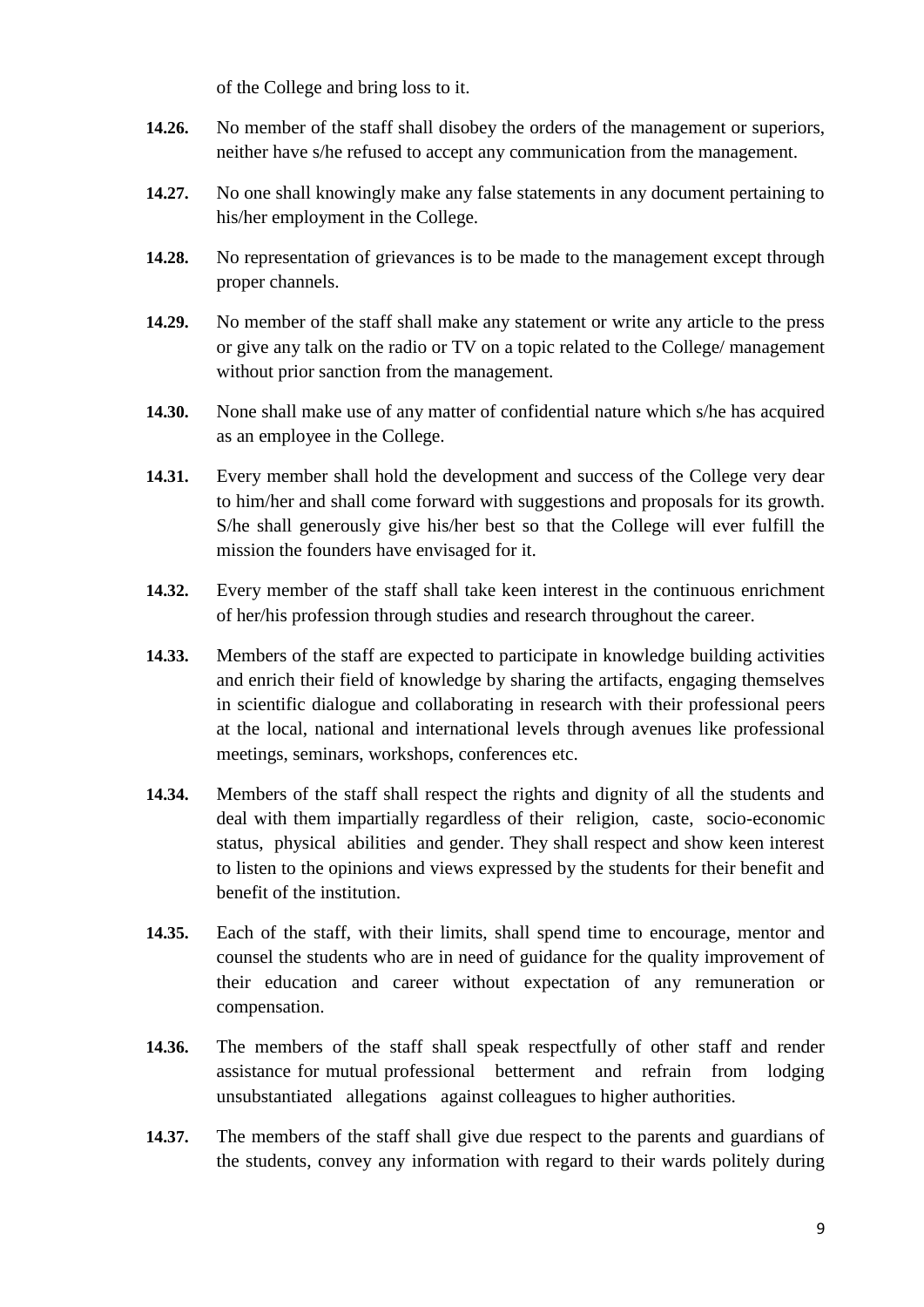the parent-teachers interaction meetings or through other means whenever it is needed.

- **14.38.** The members of the staff shall recognize and remember that education is a public service and uphold their responsibilities to the public.
- **14.39.** The members of the staff shall be interested in the emancipation of the society, be aware of the prevailing social issues and involve in such activities professionally as to provide valuable and timely solutions for the same without prejudice to their duties in the institution with the permission and guidance of the authorities of the institution.
- **14.40.** Achievements and drawbacks on the part of the teaching and other staff will be recorded at the end of every semester which will be considered for the career development of the staff within the college.

# **15. RULES AND GUIDELINES FOR THE TEACHING STAFF**

- **15.1. Hours of work:** The regular working hours for the College shall be 9.00 AM to 03.40 PM with a lunch break between 12.30 pm and 1.00 pm during weekdays. Depending upon the exigencies of the work, the staff members concerned are expected to be available beyond the office hours indicated above.
- **15.2. Attendance:** All staff members are required to record their attendance in the registers provided at the respective department in the morning when they come in. If anyone is late, he is required to sign the late attendance register and record the time of arrival. A maximum of two late-entries in a calendar month are allowed. Thereafter, half-a-day casual leave will be deducted for every subsequent late-arrival.
- **15.3. Dress Code:** All male members of the Staff are required to wear full trousers with full-sleeved Shirts tucked in and are expected to be in shoes. The lady members of the Staff are required to be dressed in saree. All have to wear the ID card conspicuously around the neck, in a manner readable by others

# **16. DUTIES AND RESPONSIBILITIES**

# **16.1. PRINCIPAL**

The Principal is the one who is fully responsible for the academic performance of the College under the guidance, direction and control of the Chairman. "Academic" means institutional, governmental and public requirements for education, including the requirements of the relevant accrediting agencies.

S/he will lead the personnel of the college for the quality development of the institution in the fields of Academic, Research and Discipline. S/he is responsible to create an ambiance conducive for the best performance of the staff and the students and to develop best practices that sustain high standards and social responsibility and thus lead the college towards the realization of its vision, mission, and quality policy abiding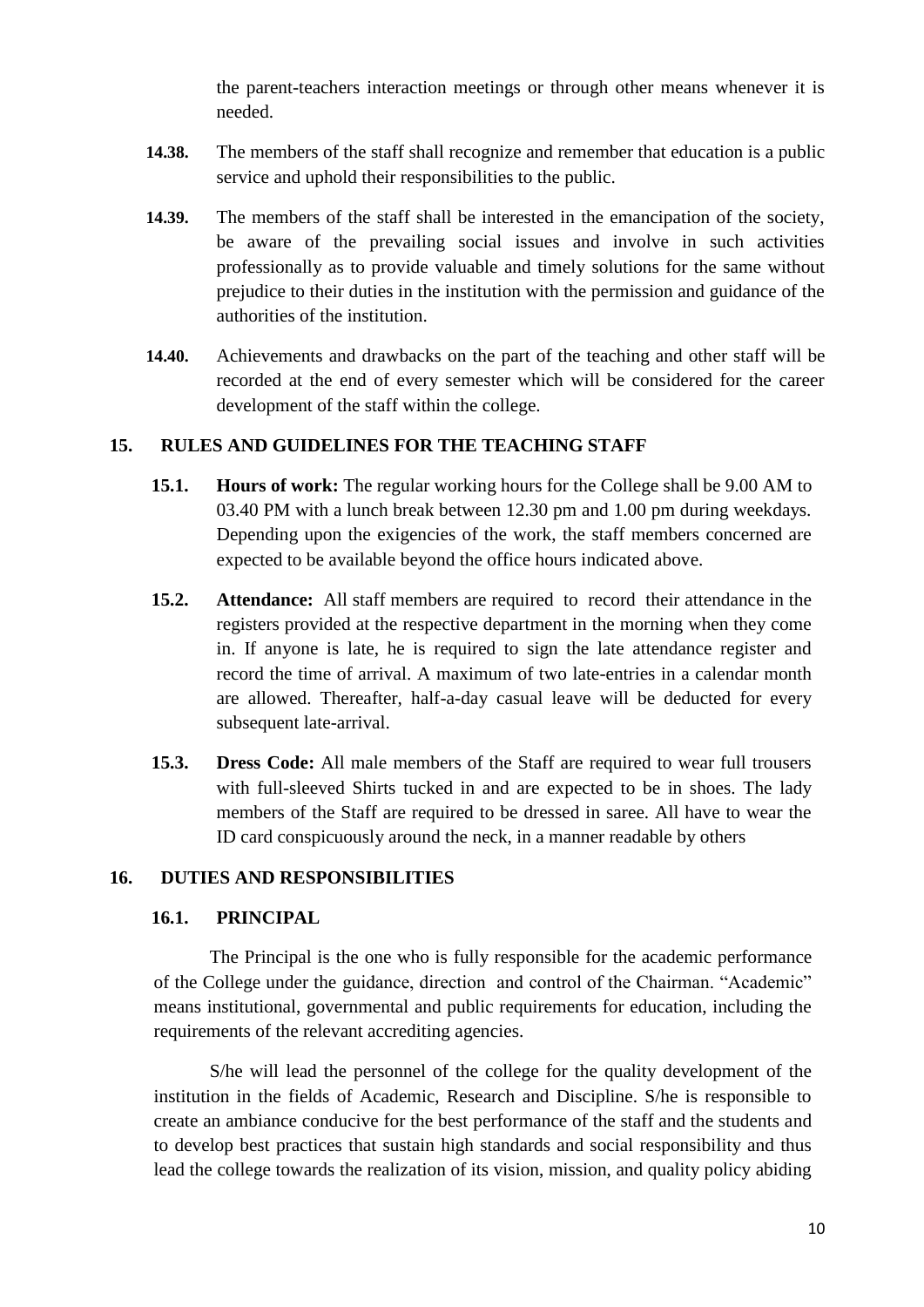by the salient values of the college.

- **16.1.1.** S/he shall be familiar and have thorough knowledge of all the rules, regulations, norms, guidelines and directions of AICTE, the University, Government of Tamil Nadu/Government of India, DOTE, Accreditation Agencies, Research Funding Agencies and related agencies and the demands of the law that apply to the establishment and running of a minority institution of higher education and all the clauses of the Manual of General Administration of the College.
- **16.1.2.** S/he will cooperate with the Chairman to steer the institution towards the fulfillment of its vision, mission, and quality policy with his academic leadership in accordance with the rules of the Central and State Governments and their relevant agencies, Affiliating University, and institutional Manual imbibing the spirit and principles of different accrediting agencies and the directions by the Governing Council from time to time.
- **16.1.3.** S/he is responsible for following the government rules with regard to admission, syllabus, number of working days, examination and the results etc. Along with this, he/she is duty bound to reach the academic objectives of the college, i.e. the standards the management sets as regards to the quality education to be imparted in the College. In these matters it is the full responsibility of the Principal to creatively plan and devise ways and means to achieve this target. This is his/her domain. This includes the curricular, co-curricular and extra-curricular activities.
- **16.1.4.** S/he will correspond with all academic bodies of the Government in consultation with the Chairman.
- **16.1.5.** Before every academic year s/he will initiate a process in the College and set academic targets in the light of the vision and mission and values of the college and the academic objectives set by the management, and accordingly plan academic activities and see that they are included in the handbook of the college for that year. Academic targets include yearly inspirational themes, new campus policies to be followed, targeted results, research projects, publications, conferences etc., and based on these, the programmes and activities for the academic year will be finalized.
- **16.1.6.** Any alteration/deviation from what is given in the handbook as regards College timings, working days and holidays should be made only with the consent of the chairman.
- **16.1.7.** The quality standards set by the college, namely transparent benchmarks, periodical monitoring system, and feedback system, for the evaluation of different activities of the college, will be clearly communicated by the principal to all and be diligently executed.
- **16.1.8.** S/he has to ensure that each staff member carries out her/his responsibilities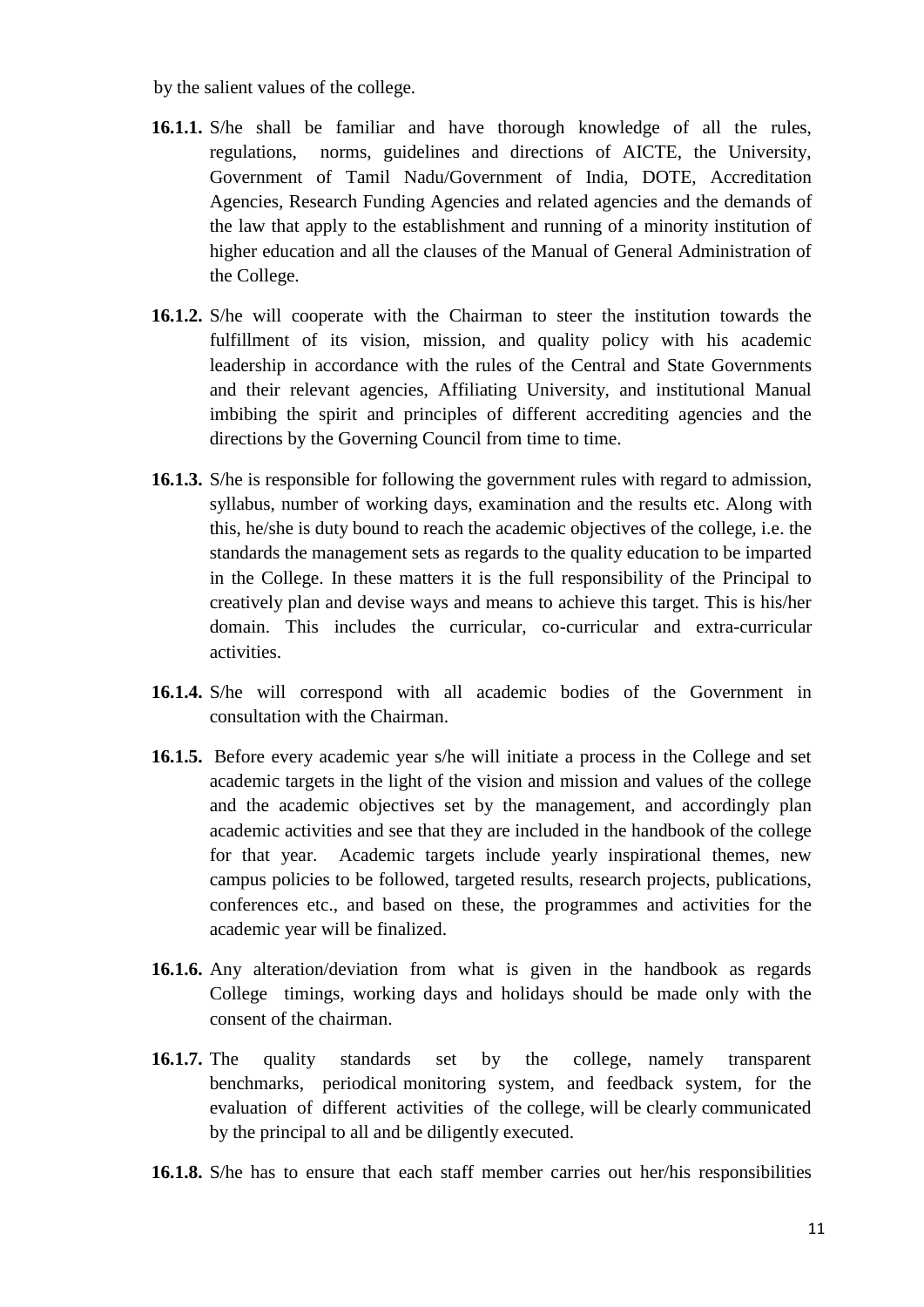effectively and strict discipline is maintained as regards the class work, examinations, coaching for weak students, student counseling, periodic tests, industrial visits, association activities etc. S/he briefs the chairman about the progress of the staff on a regular basis and brings the indiscipline among the staff to his notice, if any.

- **16.1.9.** S/he will initiate steps to analyze the results of the internal tests and university examinations and will take appropriate measures to improve the results.
- **16.1.10.** S/he will assist the chairman to develop an effective, valid and reliable staff assessment tool and feedback system and effectively conduct the assessment involving all the stakeholders, getting assistance and cooperation from the IQAC.
- **16.1.11.** S/he will make arrangements to summarize the results of the feedback, and assist the chairman in the analysis of the feedback and to communicate fruits of the feedback to each staff member, and will ensure the improvement of the staff with proper follow up and guidance.
- **16.1.12.** The Principal is expected to represent the management and its vision and mind to the staff and to motivate and lead them, being at the forefront, to be faithful to their duties and to the institution. He/she will regularly report to the chairman of the improvement of the staff and assist him/her in awarding incentives and initiating disciplinary procedures.
- **16.1.13.** Student discipline is her/his responsibility. However, the chairman shall be kept informed of all major acts of indiscipline. When steps are initiated to award major punishments the consent of the chairman should be obtained at every stage.
- **16.1.14.** S/he will make sure that all the members of the faculty submits her/his API (Academic Performance Index) score report with related evidence as customized for this institution in November and May, every year.
- **16.1.15.** S/he is responsible to assess the staff requirements of the college and give proposals to the management for the appointment of adequate and qualified staff and make best use of the appointed staff by allotting proper duties to them and to ensure that the staff gets sufficient in- service training. S/he is responsible to encourage the professional development of the staff qualitatively, both in teaching and research, by prescribing proper FDPs in-campus, online and training in other eminent institutions, to the staff appropriate to their syllabus and caliber and ensure their realization.
- **16.1.16.** It is her /his responsibility to maintain a high morale and discipline among the staff through appropriate motivation programmes, reinforcements and fair treatment of all. He/she should ensure that a culture of democratic decision making, subsidiary is in place, encouraging everyone to develop their career, skills and personality and giving fair chance to take up appropriate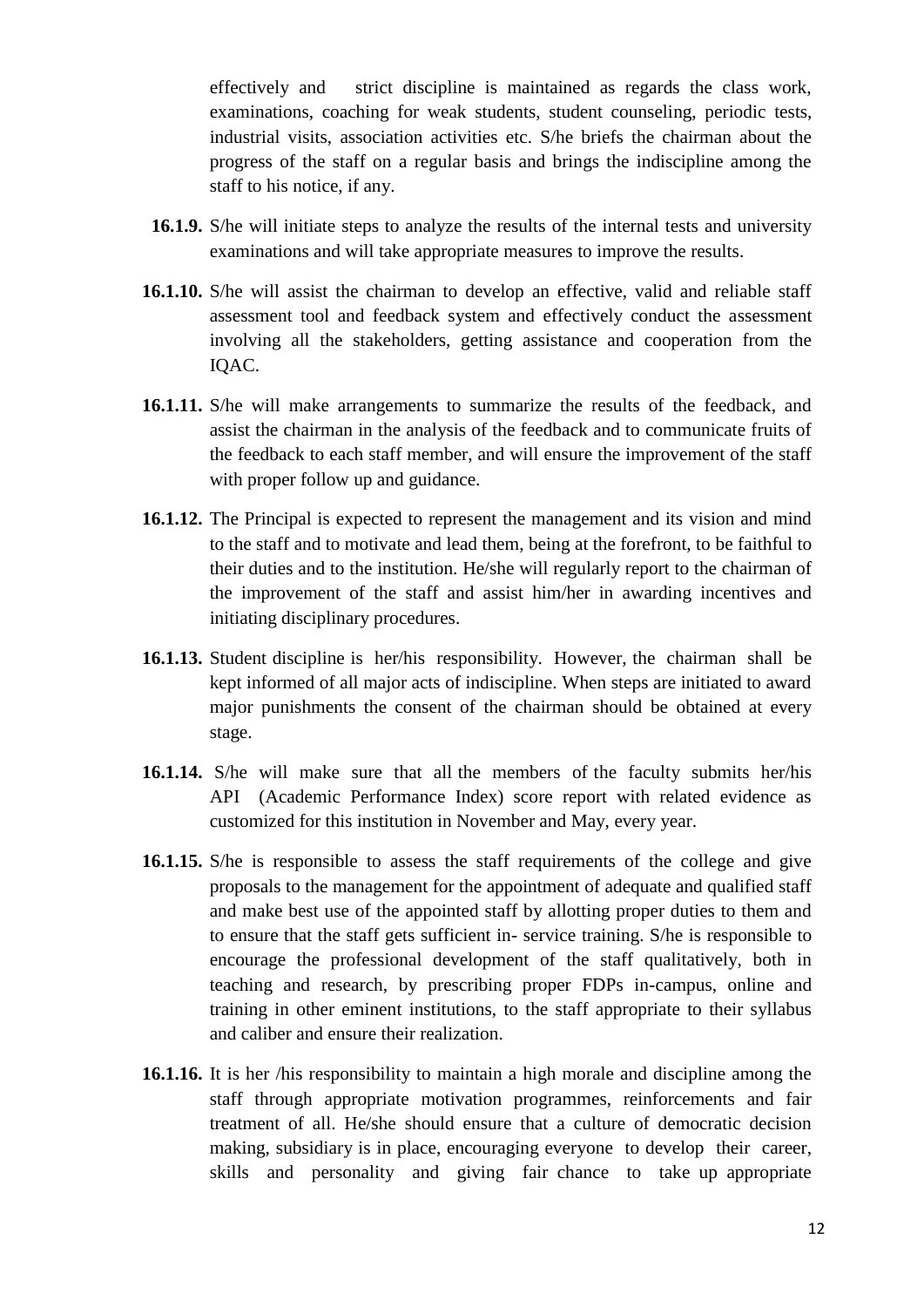responsibilities and leadership which can go a long way in keeping the morale of the staff high.

- **16.1.17.** It is her /his responsibility to evolve the job description for each category of staff and to establish rules and procedures for each department. S/he will initiate every new member of the staff to her/ his job and to the code of conduct, the work culture of the College and the expectations of the management.
- **16.1.18.** With the help of the Vice Principal, IQAC and HoDs, s/he will supervise the work efficiency of the staff both teaching and non-teaching. In view of this and to coordinate all the activities, regular meetings with the HODs, other staff and with the faculty advisors of various associations shall be held and reports shall be submitted to the chairman regularly.
- **16.1.19.** At the end of every academic year, s/he will get the requirements of each department from the HoDs and of the different sections of the college and scrutinize gravity of these requirements and place them before the chairman with her/his comments for the allocation of appropriate funds for the respective purposes and that supplies are made when required.
- **16.1.20.** S/he will make sure that all the departments and sections of the college develop equally in quality, equipment and infrastructure, avoiding imbalanced growth of one or few departments or sections.
- **16.1.21.** The Principal is responsible to lead and coordinate all the committees, cells and clubs pertaining to the curricular, co-curricular and extra-curricular activities of the college to their maximum efficiency for the best development of the students of the college.
- **16.1.22.** The Principal should make sure that the records of all the alumni are upto-date and systematic alumni meetings are arranged periodically as departmental chapters and city chapters and annually as college general body.
- **16.1.23.** In the month of March of every year, s/he will finalize programmes for the curricular, co-curricular and extracurricular activities for the upcoming academic year and propose a budget for the same and get it approved by the Chairman.
- **16.1.24.** S/he is authorized to sanction Casual Leave and grant permissions.
- **16.1.25.** S/he has an overall responsibility for the safety and upkeep of all the assets of the College.
- **16.1.26.** S/he will prepare the annual report of the institution and place it in the Governing Council of the college for approval.
- **16.1.27.** S/he is responsible for keeping a college diary of all the events of the college and to develop an archive, with all the documents and media evidence.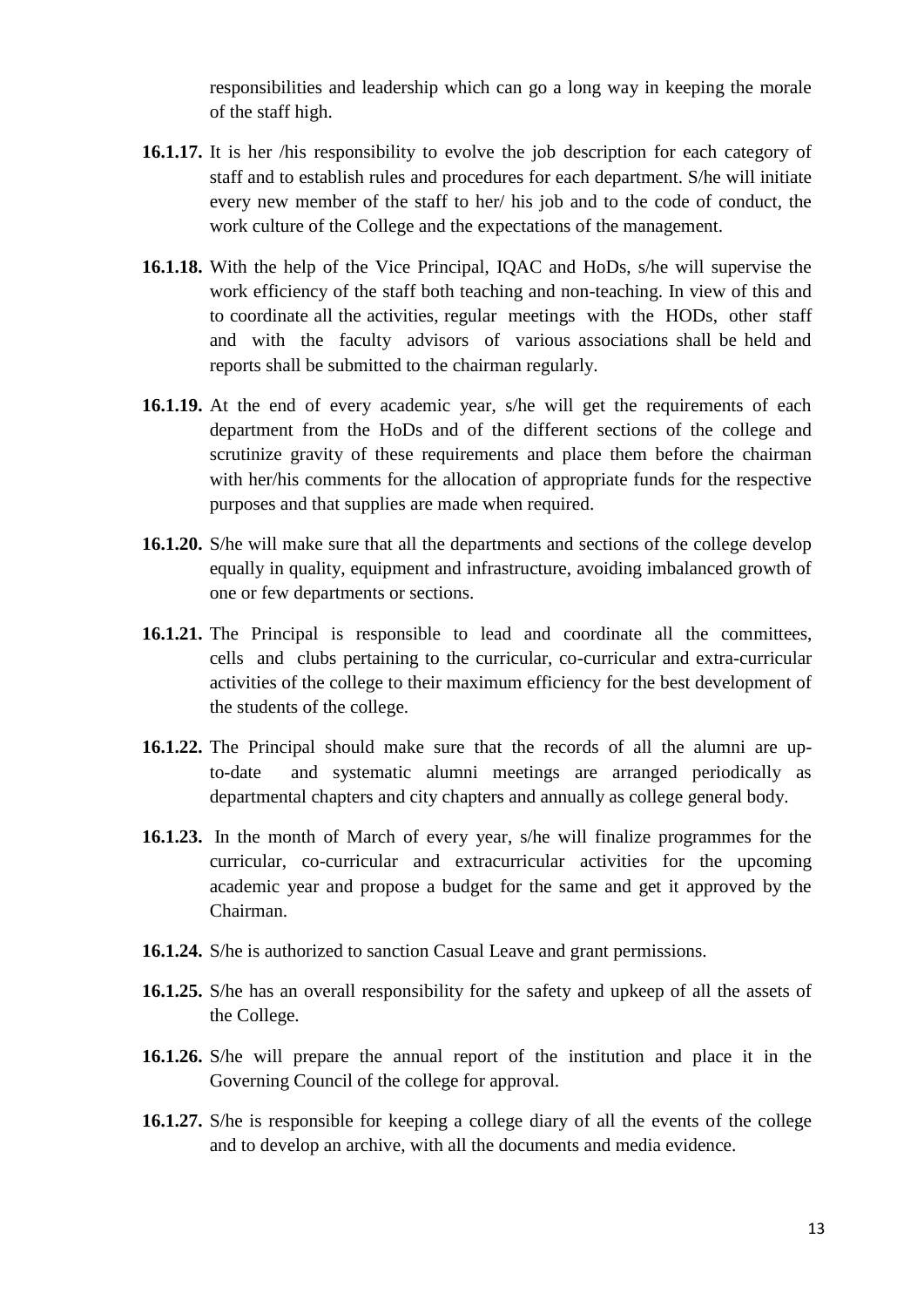- **16.1.28.** S/he is responsible for organizing and conducting the Parents-Teachers interaction meeting at different levels with the assistance of the HoDs and faculty and to get the feedback from the students.
- **16.1.29.** S/he is responsible to make sure that every department of the college conducts at least one national and international conference every year.
- **16.1.30.** S/he will be the president of IQAC and so has the responsibility to lead and motivate all to achieve excellence and s/he is responsible to efficiently guide the IQAC towards systematically keeping all the records and files and to present them to the authorities.
- **16.1.31.** S/he has to strictly observe all the rules of the government/university in all academic matters and cases of exemption should be brought to the notice of the chairman for guidance.
- **16.1.32.** S/he shall take effective initiatives to develop innovative researches among the staff and students, making sure that the researches fructify into funded projects, life-enhancing patentable products and ensuring a place of global eminence for the college. Applying for at least one patent every year from each department should be a realizable target.
- **16.1.33.** The Principal is to take potent initiatives for industry-institutional relationship. S/he is expected to get in touch with different industries and encourage the staff to do so, and to take efforts for setting up industry sponsored research laboratories and finding possible avenues for in-campus training and internships for the students which may facilitate updated technical training and placement opportunities to the students.
- **16.1.34.** One of the emerging areas the Principal has to focus on is collaboration with institutions of international repute, foreign and inland, paving way for collaborative research, students' exchange and chances of higher studies for the students of the institution. Signing up MoUs of long term relationships should be a priority.
- **16.1.35.** As a practical aid for the progression of the students, the Principal has to see that proper motivation and initiation is given to the students to write GATE, IES, IAS and other competitive exams by all the departments.
- **16.1.36.** The Principal has the duty to guide and encourage maximum placement for the students contacting different industries and institutions, facilitate training in skill development and arranging for in-campus and off-campus drives, with the aid of the Placement and Training cell.
- **16.1.37.** S/he will have regular briefing sessions at least once in a week with the chairman and submit a written report so that he may be kept informed of all the developments and may give necessary guidance.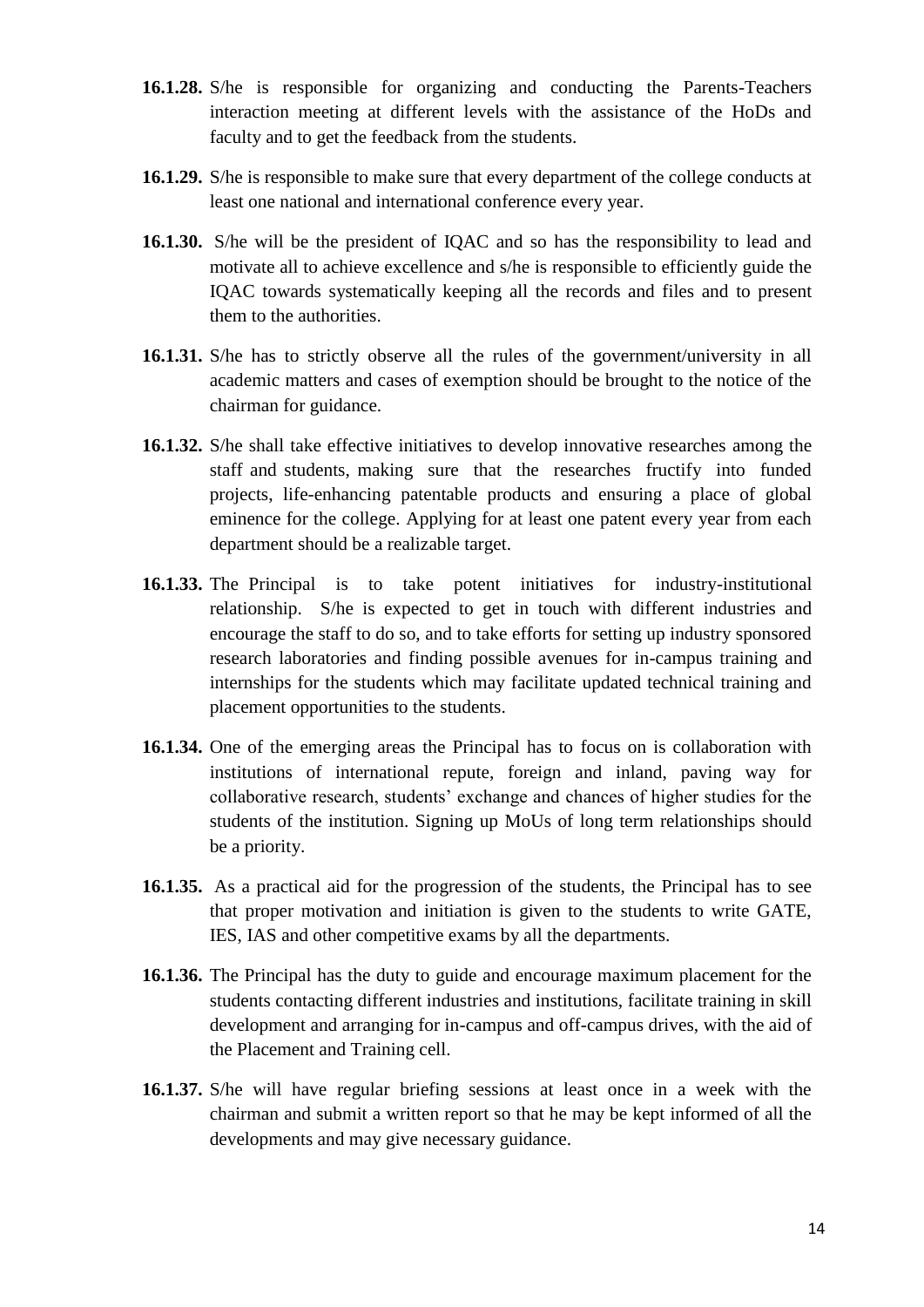- **16.1.38.** The Principal is responsible for arranging a weekly meeting of the Academic Administrative Body consisting of the chairman, Principal, Vice Principal, Dean and IQAC Coordinator. Activities of the college will be evaluated and planned in this meeting for the smooth running of the college and the execution of the decisions of the Governing Council.
- **16.1.39.** The Principal is duty bound to lead the institution, with the help of the IQAC and other sections of the college, in the preparation for accreditation (NAAC, NBA and others) and in preparing and presenting regular reports to the accrediting agencies in time. It is expected that s/he should ensure that at least half of the departments of the college remain NBA accredited.
- **16.1.40.** As the academic head of the institution, s/he is to direct and guide the college office personnel and other non-teaching staff and monitor their services in their respective areas for the efficient running of the institution in consonance with the chairman.
- **16.1.41.** The Principal is responsible for the dissemination of the dictates of the manual and the relevant decisions of the Governing Council and the administrative meetings, to the concerned staff and students, for the strict adherence to them.

### **16.2. VICE-PRINCIPAL**

The management, when it deems necessary, appoints a Vice-Principal to the college to assist the Principal in the healthy administration of the college.

- **16.2.1.** The Vice-Principal acts with the administrative powers of the Principal in the absence of the Principal.
- **16.2.2.** The Principal, with the approval of the management, shares some of her/his responsibilities with the Vice-Principal and puts her/him in charge of some sections of the activities in the practical running of the college. The Vice-Principal always works in close association with the Principal.

### **16.3. IQAC COORDINATOR**

IQAC Coordinator is the one responsible for the assurance, sustenance and enhancement of the quality of the technical education of the institution, to the highest global standards, by her/his plans and strategies, execution, monitoring and guidance. She/he will cooperate with the principal in his efforts to bring out the best from the students and the staff, in accordance with the guidance and direction of the chairman and in consonance with the vision, mission, and quality policy of the institution.

The IQAC coordinator is expected to have a thorough knowledge about each and every aspect of the quality assessment of all the entities of the institution and the accreditation processes as provided in the manuals of the corresponding national and international agencies, such as NIRF, NAAC, NBA, ABET, etc.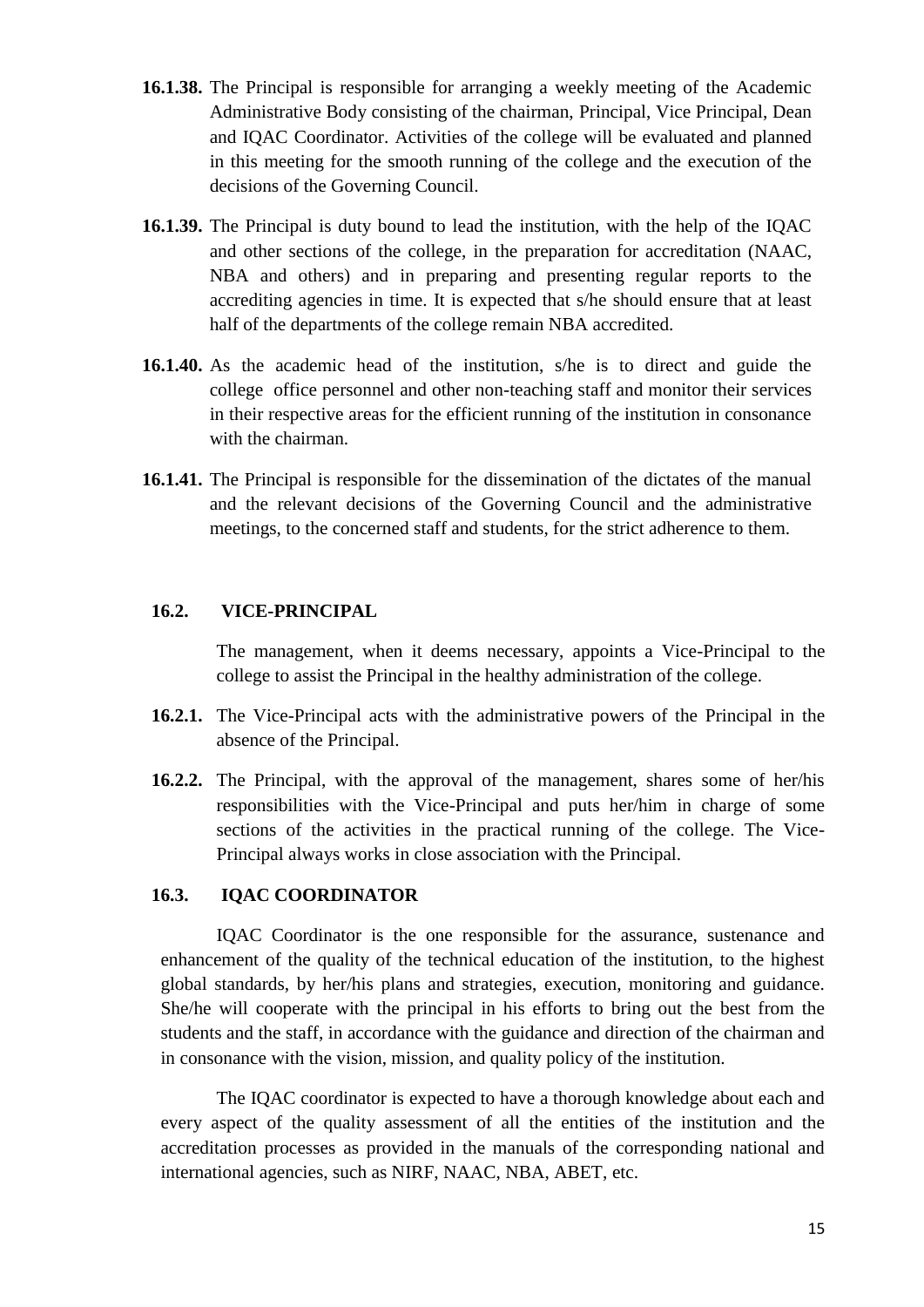- **16.3.1.** S/he has an affable relationship with the management, principal and all teaching and non- teaching staff members of the institution and is ready to interact with the people in the institution without any reluctance or reservation.
- **16.3.2.** S/he introduces high standard benchmarks and good practices and inspires the personnel of the institution and the students to rise up to realize such high standards.
- **16.3.3.** S/he shall direct, guide and monitor the efficient functioning of the IQAC cell in accordance with the guidelines prescribed by the relevant agencies, with which she/he should be thorough.
- **16.3.4.** S/he prepares the minutes of the IQAC meetings, and places the report in the next meeting. s/he also places the compliance report of the decision taken in the IQAC and uploads them in the website.
- **16.3.5.** It is her/his duty to upload the annual quality assurance reports (AQAR) related to the achievements of the institution through the implementation of the plans, strategies and decisions for the quality improvement of the college in the college website and send the same to the NAAC.
- **16.3.6.** S/he ensures the relevance, necessity and quality of the enrichment programs, value added courses and research efforts that the faculty arranges.
- **16.3.7.** S/he ensures that the academic and administrative activities of the institution are timely, efficient and progressive and organizes these effectively for the best outcome.
- **16.3.8.** S/he evolves mechanisms and procedures for the reliability and integrity of evaluation processes.
- **16.3.9.** S/he submits timely reports and gets proper guidance and direction from the chairman and efficiently arranges for the adequacy, maintenance and functioning of all the support structures and services of the institution by periodical audits and by responding to feedback.
- **16.3.10.** S/he plans necessary strategies and activities to implement the quality benchmarks/parameters, approved by the management, for various academic and administrative activities together with the Principal, Deans and HoDs and others who head different sections and groups of the college.
- **16.3.11.** S/he endeavors diligently, to create a facilitative learner-centric environment, conducive to quality education for knowledge acquisition, skill development, research and creation of innovative products.
- **16.3.12.** S/he arranges for regular and systematic feedback about different aspects and activities of the college from all the stakeholders of the institution and other related agencies including industries and educational experts.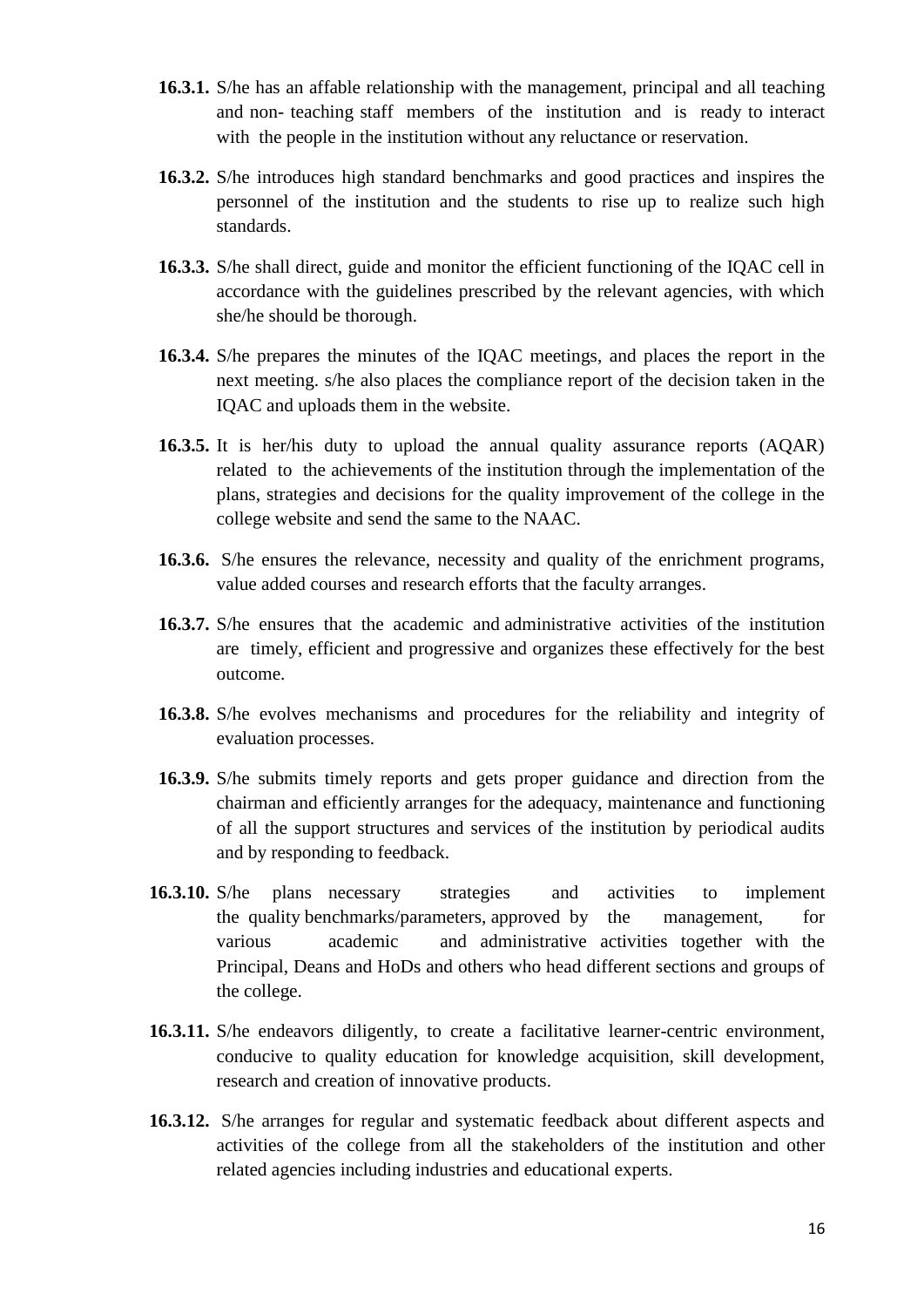- **16.3.13.** S/he assiduously collects and codifies feedback for analysis, arranges analysis meetings and brings the findings to the notice of the authorities of the institution for responsive action for quality improvement.
- **16.3.14.** S/he is responsible for arranging proper documentation and recording of all the programs and activities of the college and developing standard filing systems at various levels of the college.
- **16.3.15.** S/he helps the Principal in enhancing the institution into a nodal agency to qualify and equip itself to impart quality related programmes to other agencies or institutions.
- **16.3.16.** S/he oversees the development, maintenance and updating of the institutional database through MIS (Management Information System), so that every data pertaining to the institutional activities are registered and recorded.
- **16.3.17.** S/he is responsible to develop and put into practice quality campus culture and intellectual habits with innovative and value based best practices for the integral development of the students and the eminence of the institution.
- **16.3.18.** S/he develops and keeps a dynamic and responsive system for quality changes in the institution, by regularly accessing the benchmarks and directions given by the concerned agencies of assessment and accreditation in their websites and other modes of communication.
- **16.3.19.** On the whole, the primary task of the IQAC and its Coordinator is to be a catalyst of quality development and to establish a dynamic system for conscious, consistent and continuous improvement in the overall performance of the institution.

# **DEAN**

**16.3.20.** When the management deems it proper and necessary for the efficient running of the college, it appoints Deans, putting them responsible over certain areas of activities of the college, clearly prescribing their duties and responsibilities. They will carry out their duties in close association with the Principal and the chairman, wielding a respectable place above the HoDs in the chain of authorities.

# **HEAD OF THE DEPARTMENT (HOD)**

- **16.3.21.** The Head of Department is fully responsible for the academic performance of her/his respective departments under the guidance, direction and control of the Principal. This includes curricular, co-curricular and extra-curricular activities besides the IQAC requirements.
- **16.3.22.** HoD, together with the faculty, prepares the vision, mission and objectives of the department aiming at excellence in the respective field of engineering and in furtherance of the vision, mission and objectives of the college, and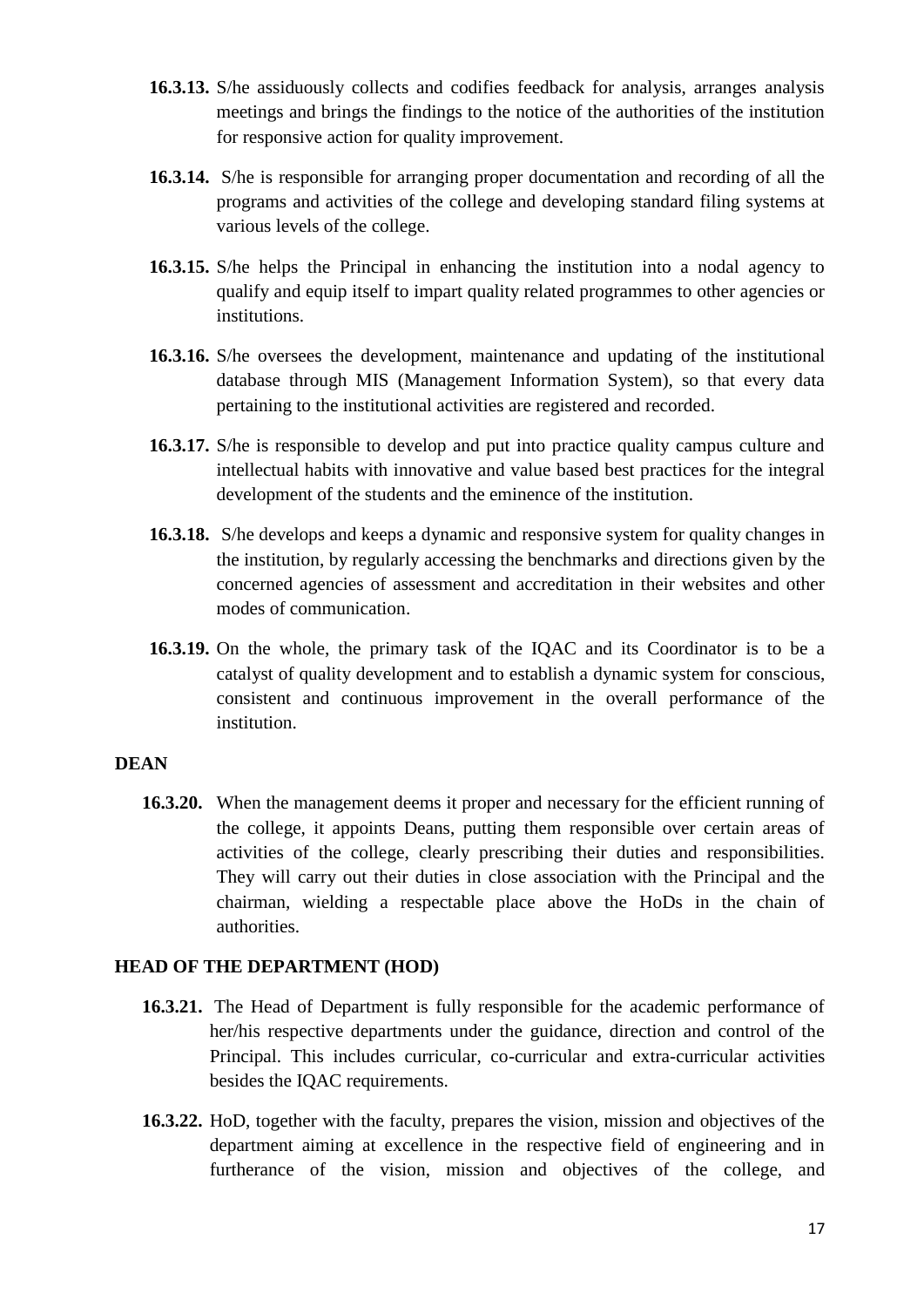communicates it to the staff and students of the department.

- **16.3.23.** Prior to the beginning of each academic year, the HoD, in association with the Principal and with the assistance of the faculty of her/his department, considering the annual objectives given by the management, sets targets for the year, finalizes the various programmes and activities and proposes a budget to the management for the year so that the activities of the department may be effectively carried out and monitored.
- **16.3.24.** S/he places the requirements regarding the manpower, equipment, space and other needs before the Principal well in time.
- **16.3.25.** S/he submits the proposals for Industrial Visits and Study Tour (in the case of fourth year students) to the chairman with the permission of the Principal at the beginning of each semester for approval.
- **16.3.26.** S/he, in collaboration with the staff of the department, places proposals for new additional courses, value added courses, enrichment courses etc., based on the reports of systematic feedback from the stakeholders and proper need analysis, to the chairman through the Principal in the beginning of every academic year.
- **16.3.27.** S/he shall follow the procedures prescribed by the College for the purchase of goods and equipment for her/ his department.
- **16.3.28.** Once the goods and equipment are delivered s/he has to ensure that they are in accordance to the description and specification of the PO (Purchase Order), and that they are taken charge of and entered in the stock registers; after completing all such formalities, arrangement is to be made for the settlement of the bills.
- **16.3.29.** S/he will ensure that the job description and shared responsibilities of the members of the staff in her/his department are properly communicated, understood and acted upon.
- **16.3.30.** It is her/his responsibility to allocate duty to the staff and set the timetable.
- **16.3.31.** S/he is responsible for students' attendance, granting OD and leave and to deal with late arrival etc. S/he is also responsible for communicating students' progress reports to the parents.
- **16.3.32.** S/he is personally responsible to monitor that the class and laboratory work is effectively engaged by each member of the staff, and that coaching for the slowlearners, student mentoring and counseling, monthly periodic tests, industrial visits, in-plant training, internships, association activities etc. are well conducted in appropriate time and within the approved scheme or budget.
- **16.3.33.** The HoD has the responsibility to review the performance of each staff of her/his department, teaching and non-teaching, with regard to their curricular, co-curricular and extra-curricular activities and report of her/his effectiveness and deficiencies to the Principal and chairman, in that order, time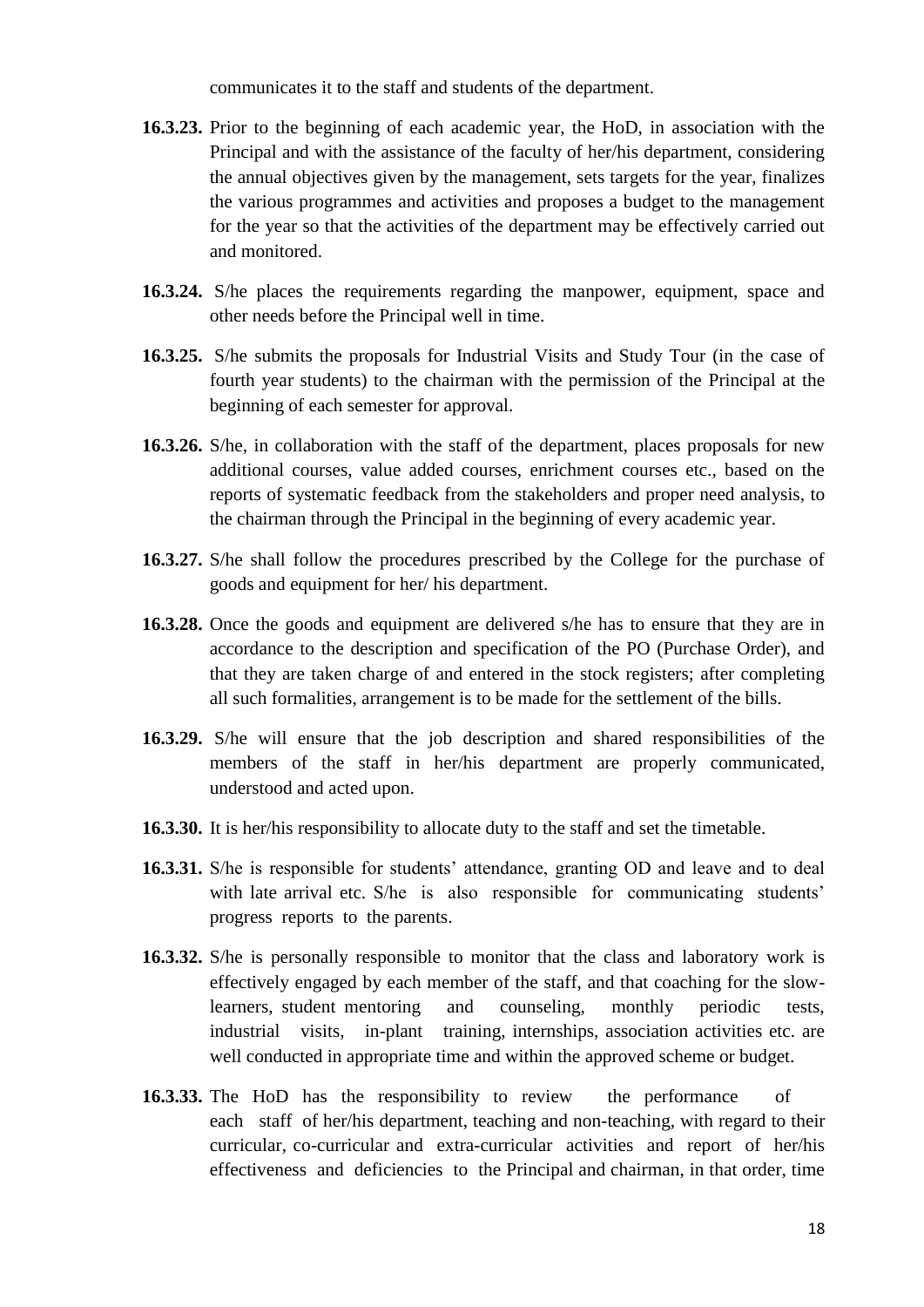to time and submit a confidential written report at the end of each semester in the format prescribed with due explanations.

- **16.3.34.** The HoD has the responsibility to orient and integrate the new staff appointed in the respective department and to counsel and guide those staff, especially those who have deficiencies in communication skills or controlling classes for improvement.
- **16.3.35.** In respect of teaching and learning, s/he is responsible to see that proper course files are developed by the teaching staff in accordance with the guidance given by the IQAC and to ensure that appropriate and creative teaching methods are followed with ICT usage, and to make sure that the students understand the concepts, find avenues for new researches and get inspirations to apply what they learn innovatively.
- **16.3.36.** It is the duty of the HoD to see that all the laboratories connected to the department are well maintained and equipment are systematically displayed, and experiments are conducted for the full benefit of the students, and the personnel involved are faithful to their duties.
- **16.3.37.** It is the duty of the HoD to analyze the examination and internal tests results with the staff of her/his department, and to initiate appropriate corrective strategies, with the guidance of the Principal, to attain the achievement targets set for the department. Result analysis should be done with the students too, to get their cooperation for better results.
- **16.3.38.** It is her/his duty to ensure the discipline of the staff and students in the department. When necessary s/he will refer cases to the Principal to be dealt with. (Discipline in the sense of 1. following the rules and code of conduct of the institution and not causing any disturbance in the smooth running of the institution and its system, 2. general conduct and performance of duties in genuine commitment, with proper manners, and positive ethical, moral and professional standards, 3. having single focus to the meritorious achievement of the purpose of being part of the institution, in line with its vision and mission).
- **16.3.39.** S/he brings to the notice of the Principal the status of the achievement and discipline of the students of her/his Department periodically, and gets guidance for their improvement.
- **16.3.40.** All official communications related to his/her department are routed through the HoD.
- **16.3.41.** S/he conducts faculty and other related meetings regularly and decisions are taken with due democratic consultation and are recorded systematically.
- **16.3.42.** It is the duty of the HoD to systematically keep all the registers, files, decisions and data with proper cataloging and index, connected to the activities of the department and ensure that they are kept up-to-date and complete.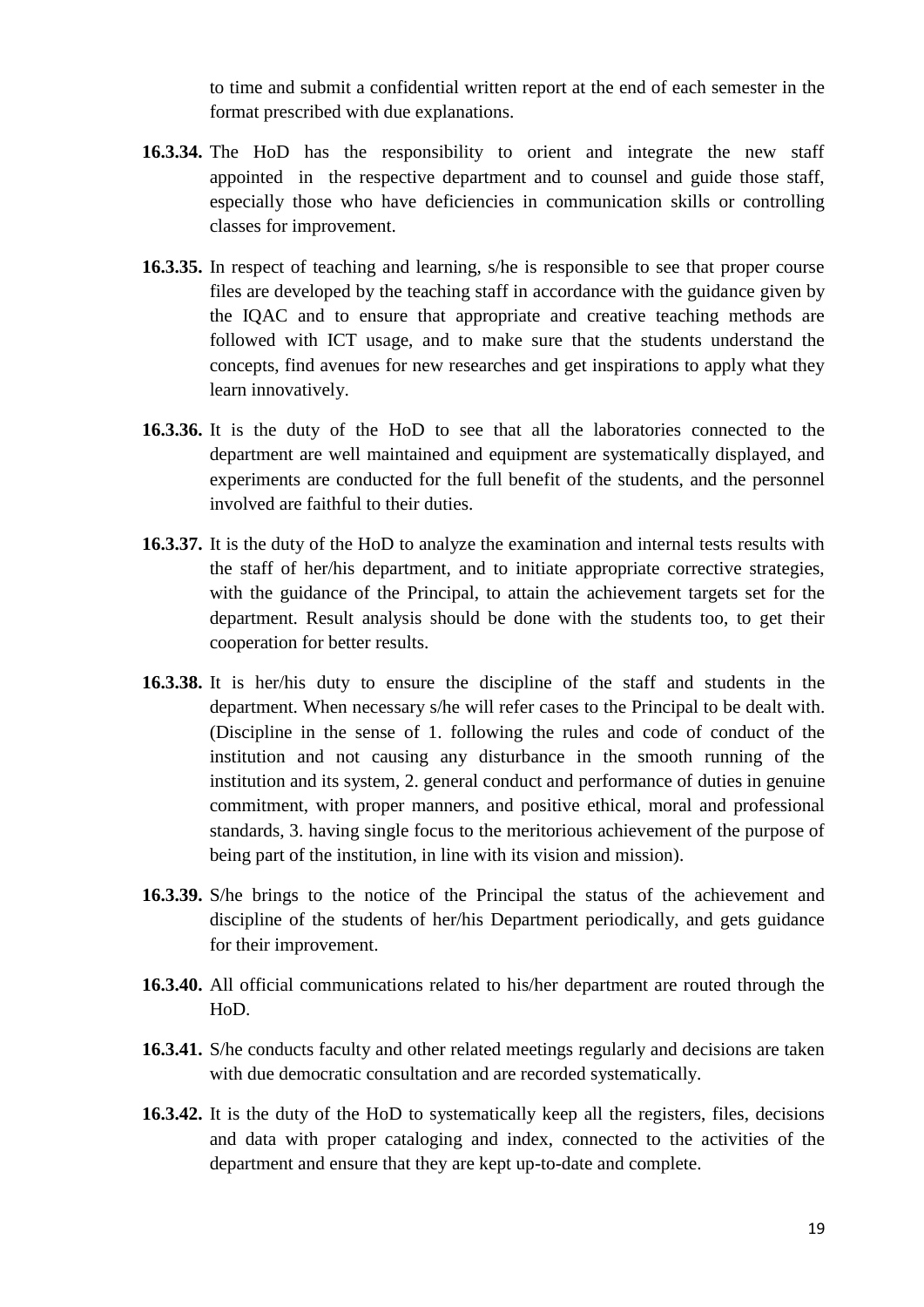- **16.3.43.** The HoD is responsible to ensure the total cooperation of her/his department to the IQAC and its efforts to evaluate the teaching quality of the faculty, following its guidance and giving all the data required by it in proper format.
- **16.3.44.** The HoD is duty bound to take efforts to bring in endowments, sponsorships with the help of the staff of the department to assure the quality and sustainable growth of the department.
- **16.3.45.** The HoD is duty bound to arrange for proper growth of the department in industry-institution relationship, in-plant training of students, internships, placement and training services, and to arrange for MoUs and long term agreements to that effect with relevant institutions and industries with the cooperation of the departmental staff.
- **16.3.46.** The HoD is duty bound to work for the growth of research, publications, attainment of patents, preparing and sending projects for funding, consultancy services etc. with the cooperation of the departmental staff.
- **16.3.47.** The HoD has the duty of arranging regular parent-teachers interaction meetings in consultation with the principal and promoting cooperation of the parents for the academic success and professional formation of the students.
- **16.3.48.** The HoD has the duty of having a systematic record of all the alumni and their present status, and for arranging regular departmental alumni meetings, especially summer meetings and encouraging all the alumni to attend the annual alumni meetings.
- **16.3.49.** The HoD takes creative efforts for the development of quality innovations and best practices in the activities of the department.
- **16.3.50.** S/he will keep the Principal informed of all the important happenings in the department, and at the same time, inform all the staff of her/his department, and if necessary the students too, all the communications given by the Principal and relevant decisions of the management
- **16.3.51.** It is the duty of the HoD to see that the department satisfies the best standards and criteria of accreditation bodies such as NAAC and NBA.
- **16.3.52.** S/he will hand over charges with all the keys, documents, registers and files to the person appointed by the management to replace her/him as HoD forthwith, as per the rotation policy of the college.
- **16.3.53.** S/he is duty-bound to undertake any other duty pertained to the vision and mission of the institution that may be assigned to her/him by the management or by the Principal.
- **16.3.54.** The management, when it deems necessary, may appoint assistant HoDs and persons for other responsibilities, to share the responsibilities of the HoD, for the quality administration of the department.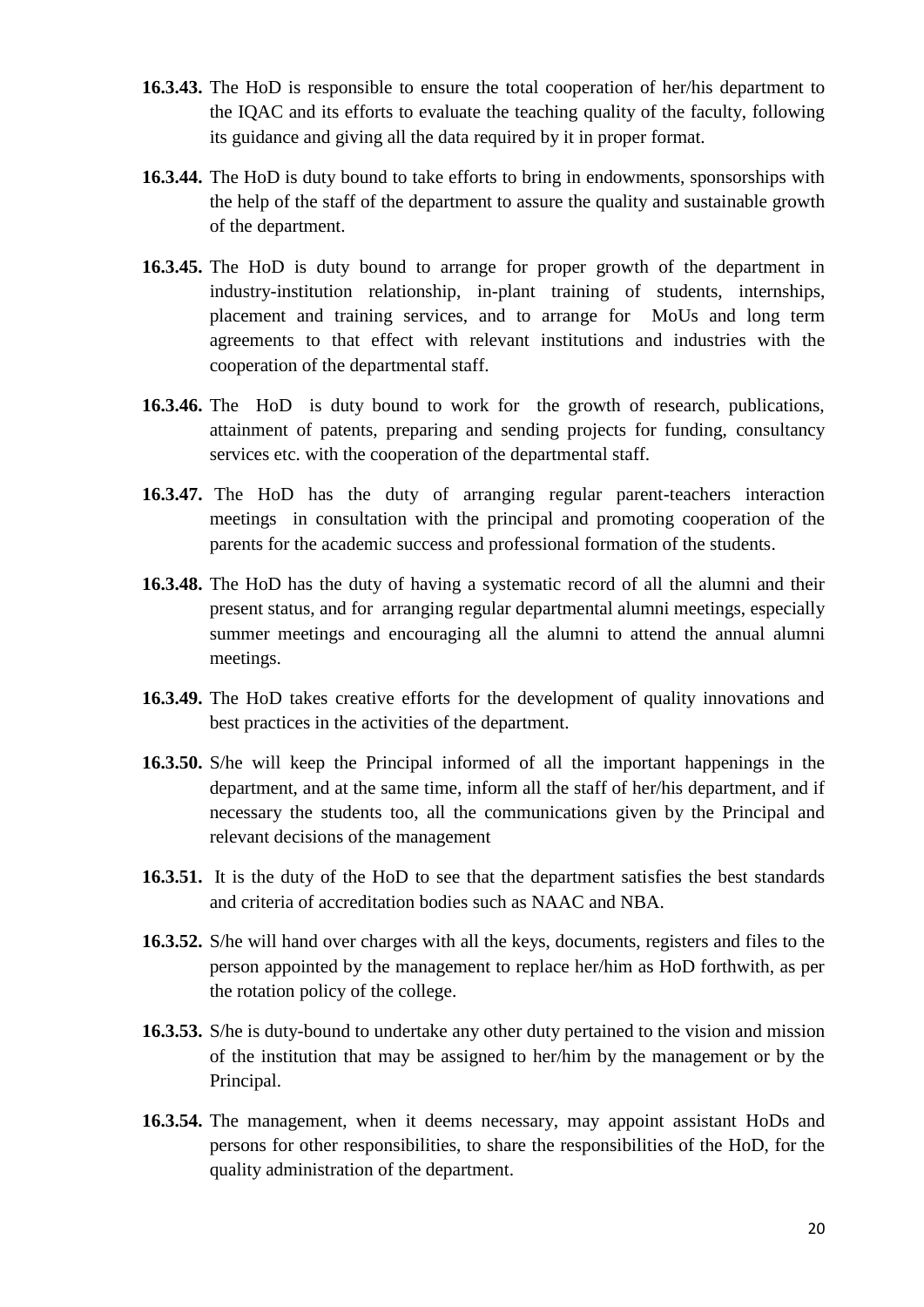### **16.4. TEACHING STAFF**

Teacher is the one who commits her/himself enthusiastically to help the students acquire knowledge, competence and values. They are primarily responsible for the all-round growth of the students of the institution with optimal knowledge, practical skills, highest research caliber, with healthy personality, social principles, values and civility, who serve the society finding a worthy place in the job market or academics or as an entrepreneur.

Upholding highest standards of quality and mindful of the vision, mission and the quality policy of the institution, teachers are to deliver the classes using innovative and up-to-date pedagogical methods and techniques, that students have mastery over the subjects and are inspired for further search for knowledge, initiate innovative research, practical application for the enhancement of the society. Teachers are to be masters, guides, mentors and leaders and well respected significant other in the life of the students.

- **16.4.1.** It is only through advanced preparation that the teachers can perform their job efficiently. In view of this the teachers have to prepare themselves by reading books, periodicals, journals to improve their own knowledge and understanding. They should attend all the training programmes organized by the College.
- **16.4.2.** The teachers prepare the course files according to the framework given by the IQAC and best practices of teaching and get them approved even before the beginning of the course and the framework has to be communicated to the students, so that the students also prepare themselves for classes.
- **16.4.3.** Preparation of classes should be done sufficiently in advance, since there may be unexpected demands from the authorities on their free time on the College campus. Remote preparation for the classes is to be done outside the College hours.
- **16.4.4.** Teachers are expected to follow standard, quality and creative teaching methods, follow the steps of the course file, connect the vision, mission of the institution and the department with the syllabus and make sure the expected outcomes are realized in the students.
- **16.4.5.** Teachers are expected to present themselves for Teaching Learning evaluation as directed by the management and to take the comments given by way of evaluation seriously and keep improving their teaching methods and pedagogy accordingly.
- **16.4.6.** Teachers are expected to be constantly evolving as good teachers and strengthen their teaching by using the various e-materials available in our college and arranging for enrichment programs, which are to be mentioned in the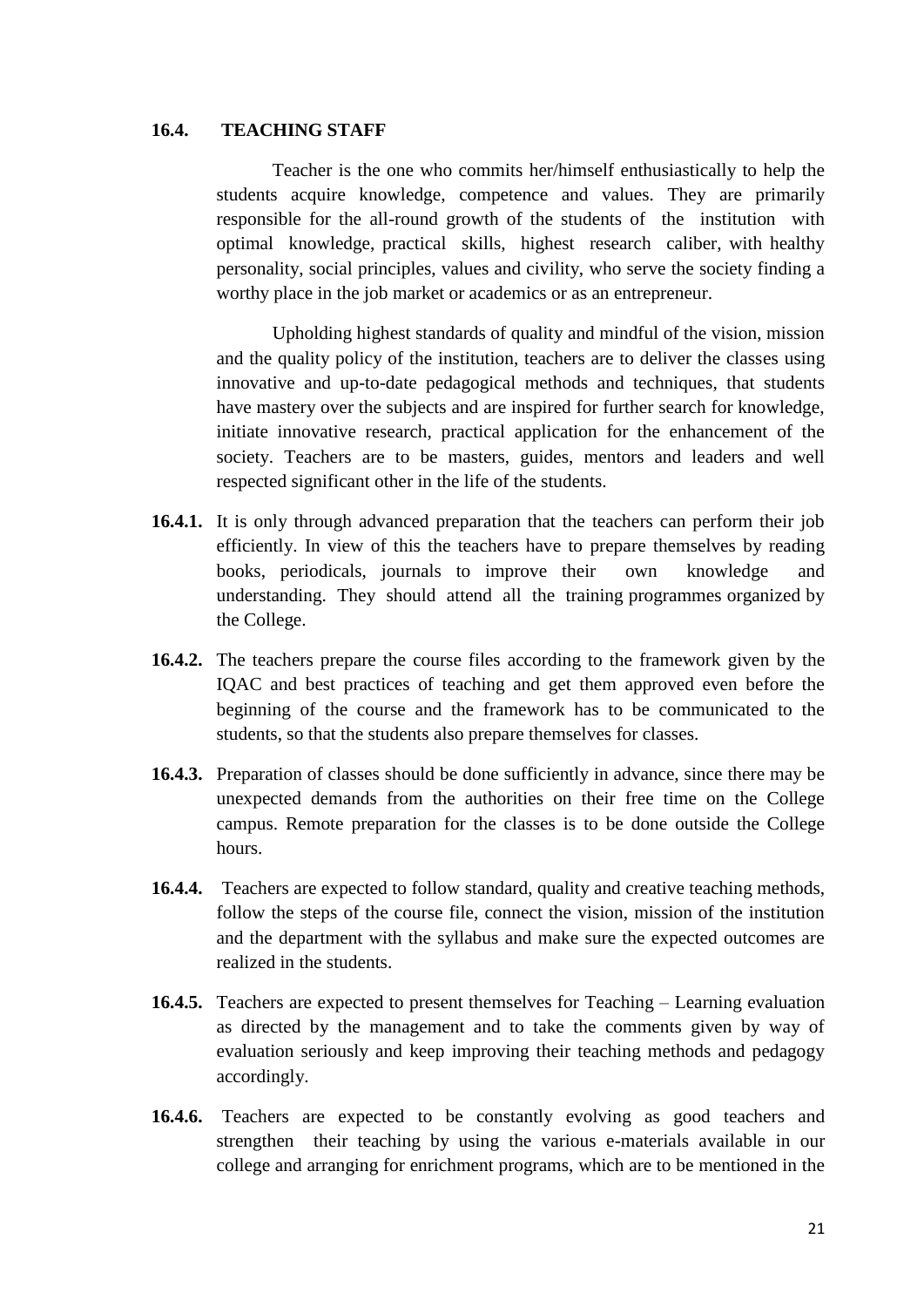course-file itself.

- **16.4.7.** Teachers have to keep close track of their class schedule so that the syllabus is completed on time. If any difficulty in completing the syllabus in time is foreseen it should be made up through extra and special classes.
- **16.4.8.** Teachers have to get continuous feedback from their students about all the attributes and functions of a good teacher, and especially to evaluate attainment of COs and POs.
- **16.4.9.** Teachers are to follow systematic evaluation methods to measure the comprehension and development of the students by various methods like Class Quiz, Assignments, Mini-projects, Class tests etc. The centralized internal examinations, with the practice of preparing two sets of questions, strict evaluation is to be adhered faithfully.
- **16.4.10.** Teachers are duty bound to identify the caliber of the students well in time and plan and execute special strategies for slow-learners, gifted students and average students, that they achieve their maximum in the examinations and other areas bringing laurels to the institution.
- **16.4.11.** They are expected to serve as class-coordinators whenever such responsibility is given to them. She/he will convene the class committee meetings regularly to assess the teaching quality of the teachers handling concerned classes, the learning levels of the students, the teaching pedagogy to be improved and the other requirements of the students for further improvement of the teachinglearning process.
- **16.4.12.** It is the responsibility of every teacher to equip her/himself by being up-to-date in their field and familiarize her/himself with new teaching methods, proper usage of ICT and research methodology by attending appropriate FDPs and online certificate courses.
- **16.4.13.** It is mandatory that all the teaching staff who have completed PhD should obtain guide-ship and guide PhD candidates as it is an important service one expert can do to society and to the scientific field.
- **16.4.14.** The faculty members who guide PhD candidates are expected to guide only the students admitted by the college. They are to inform and get permission from the chairman, whenever they serve as co-guides with staff belonging to other institutions. They are expected to keep the highest academic and ethical standards in line with the vision and mission of the college, avoiding all the unhealthy practices frowned upon by the scientific community. A copy of the dissertation or thesis of the research students should be submitted to the college at the completion of the degree.
- **16.4.15.** All the teaching staff is expected to keep doing innovative research in their respective areas of interest, publish quality articles, and come out with products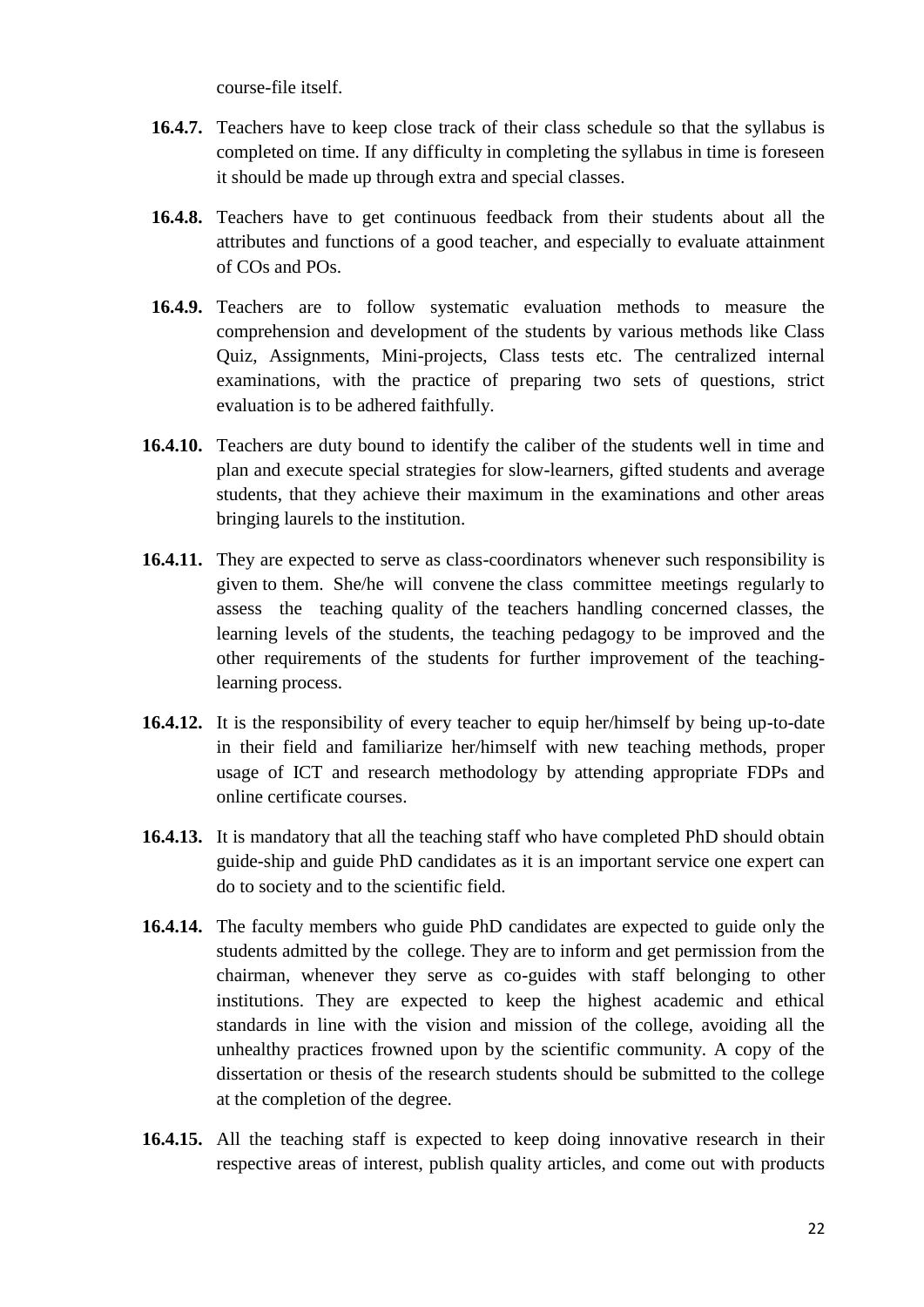worthy of patents so as to maintain a healthy scientific research ambiance in the college.

- **16.4.16.** Collaborative research is encouraged among the faculty members by way of developing research groups among the faculty with similar interests. Research collaboration could be also inter-disciplinary, with professors from other departments, other colleges and universities inland and abroad.
- **16.4.17.** The researchers are to be abreast with the expectations of various research funding agencies, government or private, prepare and send innovative and viable projects consistent to their priorities and send them for funding.
- **16.4.18.** The teaching staff is expected to inspire the students to involve in research, projects for social emancipation showing the social relevance of their subjects and possibilities for socially relevant innovations.
- **16.4.19.** It is the responsibility of the teachers who teach particular subjects to guide and monitor the students so that they practically understand the concepts by doing proper experiments in the lab and initiate new research projects and it would be a matter of appreciation if many students take up course projects in their particular subject.
- **16.4.20.** The teaching staff who are in-charge of laboratories are duty bound to faithfully conduct in person all the experiments prescribed in the syllabus and those deemed necessary for the full understanding of the subjects. They are also responsible to manage the non teaching staff related to the particular lab, so as to ensure the systematic maintenance of the lab and the equipment therein, cleanliness of the lab and its surroundings, etc.
- **16.4.21.** It is the responsibility of the teaching staff to get feedback from the stakeholders like industries and alumni about the current curriculum and add additional syllabus (at least 20%) from recent developments in the field and suggest revisions in the curriculum to the university.
- **16.4.22.** It is the responsibility of the teaching staff primarily to look for industries for internship and in-plant training for the students in their particular areas of study and encourage the students to do their mandatory projects in such areas. They are expected to be in good rapport with at least few standard companies connected to their areas of study.
- **16.4.23.** The teaching staff is expected to develop long-term understanding with industries and institutions by arranging for MoUs and contribute to the development of the department by soliciting endowments.
- **16.4.24.** All the members of the teaching staff are expected to serve as mentors also.
- **16.4.25.** A good relationship with the parents will help the teaching staff in their commitment to the students. For this reason, the teachers should see that all the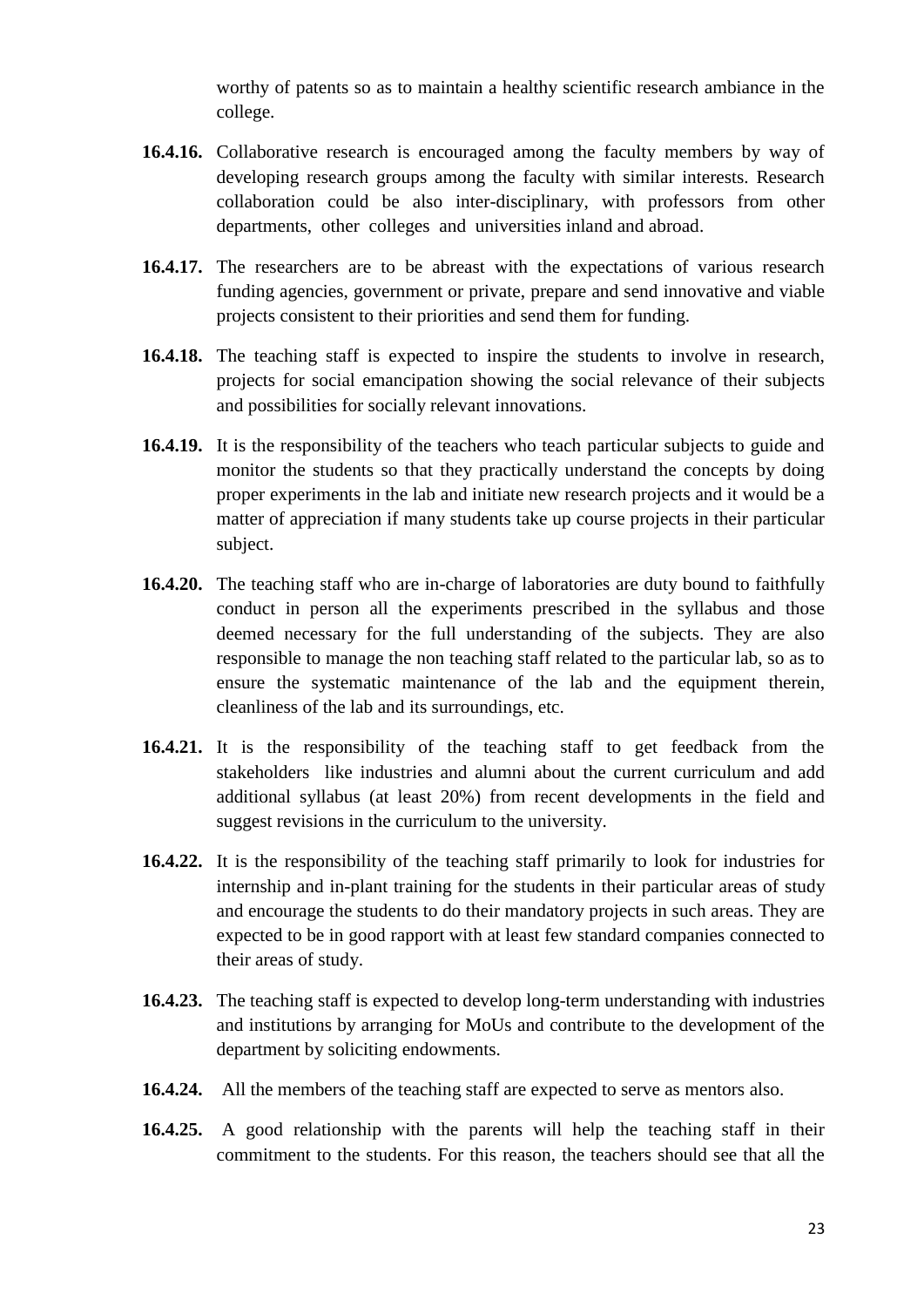parents are kept informed of the performance and conduct of the students. They should attend the parent-teacher interaction meetings arranged by the department without fail.

- **16.4.26.** The teachers have to make every effort so that the pass percentage is very high worthy of an eminent institution and the number of rank holders is increased. Talented and gifted students should be identified, motivated and assisted with special strategies and programs to encourage creative achievements besides to get high ranks in the examinations.
- **16.4.27.** The teachers are expected to take up value education classes to the students where the syllabus and pedagogy proposed for this purpose by the college could be used.
- **16.4.28.** The teachers are expected to be mature and courteous in their behavior and exhibit excellent manners worthy of their profession as they relate with other staff and with the students, and to follow the dress code of the college.
- **16.4.29.** The teachers have to be role models to the students. The students should be able to imbibe the culture of study and research from them. The students should find their teachers as guides, counselors and well-wishers. The teachers should also set a good example in good manners both in word and action. The teachers should be highly impartial and should also be seen to be impartial. Any penalizing out of feeling of hurt or vengeance is out of place. Public humiliation by word or action, and disparaging remarks do not go with the role of the teachers.
- **16.4.30.** It is the responsibility of the teaching staff to ensure proper discipline and control in the class.
- **16.4.31.** They have to mark and feed the attendance into the respective automation system of the college. Attendance should be monitored and cases of irregularity should be brought to the notice of the HOD and appropriate follow-up measures are to be taken. If they are not satisfied with the measures taken by the HOD, the Principal and the chairman should be alerted in that order.
- **16.4.32.** The teacher should be strict in the class but at the same time establish cordial rapport with the students so that strictness does not hinder an interactive approach and accessibility to the teacher or dissuade the students from getting their doubts clarified.
- **16.4.33.** In case of miss-behavior of students in the class they should be personally counseled and the mentor should be informed. If still the misbehavior persists the matter should be taken to the HOD and the Principal in that order.
- **16.4.34.** The teaching staff in charge of the particular laboratory, are responsible for maintaining the usage register and stock register of lab equipment/ furniture, consumable stock register and breakage register etc. in the laboratory and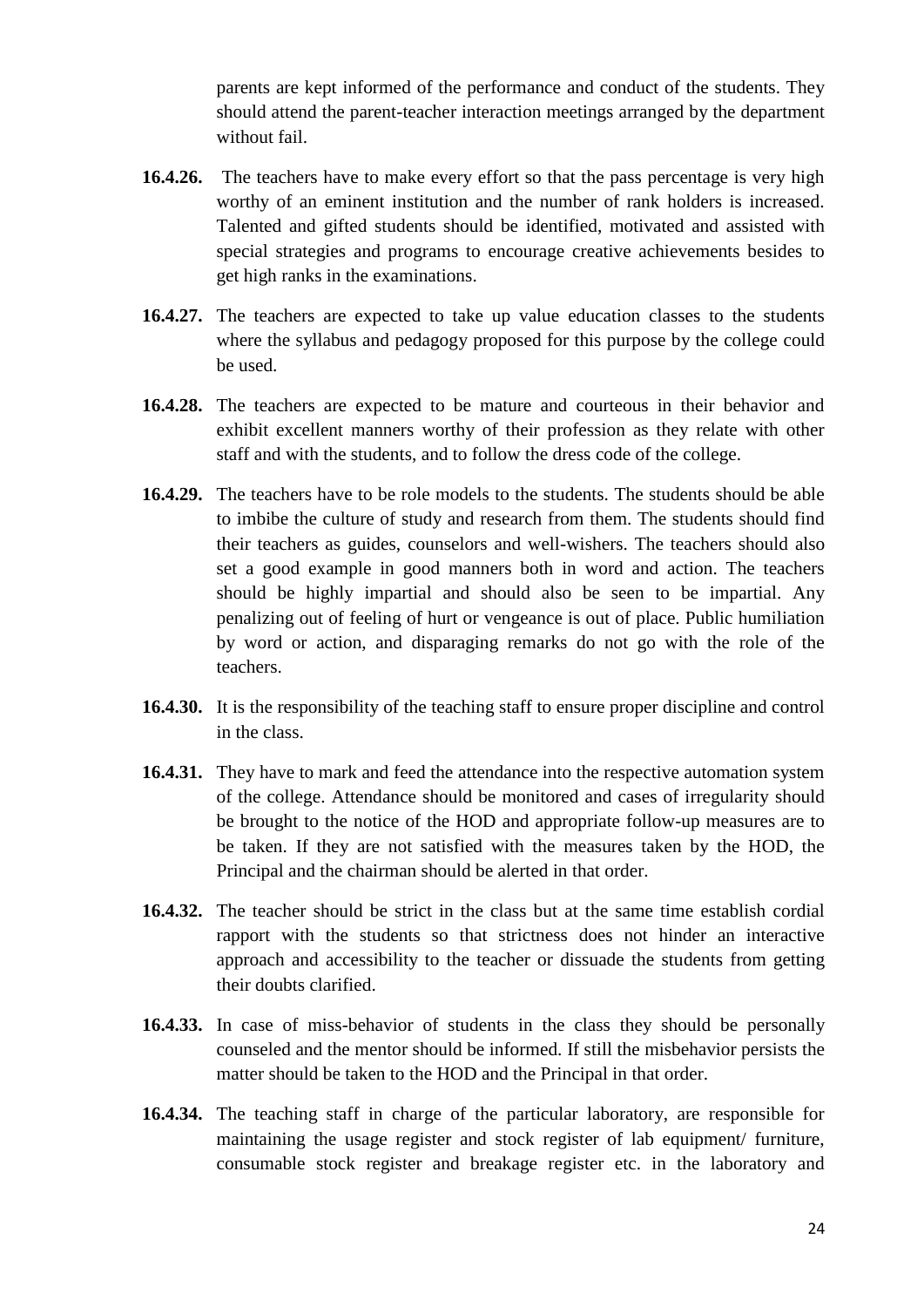workshop.

- **16.4.35.** They are responsible to assess the annual requirements of the materials and other needs of the particular lab and communicate the same in proper format to the HoD with necessary specifications and details and justify the essentiality of the requirement.
- **16.4.36.** The teaching staff is responsible for co-curricular and extra-curricular activities, associations, cells and clubs connected therewith and for maintaining discipline of the students within the college premises. They shall generously take up responsibilities given by the principal in this regard and cooperate with all the programmes of the various associations.
- **16.4.37.** They shall give sincere co-operation for conducting industrial visits, placement training, in- plant training, educational tours, conferences, symposia etc.
- **16.4.38.** All the teaching faculty who guide students for assignments and projects should see that every student does her/his projects and assignments on their own, with the help of her/ his guide. Getting inauthentic outside help is totally prohibited.
- **16.4.39.** They regularly enter genuine and complete data into the automation systems of the college as expected from them within the stipulated time, and submit reports expected of them likewise.
- **16.4.40.** They are expected to present their API scores with evidential documents and show the quality of their continuous improvement and fidelity to their profession in the month of May every year.
- **16.4.41.** They shall come forward with new proposals and suggestions for the improvement of the department. They shall suggest books, journals and AV (Audio-Visual) materials of good quality essential for the College to maintain its standard.
- **16.4.42.** In the class and outside they shall always speak in English and they shall see to it that the students do the same so that their mastery in the language and communication skills will enable them to be competitive in the job market.

# **16.5. MENTOR**

- **16.5.1.** Mentors are the local guardians of the students in the College. They will continue to guide the students they are in charge of, till the students leave the College.
- **16.5.2.** Mentors are to regularly meet the students under their care, develop a quality professional rapport, get to know their strengths and weaknesses with regard to their studies and personality, understand their family and cultural backgrounds, and to assist them for their optimal development.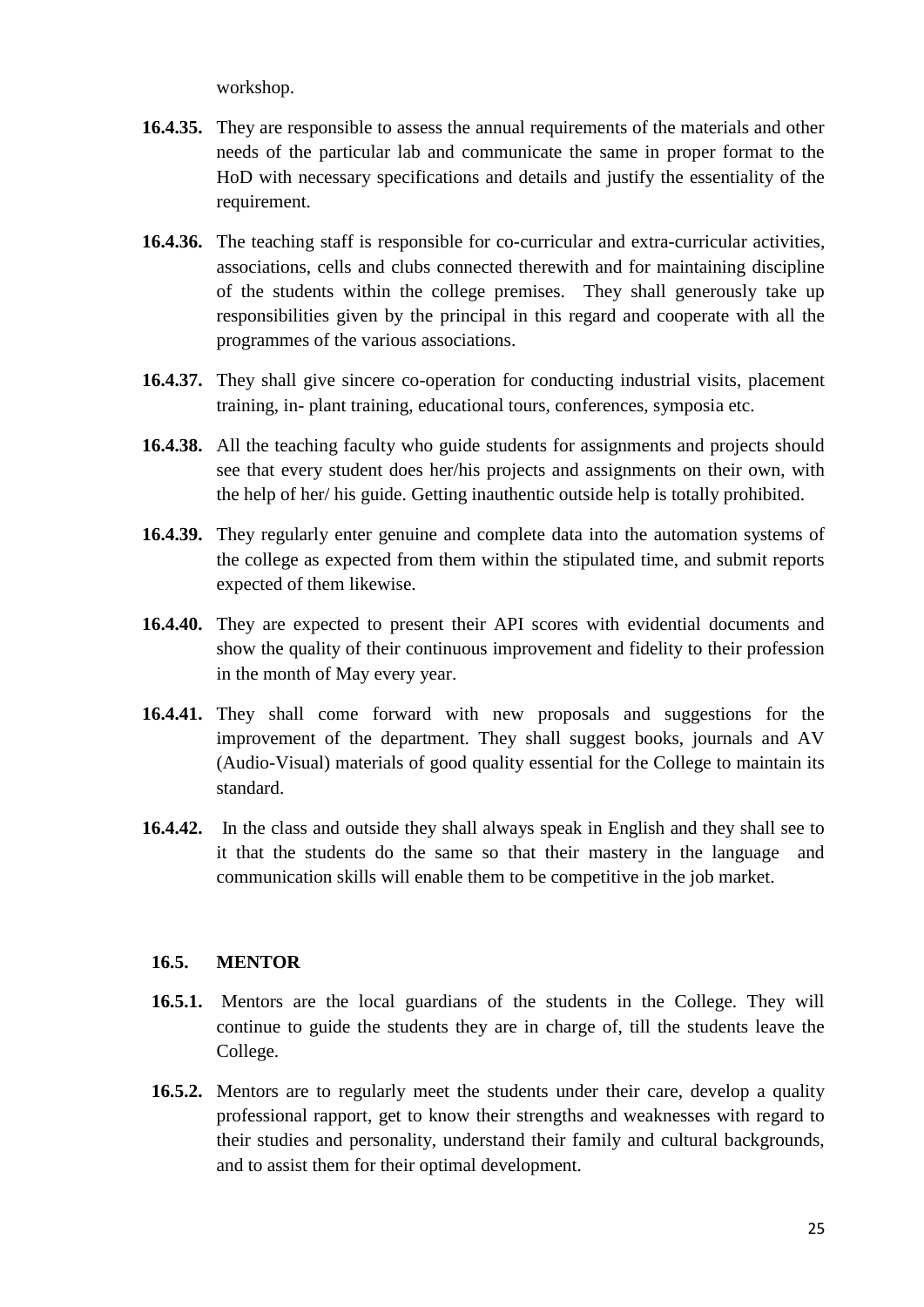- **16.5.3.** Accepting the uniqueness of every student unconditionally, with a conviction that every student can achieve great things, they sit with the students empathetically and assist them to know themselves (their assets and liabilities), and plan with them strategies for the successful completion of the course and a rewarding professional life in the future in the very beginning of their studies in this college.
- **16.5.4.** The Mentors take keen interest to meet the students under their care to understand whether they are comfortable with the teaching in the beginning of the semester, encourage them before the examinations, assess their achievements after the internal exams and plan strategies for improvement, etc.
- **16.5.5.** Mentors are to identify the problems as regards to the students' learning and the development of their personality and counsel them and suggest strategies appropriately so that they can get over the problems easily.
- **16.5.6.** They have the responsibility to refer students for professional counseling and healthcare when they deem it necessary and bring to the notice of the Principal or chairman if they come across serious issues that need special attention.
- **16.5.7.** They will be faithful to the best practices of mentorship, keep up the ethical and professional standards of a mentor, like keeping confidentiality, respecting privacy, practice of informed consent, decent professional relationship, unprejudiced approach, non-manipulation of the relationship and privileged information they come across for their advantage.
- **16.5.8.** They will collect leave letters and monitor attendance in the class.
- **16.5.9.** They will monitor the progress of the students by making note of the marks scored in the internal tests and university exams, help the HoD to communicate them to the parents of the students and counsel the students to ensure improvement.
- **16.5.10.** They will mention in the faculty meetings the general problems they come across among the students (without divulging personal matters in any way) and help to evolve appropriate remedies.
- **16.5.11.** They will collect general feedback from the teachers concerning their wards and advise the latter accordingly.
- **16.5.12.** If after repeated counseling no improvement is seen in a student, especially in their academic achievements and discipline, the matter must be brought to the knowledge of higher authorities.
- **16.5.13.** Mentors are to submit or upload regular reports about their service in the proper format given, without divulging any privileged information.
- **16.5.14.** Mentors will maintain the Student Records with necessary provisions for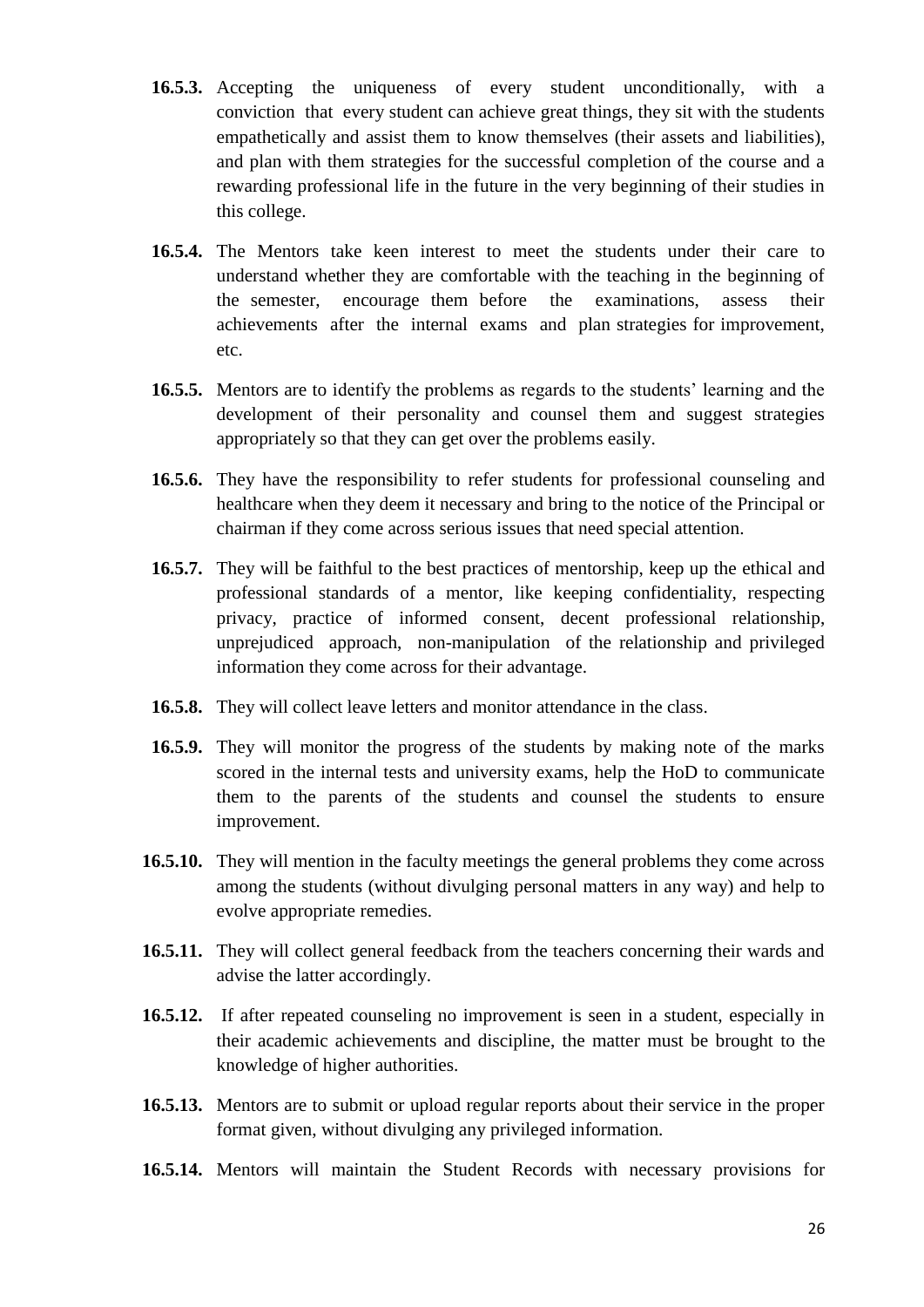confidentiality.

### **16.6. DIRECTOR OF PHYSICAL EDUCATION**

- **16.6.1.** Physical education being an important aspect of the formation of students and their character building, the Director of Physical Education, together with her/his colleagues, shall devise ways and means by which the students will take interest in physical training, sports and games and the talented ones should be encouraged and motivated to become sports persons of repute.
- **16.6.2.** The physical education schedule/programme will be guided by the requirements of the university and the national sports organization, the goals set by the management and the specific needs of the students of the College.
- **16.6.3.** Guided by the above s/he shall prepare a plan of action, curriculum and syllabus so that students are given adequate knowledge about physical health and training with a view of incorporating physical exercises in their schedule.
- **16.6.4.** S/he will lead the Sports Committee set up by the college and its activities. S/he will also start appropriate clubs for different sports and games to encourage involvement of the students and the staff.
- **16.6.5.** S/he shall familiarize the students to various sports and games indoor and outdoor so that they can choose any one of them or identify their sports skills.
- **16.6.6.** S/he shall evolve long-term plans so that the College has all the necessary infrastructural facilities for sports and games. Based on this plan s/he shall assist the management to allocate sufficient funds and take steps to realize them. S/he also sees that all the facilities available for the development of physical health in the college (like the Gym etc.) are made best use for the benefit of the students. S/he shall give his/her whole hearted assistance in implementing all the physical education and sports schemes of the college.
- **16.6.7.** At the beginning of every year s/he shall prepare a budget for that year and with due approval from the concerned authority utilize the funds.
- **16.6.8.** The students with sports talents should be identified at the earliest and formed into teams. Special coaching is to be given so that the College may attain excellence in the field of sports and games.
- **16.6.9.** Without seriously affecting their academic career the sportsmen/ sportswomen should be taken to as many competitions as possible.
- **16.6.10.** S/he shall attend all important sports meetings so that the College is in the sports/ games stream.
- **16.6.11.** S/he shall maintain attendance and program registers for physical education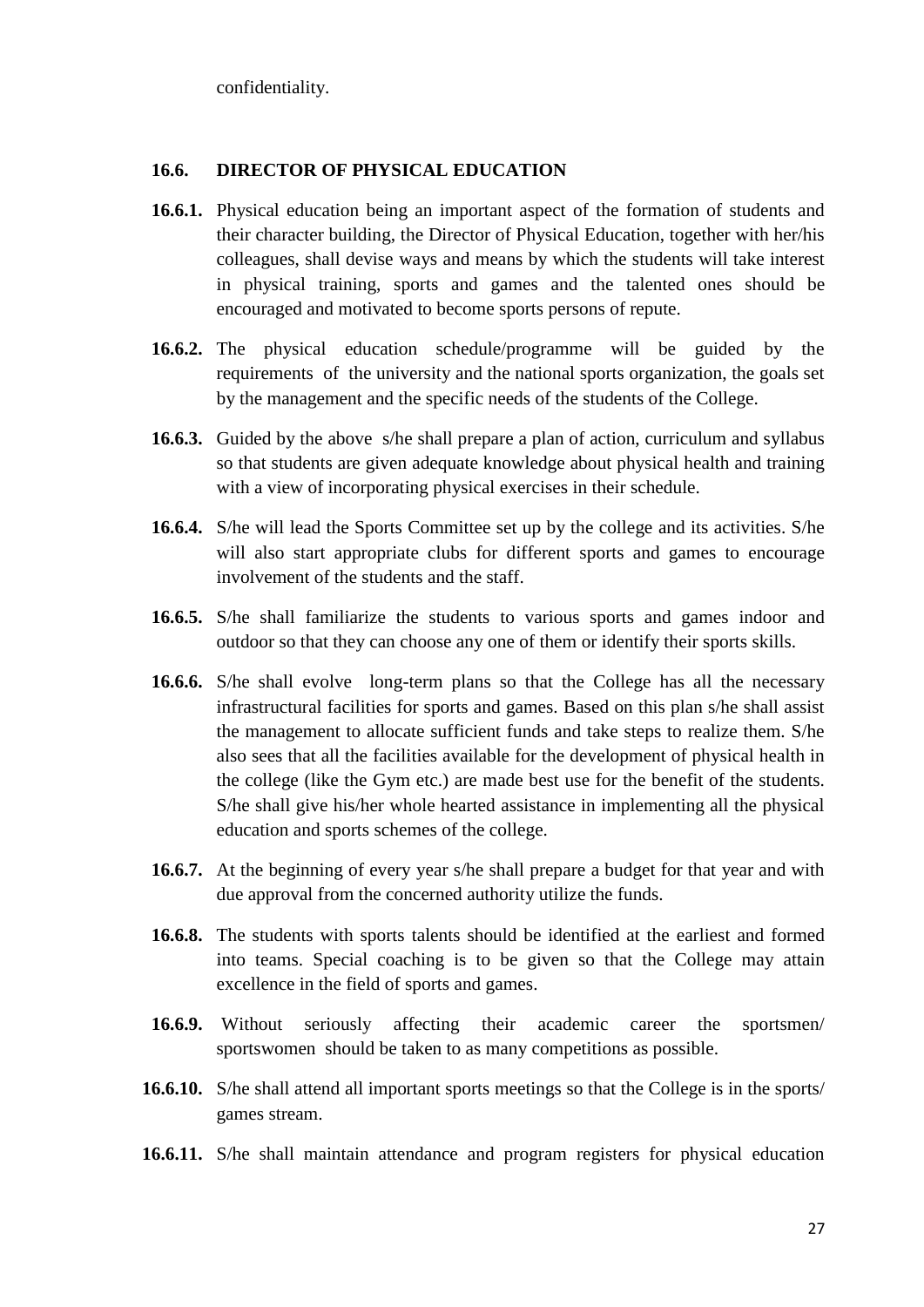activities and shall maintain a stock register of all items of sports and games and is responsible for their safe custody.

- **16.6.12.** S/he is responsible for the clean and appropriate maintenance of all the sports facilities of the college, grounds, indoor stadia, gym etc.
- **16.6.13.** S/he shall organize and conduct the annual College sports meet.
- **16.6.14.** S/he shall furnish a semester-wise report of his/her department to the chairman through the Principal.
- **16.6.15.** Student discipline is a special responsibility given to him/her presently. Under the guidance and direction of the Principal and in assistance to the discipline committee of the college, s/he shall supervise discipline on the campus. Though the Principal, HoDs, Teachers and especially the Discipline Committee are responsible for maintaining discipline, s/he shall assist them to monitor the irregularities of the students, including, late arrivals and early departures, without uniform, misbehavior with co-students of both gender, ragging, eve-teasing, debunking of classes, damaging College property, groupism and conflict among students etc.
- **16.6.16.** S/he will inform of these aberrations to appropriate authorities and deal with them.
- **16.6.17.** S/he will be a member of the disciplinary committee of the College.

# **16.7. LIBRARIAN**

- **16.7.1.** Library is the storehouse of knowledge and the most important department of the College. It is there that the students and staff update their knowledge and get new inspiration.
- **16.7.2.** The Librarian is responsible for providing the necessary library services to the students and the staff of the college and for planning, developing and modernizing the library of the college.
- **16.7.3.** The Librarian's responsibility is to see that all essential volumes and sources of knowledge are made available in adequate numbers lest the students and staff should feel handicapped.
- **16.7.4.** Every year, at the beginning of the even semester, s/he should consult all the HoDs and prepare a list of books and journals, and other relevant digital and ematerials which are necessary for handling subjects in the following year, discuss the needs in the Library Development Committee to finalize and submit them in the month of January to the chairman through the Principal for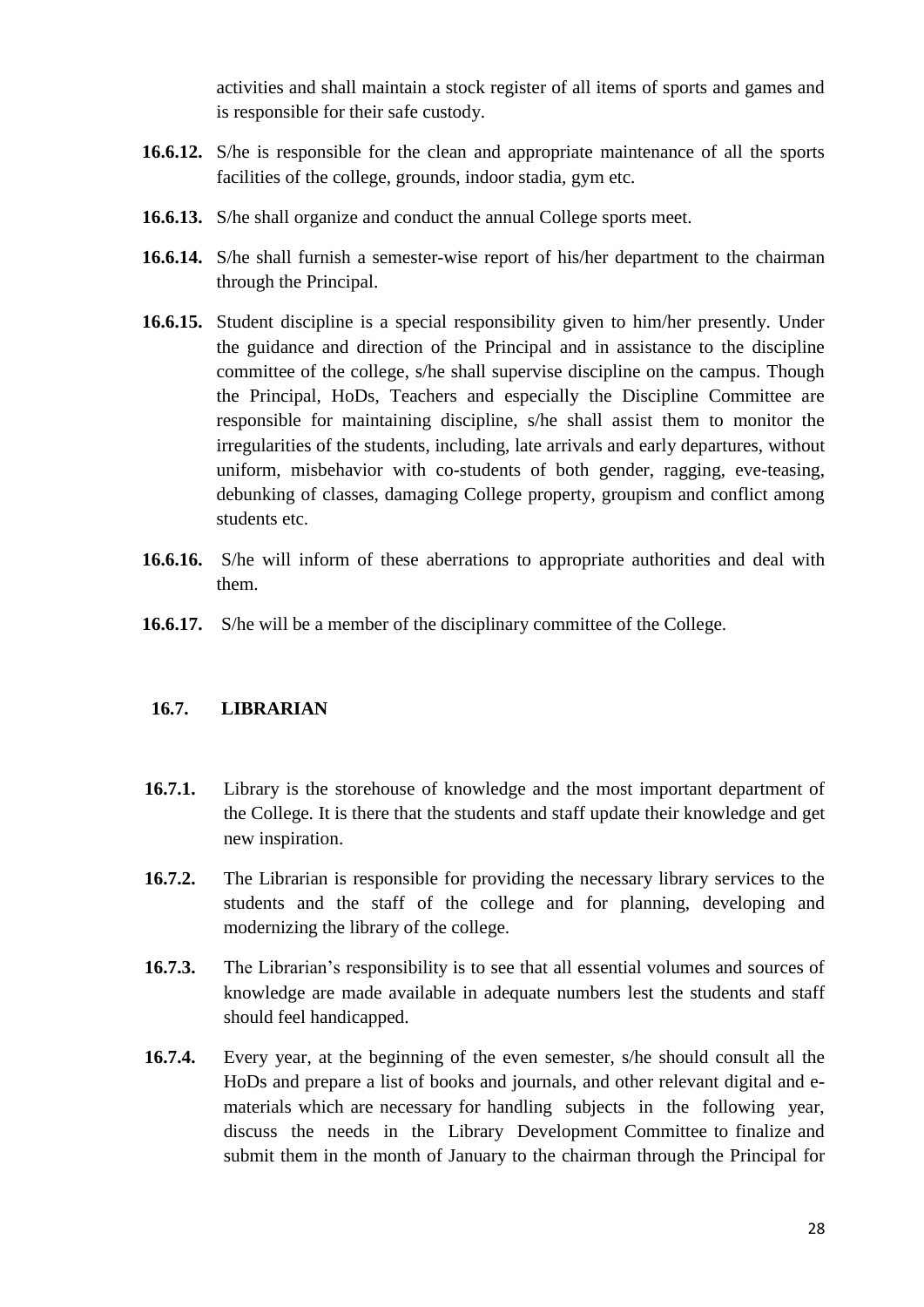procurement.

- **16.7.5.** S/he shall also see that enough books and other materials are available for the holistic development of the students, especially inspirational books on value based life, personality development, entrepreneurship, social involvement, spirituality etc., together with books on modern and classical literature and materials from other fields that enrich the young minds. S/he shall prepare a budget for the library every year in the month of February taking into account the various needs of the library such as resource materials, infrastructure, and facilities including maintenance and present it to the chairman through proper channel.
- **16.7.6.** The Librarian shall be responsible for the safe custody, clean and systematic upkeep and maintenance of all books, periodicals, dailies, and other study materials together with the computers, media equipment, furniture and fittings in the library and reading room.
- **16.7.7.** The Librarian shall clearly explain to the staff and the students the classification system being used in the library and the way to find out books using the automated system, and have explicit posters explaining these for all to see.
- **16.7.8.** Numbering the books and other materials according to the classification system, with Bar Coding and OPAC is the sole responsibility of the Librarian. It is also her/his responsibility to see that the books are kept in their right place, subject-wise according to the classification system, with proper labels on the racks to guide the students and to make entry of the books in the computer format, and to rearrange the racks every day.
- **16.7.9.** The Librarian shall distinctly provide special sections in the library, such as reference section from where books cannot be lent out, journal section, reading launch, reprography, computers and audiovisual section for referring e-journals, new arrivals section where new arrivals are exhibited etc.
- **16.7.10.** The Librarian is responsible for the maintenance of proper accession register, stock register, issue register, library tickets, automated system and other records necessary and for keeping them always up-to-date.
- **16.7.11.** S/he shall maintain a Master Library Register as well as subject wise register. A Master register should contain the price of each book as is available in the copy of the invoice received along with the goods received note. The Master Library Register contains the following columns.
	- a. Sl. No (Access No)
	- b. Book No
	- c. Title of the Book
	- d. Author's Name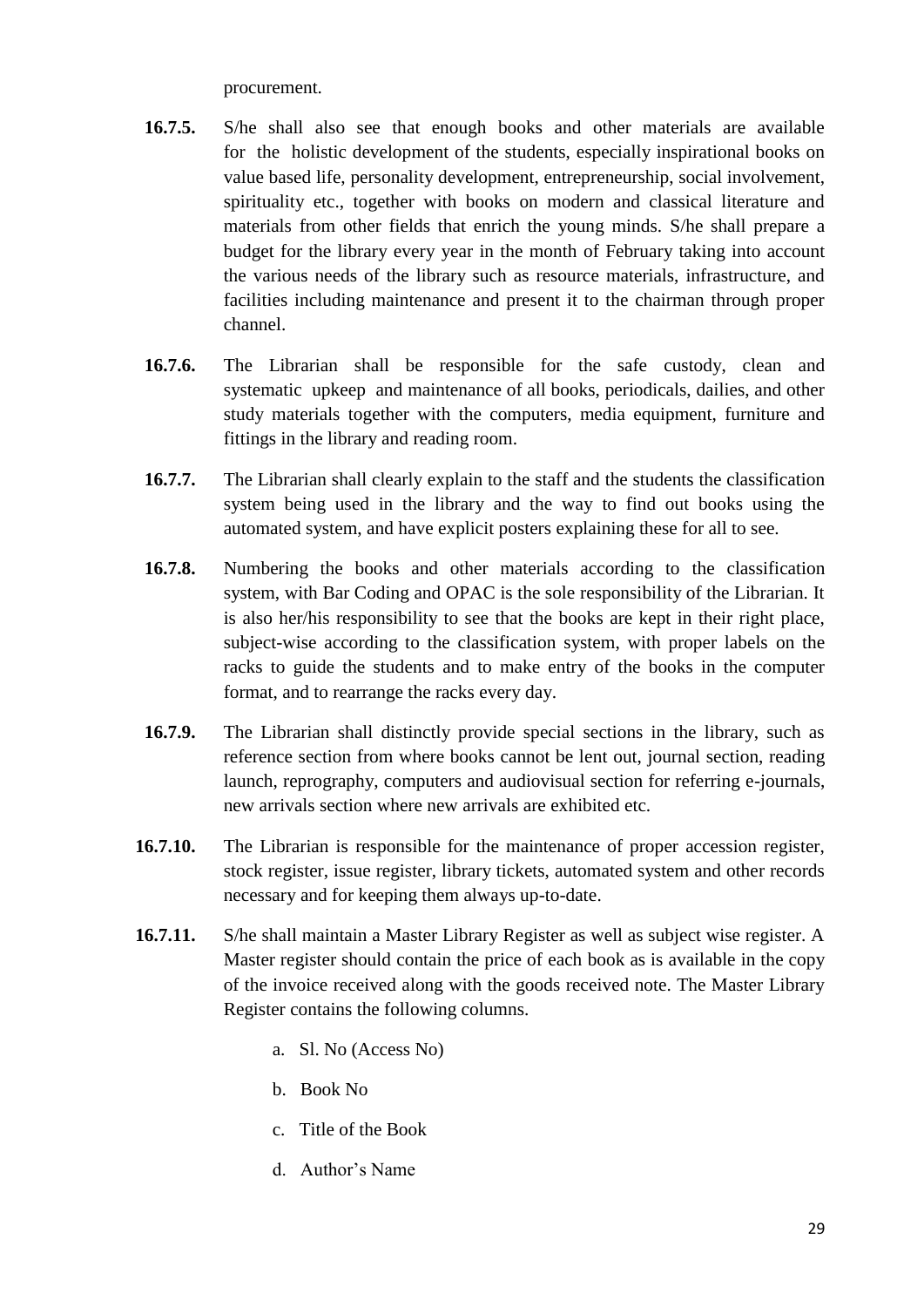- e. Vol.& Edition
- f. Name of Publishers
- g. Price & Date of Purchase
- h. Remarks
- **16.7.12.** The registers maintained subject-wise shall contain all particulars as are in the Master Register excepting the price of the books. The total number of books as per the Master Register shall tally with the subject-wise registers.
- **16.7.13.** S/he shall keep in his/her custody a copy of the price list of all books bought.
- **16.7.14.** As a part of her/his responsibility to develop the library, s/he shall take efforts to solicit donations of books and other materials that are needed for the students and the library, issue receipt certificates with the signature of the chairman to the donors and keep a distinct register for donated materials and books with donor details.
- **16.7.15.** S/he shall ensure that no book goes out of the library without making an entry into the concerned register & computer and getting an acknowledgement. While issuing the books the tickets will be collected and kept along with the title card.
- **16.7.16.** S/he shall monitor that the books are returned on schedule. When there is unreasonable delay, the matter should be taken up with the HoD and the Principal in that order.
- **16.7.17.** S/he shall collect a fine as fixed by the management for belated return of books and settle accounts every month.
- **16.7.18.** If any book is lost or damaged, twice the cost thereof shall be recovered at current market price.
- **16.7.19.** S/he shall never allow anyone to replace the books once pulled out.
- **16.7.20.** S/he shall maintain all files pertained to the library properly.
- **16.7.21.** S/he shall ensure that no student has library dues at the end of every year and that Course Completion Certificate or any other certificates are not issued at the end of the Course for the students with library dues.
- **16.7.22.** S/he shall not issue books after the release of hall tickets.
- **16.7.23.** S/he shall properly enter and number of all magazines/ newspapers subscribed or received free in a register and delete from the register those sent for sale, without being bound, as waste paper.
- **16.7.24.** It is the responsibility of the librarian to develop the reading habit of the students and provide them with all assistance to do their study and research in the library.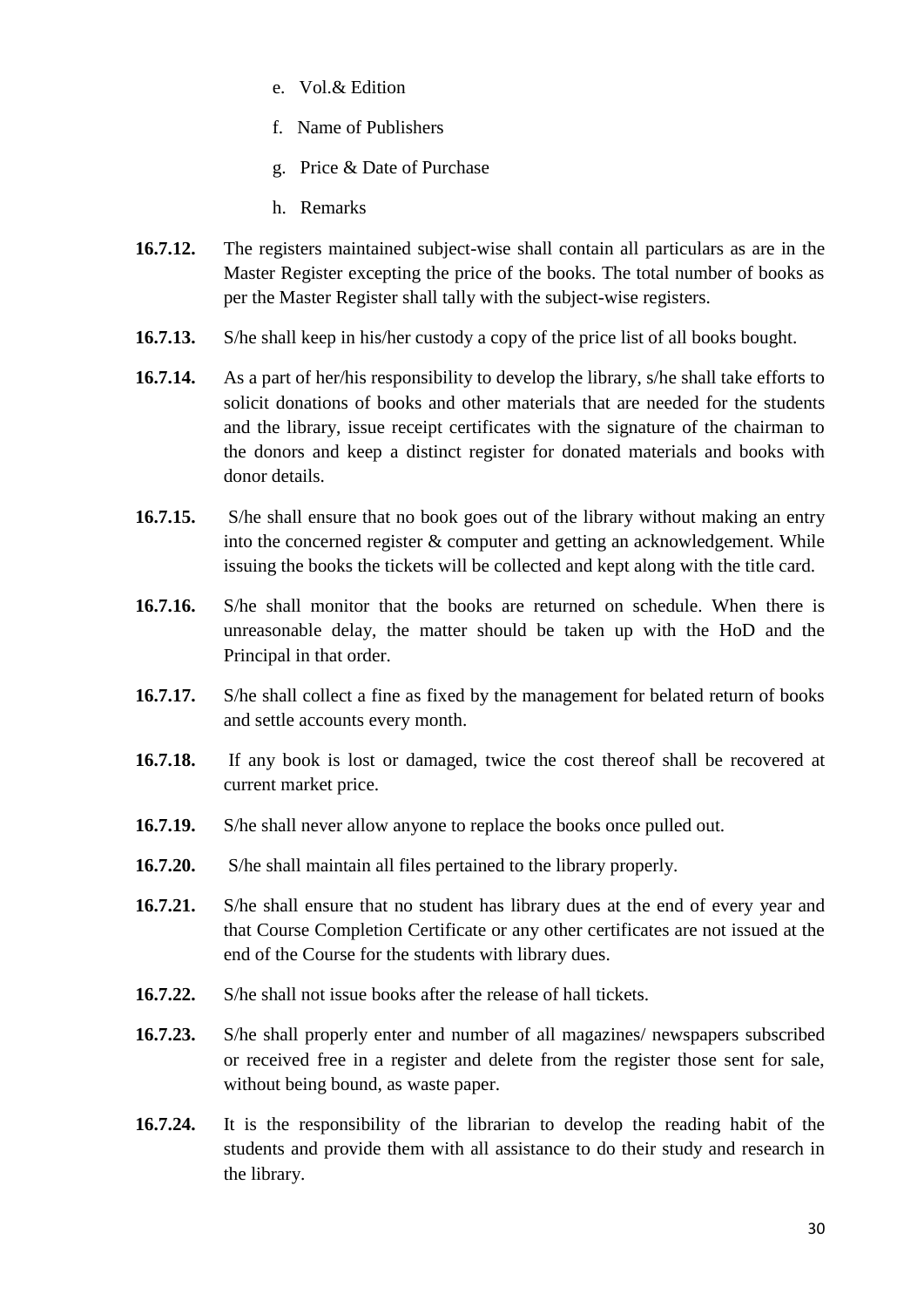- **16.7.25.** S/he shall collect important news items appearing in newspapers/ magazines and display them for the benefit of the staff and students and arrange them subject wise and get them bound and keep them available to those who need them.
- **16.7.26.** S/he shall collect all the issues of the important periodicals and journals yearly, as suggested by the departments, and get them bound and make them available as back volumes.
- **16.7.27.** S/he shall in consultation with the HODs and in coordination with the Principal arrange the library hours and monitor whether the departments make good use of them.
- **16.7.28.** It is his/her responsibility to keep the library open at least one hour before and two hours after the College hours and during intervals and during holidays. The duty hours of the library staff including the librarian shall accordingly be arranged in collaboration with the Principal and with the approval of the chairman.
- **16.7.29.** Maintaining discipline in the library is his/her responsibility. Only during the library hours the staff deputed from the department will assist him/ her in this regard.
- **16.7.30.** The librarian is expected to be in the library during the working hours and a movement register is to be maintained to note the absence of the librarian and other library staff. In her/his absence or leave, s/he is to give the charges to the assistant librarian.

# **16.8. PLACEMENT OFFICER**

- **16.8.1.** The placement officer arranges maximum possible placements for the students of the College. This s/he does through regular liaison with industries and placement consultants and by imparting those skills to our students that are expected by the industries.
- **16.8.2.** S/he arranges in and off campus interviews and assists the departments in arranging in-plant training and internships for the students.

#### **16.9. CAMPUS MANAGER**

- **16.9.1.** S/he assesses every student even from the first year onwards and develops a consultation with the chairman and Principal to properly organize the office and allocate duties among the office staff in such a way that s/he can take full responsibility for the smooth and efficient functioning of the office.
- **16.9.2.** It is her/his responsibility to ensure the smooth functioning of the systems and the correct adoption of the procedures in the office.
- **16.9.3.** Though the the office in consultation with the chairman in all administrative, academic and financial affairs, s/he takes instructions on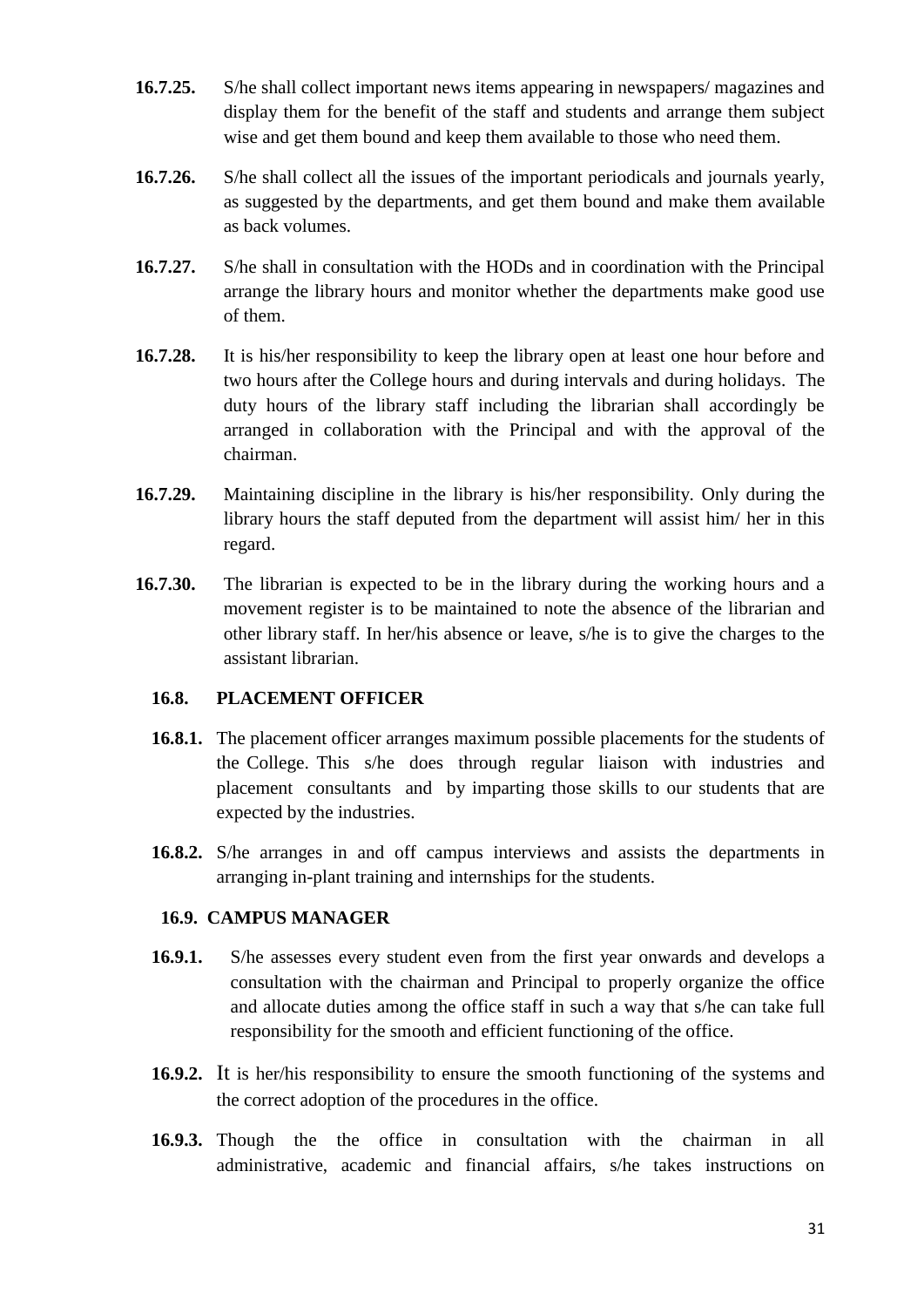academic matters from the Principal and on financial matters from the Manager.

- **16.9.4.** S/he is to be up-to-date with all the rules and regulations of the Government, University, the AICTE and other related agencies and has to give appropriate guidance when required.
- **16.9.5.** S/he is held responsible for the correctness of payments, the dispatch of letters, the distribution of letters received, putting up of files etc.
- **16.9.6.** S/he is to hold the responsibilities of PRO (Public Relations Officer), in the absence of the PRO.
- **16.9.7.** S/he organizes the procurement, semester indents, annual stock verification and disposal of unserviceable articles and stores items/ records in consultation with the Principal.
- **16.9.8.** It is the duty of the Office Superintendent to alert and remind the higher authorities whenever the activities of the office get delayed, missed or when they digress from the budget, policies etc.
- **16.9.9.** S/he must have full control over the office, furniture, stores and records and has the responsibility to keep them clean and safe systematically.
- **16.9.10.** S/he carries out any other duty assigned to her/ him by her/ his higher authorities.
- **16.9.11.** S/he shall be responsible for the discipline in the office. Violations should be brought to the notice of the Principal and chairman, in that order.

# **16.10. SYSTEM ADMINISTRATOR**

- **16.10.1.** System Administrator is responsible for the upkeep, configuration, and reliable operation of computer systems, especially multi user computers, such as servers. He also assists the upkeep of the computers being taken care of by the skilled assistants in the labs.
- **16.10.2.** S/he ensures that the uptime, performance, resources and security of the computers and automation systems meet the needs of the users and s/he performs all the duties proper to a system administrator regularly.
- **16.10.3.** In order to keep the systems under her/his care in optimum working condition, as guided by the management, s/he acquires, installs or upgrades the computer components and software within the limits of the budget.
- **16.10.4.** S/he is also responsible to keep up the security policies, troubleshoot and to give technical assistance for projects and training to the staff.
- **16.10.5.** System Administrator is responsible for the automation of all the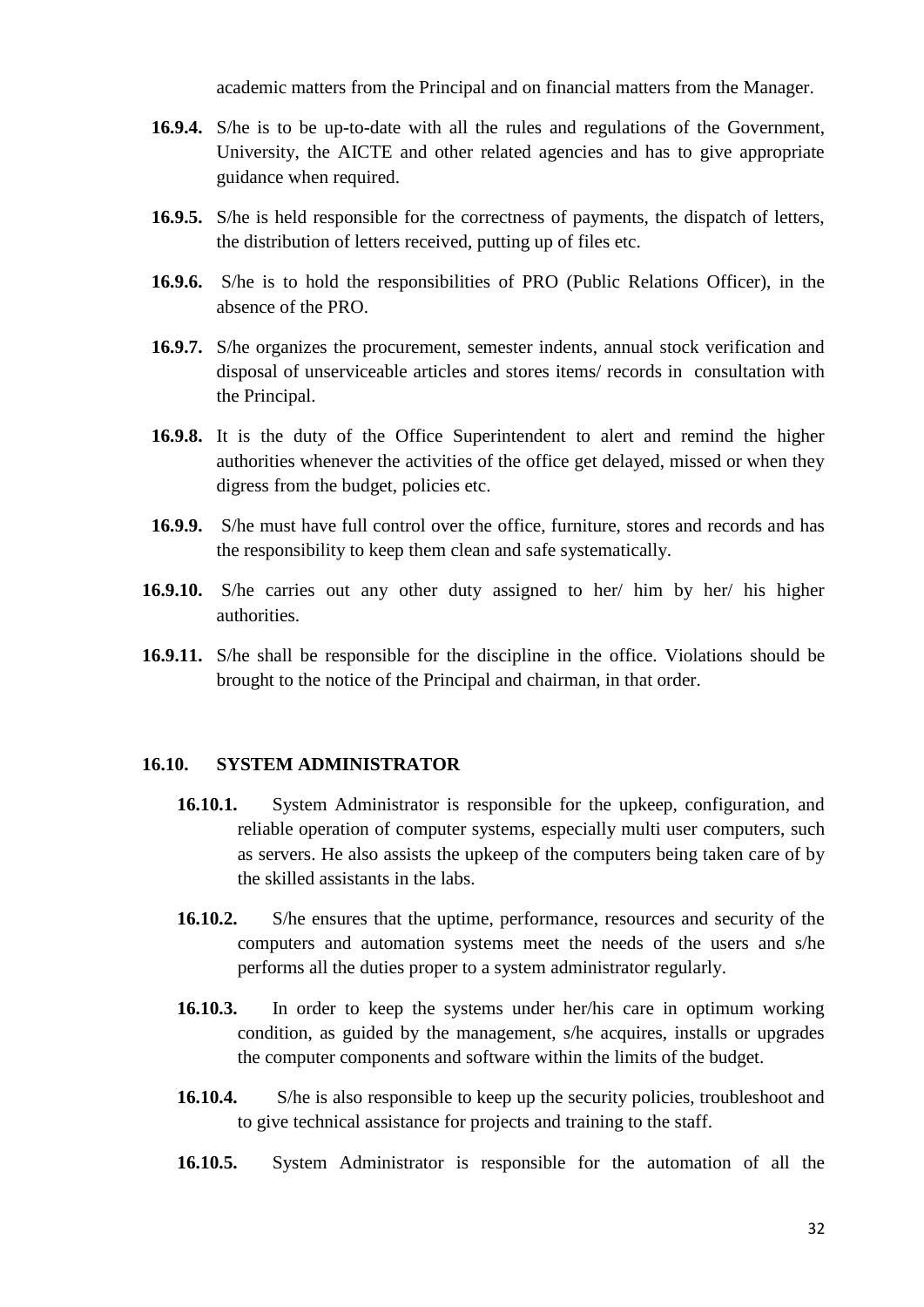academic and administrative activities of the institution and to maintain them up-to-date and in optimum working condition.

- **16.10.6.** He/she writes the necessary software for the automation of administration, practical, viable and secure and maintains them and modifies them whenever it is necessary. If need be s/he also suggests purchase of standard software to aid administration.
- **16.10.7.** S/he is to secure summary statements of administrative activities weekly, monthly and yearly and submit all of them to the chairman, and give relevant reports to the Principal and Manager, for evaluation and further planning.
- **16.10.8.** S/he is to make sure that the automation system is complete and up-todate with relevant data and those who are responsible to upload data do so in time. Failures are to be brought to the notice of the authorities at the earliest.
- **16.10.9.** S/he is responsible for the maintenance of the database of the college, college website and upload information about the important events into it and keep them updated regularly.
- **16.10.10.** S/he is responsible for keeping backup for all the information and data in the automation system.
- **16.10.11.** Automation of administrative activities and maintenance of website etc. are part of the task of the office and therefore the System Administrator is directly accountable to the Office Superintendent and her/his higher authorities.

### **16.11. OTHER ADMINISTRATIVE STAFF**

- 16.11.1. The administrative staff of the College share the functioning of the Office, within the college and other sections of the office (ex: Exam Cell, IQAC etc.) each according to the job entrusted to her/her to the entire satisfaction of the management, and other relevant authorities.
- **16.11.2.** Those who work within the office will be directly accountable to the Office Superintendent and those who work in other sections of the office will be accountable to their respective supervisors.
- **16.11.3.** They are responsible for the full execution of the tasks entrusted to them as per the work allotment, alerting the appropriate authorities through the Office Superintendent on pending and urgent/scheduled matters and for taking necessary instructions from them.
- **16.11.4.** It is their duty to complete the job within the stipulated time.
- **16.11.5.** They are to carry out any work entrusted to them by their superiors.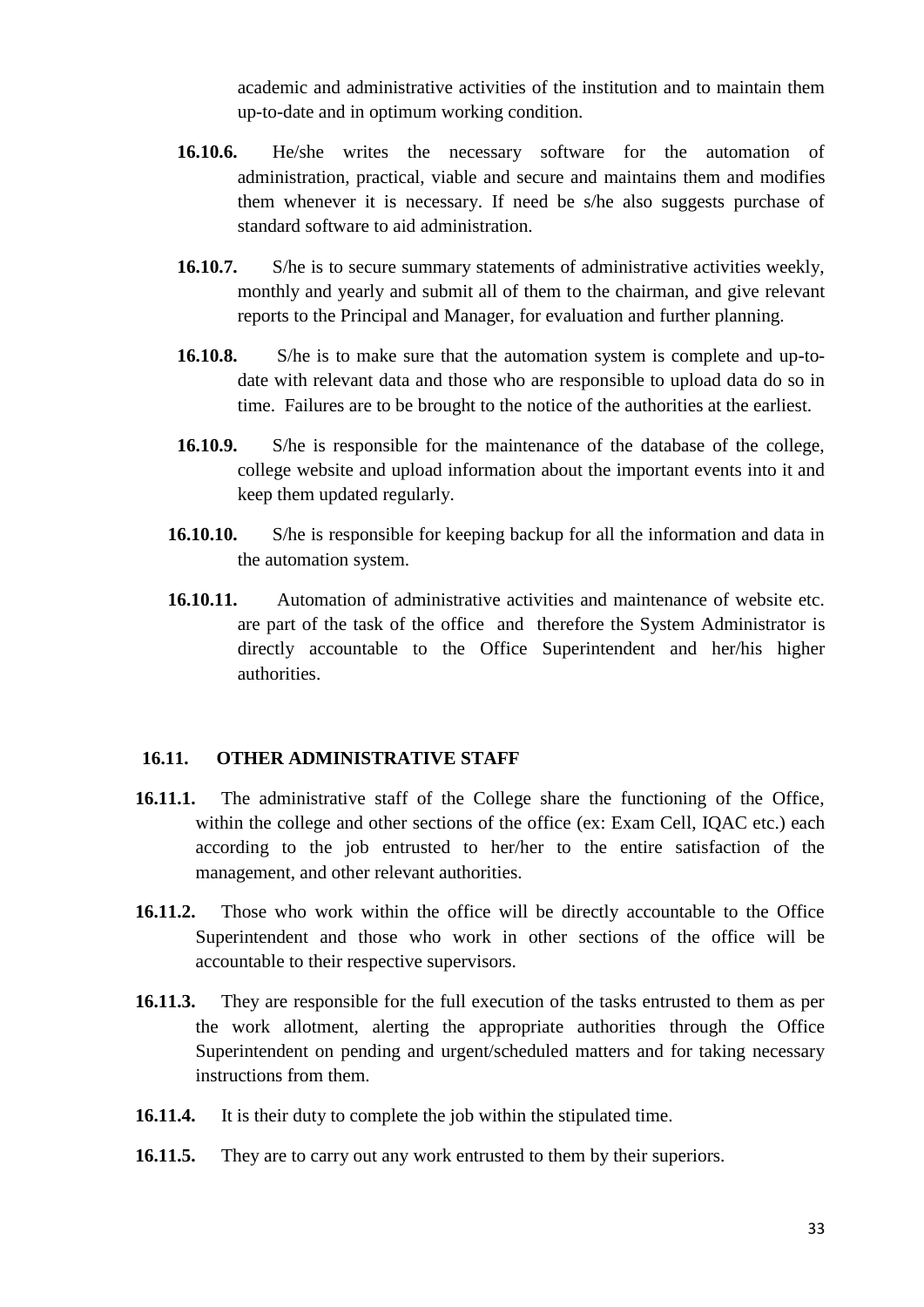#### **16.12. RECEPTIONIST CUM TELEPHONE OPERATOR**

- **16.12.1.** The receptionist cum telephone operator is the person encountered by anyone who approaches the college first and so s/he plays a very vital role in projecting a correct and positive image of the College.
- **16.12.2.** S/he keeps herself/himself fully informed of all necessary details about the College that a visitor or an enquirer has to be supplied with.
- **16.12.3.** S/he has to be courteous and considerate to all who need assistance and guide them with necessary details.
- **16.12.4.** S/he is totally responsible for the management of the intercom facility of the college. S/he takes all the incoming calls, courteously responds to them and gets messages from them, and if necessary connects them to the particular authority, first informing the authority about the caller.
- **16.12.5.** S/he shall pass on in time the incoming and outgoing messages correctly to the person the messages are meant to reach.
- **16.12.6.** S/he has to bring to the notice of the authorities about the visits or calls that are important or unusual.
- **16.12.7.** S/he keeps a record of all the visitors or callers (with their numbers) systematically and their purpose of approaching the institution.

# **16.13. LAB INSTRUCTOR/ COMPUTER OPERATOR/ SKILLED ASSISTANT/ LAB ASSISTANT.**

- **16.13.1.** Lab instructors/ computer operators will assist the teaching staff in conducting the practical classes.
- **16.13.2.** S/he displays and demonstrates the practical methods to the students.
- **16.13.3.** S/he is responsible for the proper maintenance and cleanliness of the equipment, the laboratory and its surroundings, and for ensuring proper switching ON/OFF of equipment/machines and opening/closing of shutters, doors, windows etc.
- **16.13.4.** S/he is responsible to keep the equipment of the particular lab in order, with proper labels, necessary posters that give all the necessary information about the equipment and experiments.
- **16.13.5.** S/he is responsible to keep the lab and the equipment ready for the practical experiments well in time as guided by the faculty member who conducts the experiment. S/he is also responsible to ensure that periodical calibration of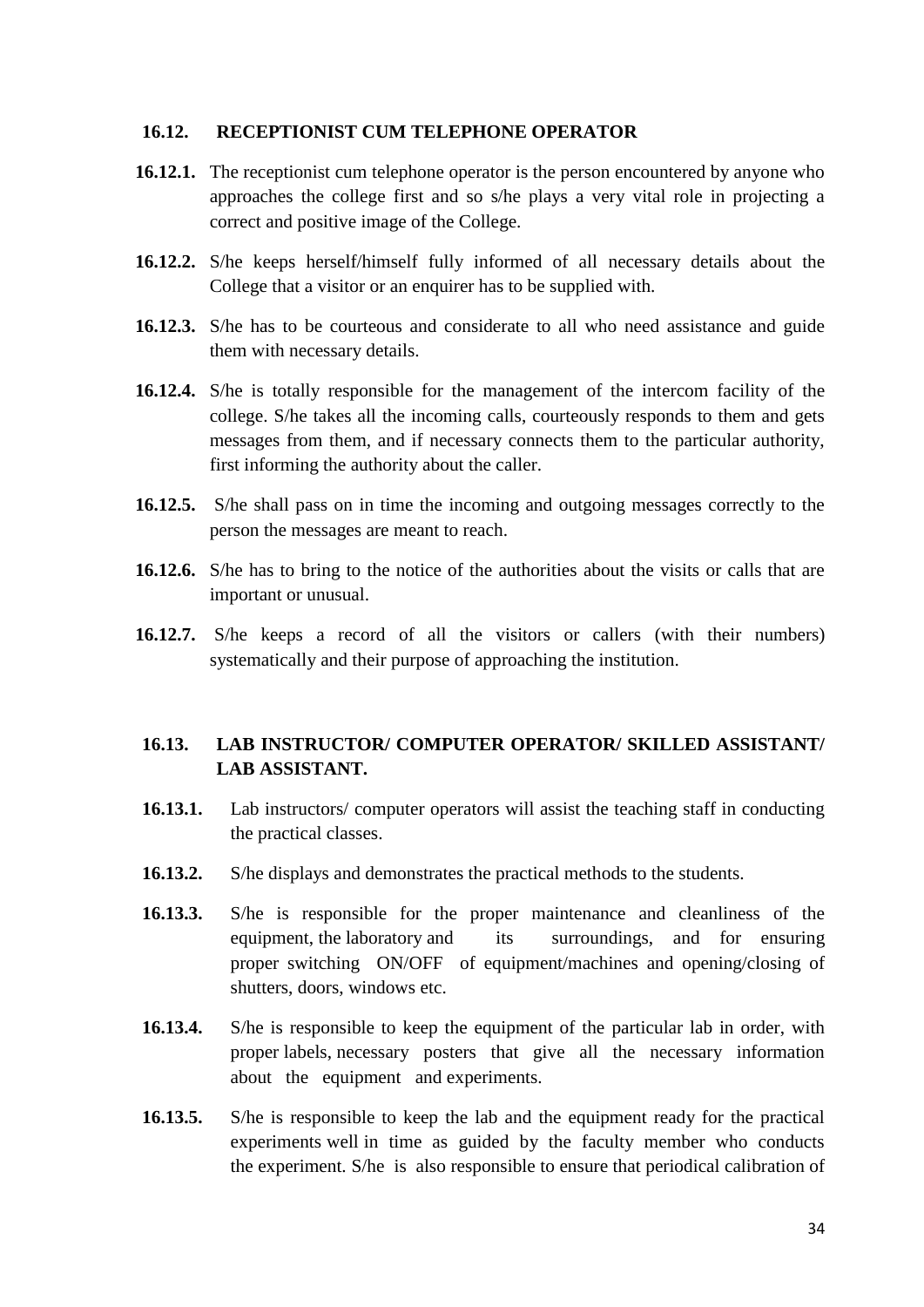the sensitive machines and equipment are done following the schedules proper.

- **16.13.6.** In case of repairs, the same may be reported to the staff-in- charge.
- **16.13.7.** S/he is responsible for issuing and receiving the tools/kits and the materials for practical use.
- **16.13.8.** S/he is responsible for conservation of electricity and wholesome maintenance of the lab/s under her/his care. In case of breakages or loss she/he recommends suitable recovery of the cost through the staff in- charge (lab in-charge).
- **16.13.9.** S/he maintains logbooks for each machine/equipment with the particulars such as time run, maintenance carried out, break downs, replacements etc.
- **16.13.10.** S/he is responsible for student discipline in the workshop/lab.
- **16.13.11.** S/he keeps an inventory of all the materials of the laboratory and notes down the changes whenever materials are added or removed.
- **16.13.12.** S/he has to carry out any other duty that may be assigned by the staff/lab incharge or any higher authorities.

### **16.14. LIBRARY ASSISTANT**

- **16.14.1.** The library assistant will assist the librarian and the assistant librarian in the up-keep and functioning of the library so that the services of the library are maximized, and so follow their guidance and direction diligently.
- **16.14.2.** The Library Assistant is responsible for the opening and closing of the library on time and for keeping the racks, books and furniture clean.
- **16.14.3.** S/he is to carry out any duty entrusted to her/him by higher authorities.

#### **16.15. OFFICE ASSISTANTS**

- 16.15.1. Office assistants are at the service of the office and the authority therein where they are allotted.
- **16.15.2.** They are responsible for the opening and closing of the office of their service, and for the cleanliness and up-keep of the particular office and places around. S/he assists the superior concerned in all the activities connected to maintaining the office and its files systematically in order.
- **16.15.3.** While working in the office of an authority, Office Assistants are to receive the visitors courteously, seat them in the right place and inform them to the authority and let them in with the permission of the authority.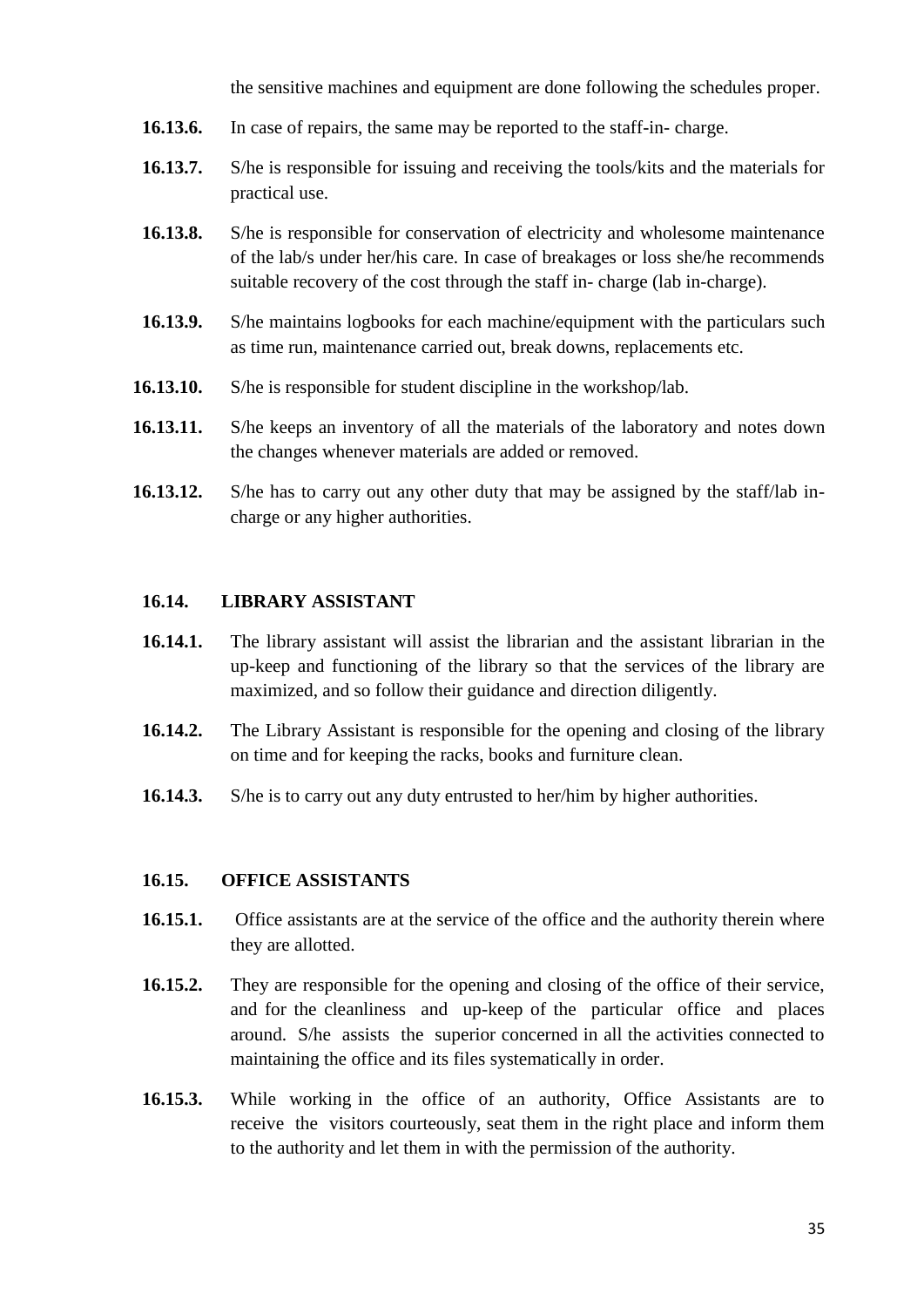- **16.15.4.** They should be present in the place of service well in advance and leave the place only after the superior leaves.
- **16.15.5.** They are also responsible for the mannered and appropriate hospitality, such as presenting with a tea, shown to the guests of the office he/she is serving in.
- **16.15.6.** They are to carry out the instructions of the higher authorities.

#### **16.16. TECHNICAL ASSISTANT**

- **16.16.1.** Technical assistants are those employees appointed, based on their technical qualifications or expertise, for the maintenance of the infrastructure of the college, such as electricians, plumbers, carpenters etc..
- **16.16.2.** Technical assistants are to serve under the direction and guidance of the Estate Officer and other administrative authorities of the college.
- **16.16.3.** They are duty bound to come and attend to the work given by the Estate Officer and other authorities of the management even on holidays and beyond duty hours, especially for repairs and rectification of conveniences and in urgent needs.

### **16.17. PERSONNEL IN TRANSPORT SERVICES**

The Transport Services, in AVCE, consists of Bus Transit System to fetch the students to and fro between their home and the college, Diesel Bunk, Mechanical and Service Shed, and Driving School. The Transport Office of the college plans, directs and monitors all the transport services of the college, with the guidance of the Transport Committee of the Governing Council. The Transport Officer is put in charge to direct and monitor all the activities connected with Transport Services of the College, as guided by the Transport Cell, in consultation with and permission from the chairman.

#### **16.17.1. TRANSPORT OFFICER**

- **16.17.1.1.** The Transport Officer is the person put in charge of the college transport services by the management, from among the staff or by special appointment, who will lead the Transport Cell of the college. S/he will organize, direct and monitor all the activities connected with Transport Services of the College. All the staff connected to the transport services will be accountable to her/him.
- **16.17.1.2.** S/he will work in collaboration with the Transport Committee of the Governing Council, and get their approval for all the new and important decisions.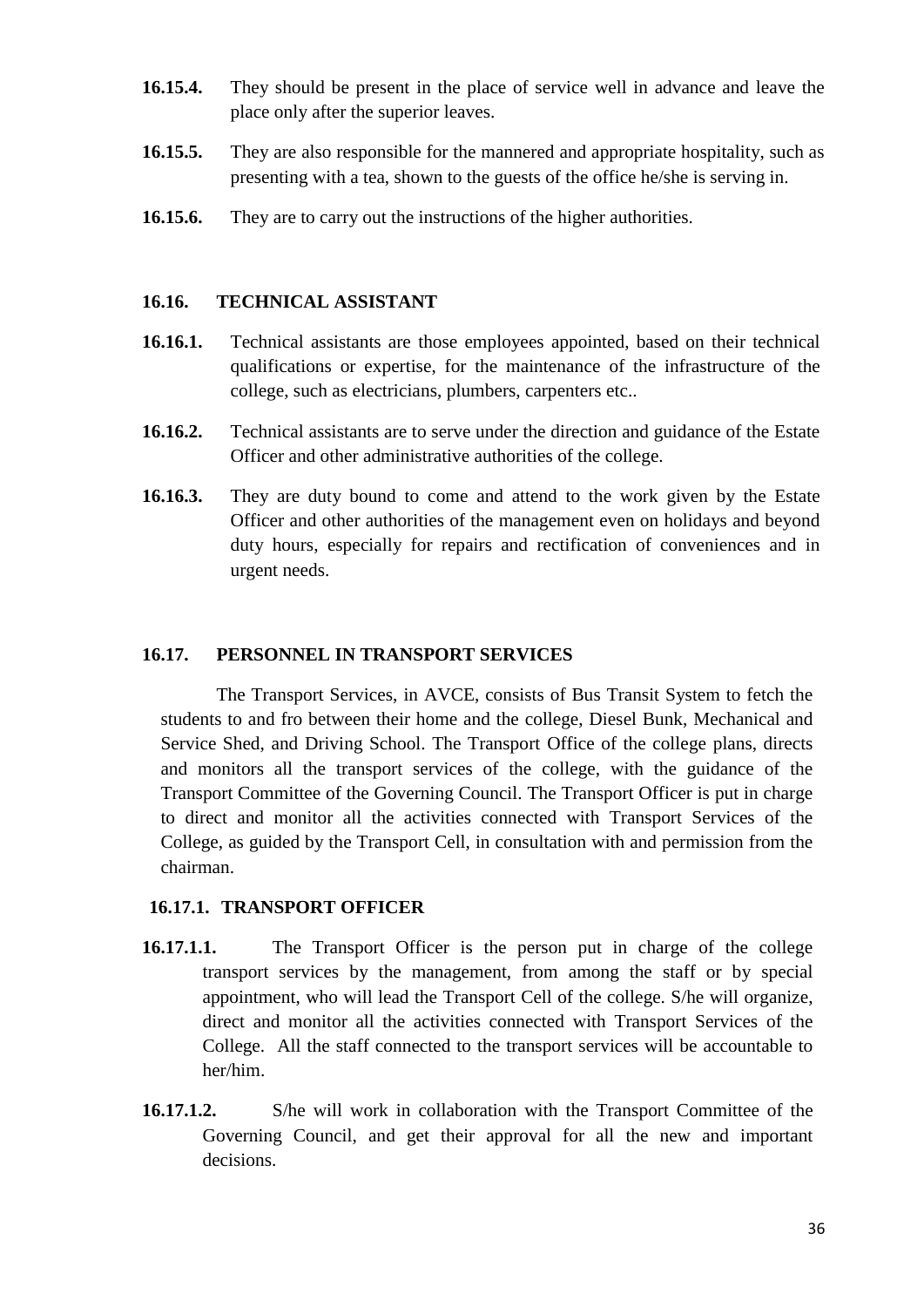- **16.17.1.3.** S/he will be assisted by the Head Driver in all the activities of bus services and maintenance of the college vehicles.
- **16.17.1.4.** The Transport Officer is responsible to deal with situations that erupt, like in the case of an accident, getting guidance from the management.
- **16.17.1.5.** In the absence of the Transport Officer, the Head Driver, will be given her/his responsibilities by the management.
- **16.17.1.6.** S/he will represent the college to the Government offices and officers connected with the Transport Services of the College and all the dealings therewith.
- **16.17.1.7.** S/he regularly checks the logbooks and registers and stock registers connected with Transport Services and takes corrective measures when anomalies are found.
- **16.17.1.8.** S/he will facilitate buying and selling vehicles and other things as directed by concerned committees and the management.
- **16.17.1.9.** S/he regularly supervises the activities of the Driving school, Petrol Bunk, Mechanical shed and Service Station and reports to the management of notable issues.

### **16.17.2. HEAD DRIVER**

- **16.17.2.1.** Head Driver allots routes and gives charge of particular buses to the drivers, and effects necessary reshuffles whenever necessary, so that the transport system works smoothly for the convenience of the students.
- **16.17.2.2.** It is the duty of the Head Driver to arrange alternative drivers whenever a driver goes on leave or is not able to drive for any other reason.
- **16.17.2.3.** The Head Driver is responsible to physically inspect every vehicle of the college daily, to find out casual damages and lapses in the regular maintenance, to report to the transport officer and arrange for proper upkeep.
- **16.17.2.4.** He is responsible to monitor the trip-sheet cum logbook and the maintenance sheet of the driver's every day and insists them to set things right if found wrong. If he is not satisfied he may report to the Transport Officer.
- **16.17.2.5.** It is his duty to preserve a register of maintenance schedules for all the vehicles of the college, such as oil change, insurance, tyre change, air and break checkup and especially annual FC and remind the transport committee in time about them and arrange for actions necessary with their permission.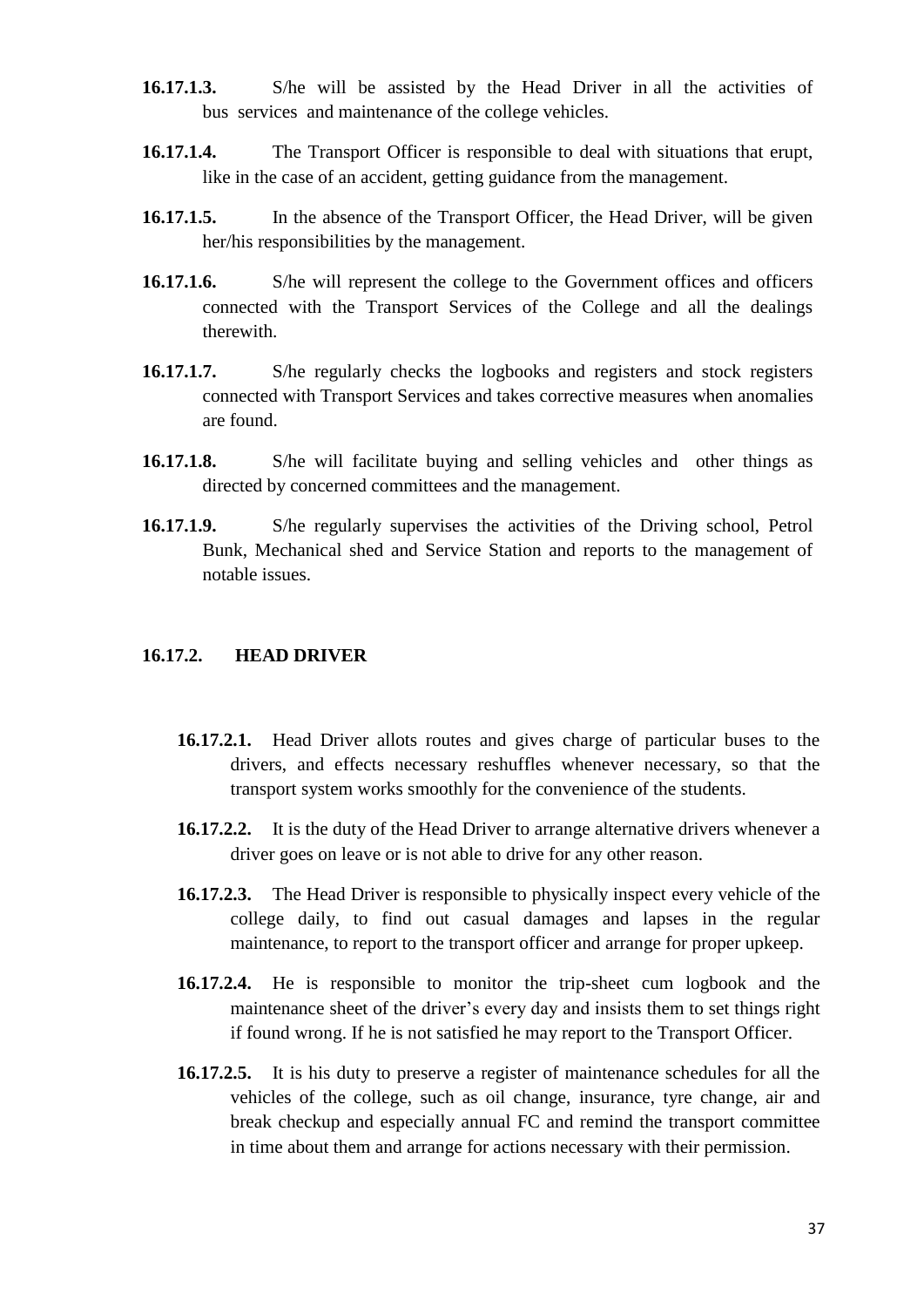- **16.17.2.6.** He is responsible to immediately respond and attend to any untoward incidents/accidents, report to the Transport Officer, who in turn intimates to the management and transport committee and seek their guidance and if necessary to bring in legal advice or other helps, and manage and settle the situation on behalf of the college, that the students are safe and interests of the college are well protected. He, after proper permission from the authorities, has to make necessary arrangements for the purchase of standard materials and for the sale of scrap materials.
- **16.17.2.7.** The Head Driver also works as a spare driver as when required. He will be specially called in for driving vehicles for special guests, management personnel, and Industrial Visits and Tours of the students; the bus specially set apart for Industrial Visits will be under his charge.
- **16.17.2.8.** The Head Driver is also in charge of the Mechanical Shed and Service station. He monitors the clean and quality maintenance of the sheds and the instruments therein. He keeps a stock register of the instruments, machines and tools that belong to the college, being used there.

### **16.17.3. DRIVERS**

- **16.17.3.1.** Drivers bring the students from different parts of our district and beyond to the institution safely and in time, and bring them safely to wherever they travel for industrial visits, placement drives, study tours etc. They are the caretakers and custodians of the buses given in their charge
- **16.17.3.2.** Drivers of the vehicles have to take full responsibility for whatever happens to the vehicle he is given charge of.
- **16.17.3.3.** Drivers should be sufficiently ahead of time at the parking place to check the working condition of the vehicle.
- **16.17.3.4.** Strict punctuality should be maintained by the drivers. Buses should be started on time and should reach the destinations too on time. They are expected to keep the stipulated time for each of the stops, as they take and drop students at different stops.
- **16.17.3.5.** No one, except the authorized persons, should be allowed to accompany the bus to the night parking place or to board the bus from there.
- **16.17.3.6.** Drivers should not have any private dealings with any student or staff or any one inside the campus.
- **16.17.3.7.** Whenever drivers park the bus and leave it, the shutters should be closed and the doors locked.
- **16.17.3.8.** Driver should maintain the logbook and trip-sheets wherein the details of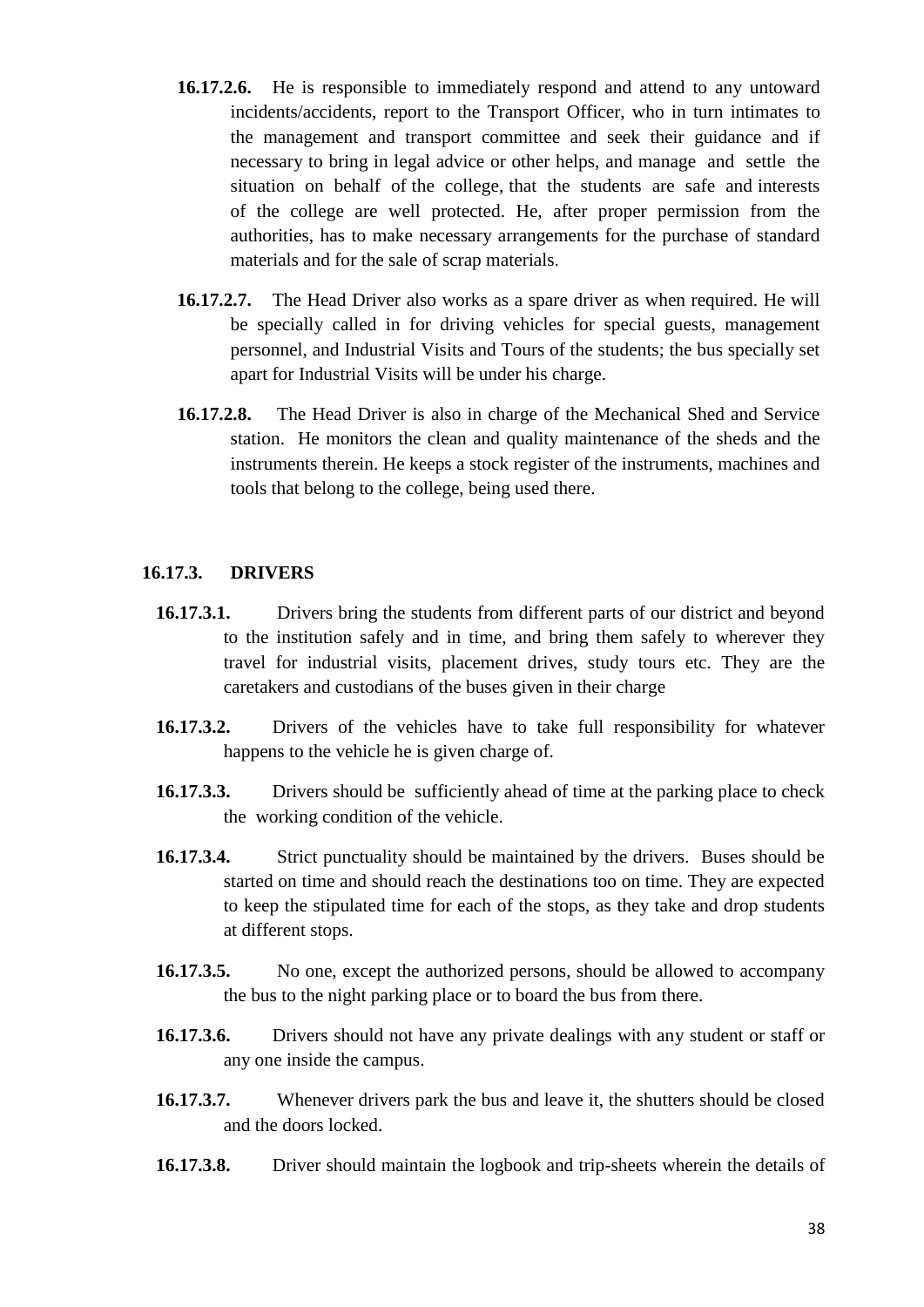the trips and events including readings of the odometer, details of the attendance, and other happenings are noted. He should also carry out his duties of maintenance daily and faithfully and note it in the list given for supervision.

- **16.17.3.9.** The buses should be cleaned and kept ready for the following trip.
- **16.17.3.10.** If any mechanical and other defects are noticed in the bus it is the responsibility of the driver to draw the attention of the Transport Officer of it for setting them right, and if necessary, inform to the Manager and the chairman in that order, for it is the driver who will be held responsible for whatever defect in the vehicle that has not been attended to.
- **16.17.3.11.** Compensation will be claimed by the management from the driver in charge for any damages on the vehicle.
- **16.17.3.12.** As soon as the daily maintenance of the vehicle is over, all the regularized drivers should immediately report themselves to the work entrusted to them by the management to be carried out during the hours they don't drive college buses. They should be available there and should leave those places even on duty only after recording their movements in the register. The college can assign to the drivers other works also through the Office Superintendent and the Estate Officer whenever necessary.
- **16.17.3.13.** The driver can normally take any leave, including for emergencies, only after proper information to and permission of the Transport Officer who will forward the leave letter to the proper authority. For medical leave, proper leave letter should be submitted to the chairman through the Principal, forwarded by the Transport Officer.
- **16.17.3.14.** It is the responsibility of the driver to draw the attention of the Transport Officer about all the maintenance schedules, insurance, taxes, F.C. etc.
- **16.17.3.15.** Drivers are expected to keep a high standard of driving practices, being careful to follow the traffic rules, keeping the comfort of the passengers, i.e. the students in mind. Rough driving and speeding up are punishable offenses.
- **16.17.3.16.** While on duty the driver should always be in uniform with an identity card. They are expected to put on the identity card and be in uniform within the campus, on duty or otherwise.
- **16.17.3.17.** Regular checkups will be arranged by the Transport Committee of the Governing Council and the Transport Cell of the College, so as to ascertain the speed limits, traffic rules and driving etiquettes are maintained, besides for monitoring the unauthorized travels.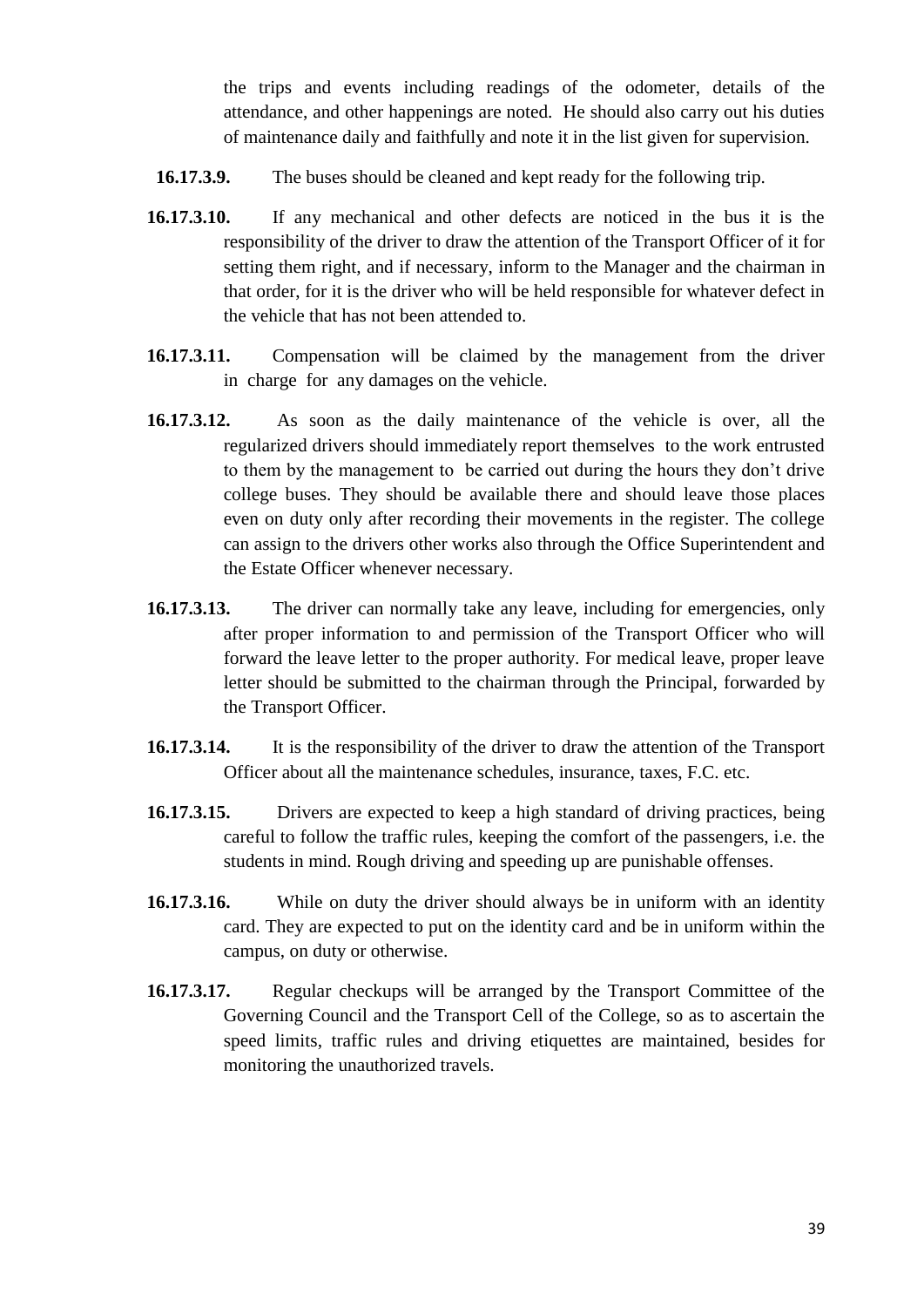### **16.17.4. BUS MANAGER**

- **16.17.4.1.** Bus-managers are responsible for the smooth and disciplined journey of the students in the bus. He notes and reports regularly about the behavior and demeanors of those who journey in the bus to the Transport Cell.
- **16.17.4.2.** All decisions about admitting students into the bus, checking their passes, etc. are the responsibility of the bus-manager. In cases of emergency he is allowed to admit students without pass and inform each case to the office about it.
- **16.17.4.3.** It is his duty to help the driver in his driving, such as cautioning about the sides, cautioning over speeding, signaling as the driver takes the bus backwards, etc.
- **16.17.4.4.** Bus-manager reaches the starting point in time and accompanies the driver to the last stop where the bus is parked.

### **16.17.5. DRIVING INSTRUCTOR**

- **16.17.5.1.** It is his duty to teach and train students who enroll themselves for driving practice in the national and international rules and give them proper and enough driving practice according to the necessary rules and take them to the RTO office for testing for license.
- **16.17.5.2.** S/he should ensure the safety and security of the students, enrolled for driving practice, maintain proper registers required including attendance registers etc. and give to the Transport Cell for inspection.
- **16.17.5.3.** Strict Discipline and Good Manners is expected from the Driving Instructors with regard to their behavior with the students, staff and the public.
- **16.17.5.4.** Driving Instructors are responsible for the maintenance of the vehicles given in their care and the office, tools and the premises used for the driving school.
- **16.17.5.5.** It is her/his responsibility for getting learning and driving licenses from the Government for those driving-students to satisfy the requirements for the same after enough practice.

#### **16.18. SECURITY STAFF**

**16.18.1.** Security personnel play an important supportive role in managing the campus, maintaining discipline and safeguarding the materials belonging to the college. They are to deal with people courteously and kindly with necessary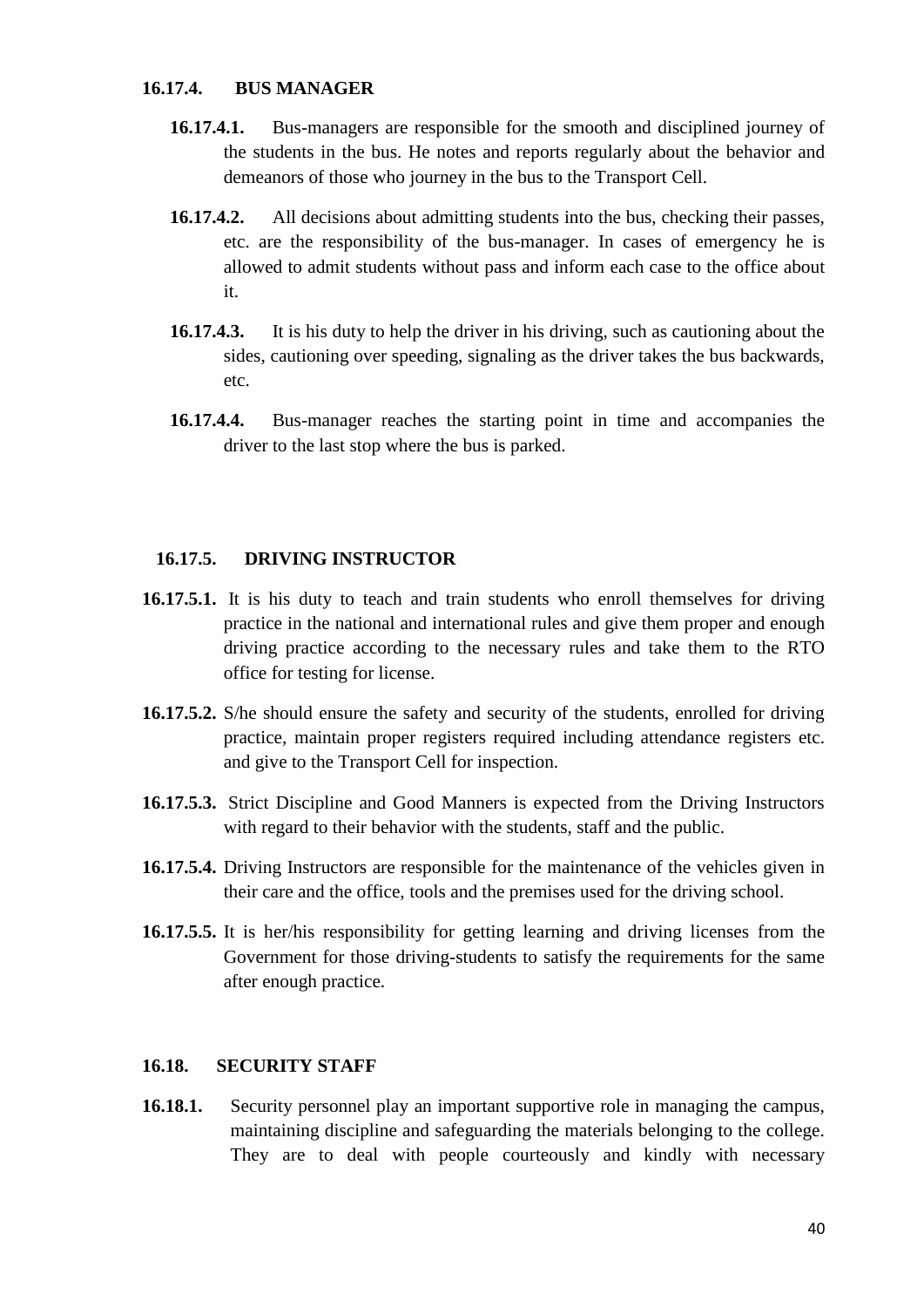professional strictness.

- **16.18.2.** Security staff should be faithful to his stipulated duties and schedules and is to move from his place of duty only after the next one replaces him. Being absent to the duty, by finishing early, coming late and absenting himself during the duty hours are punishable offenses.
- **16.18.3.** Security personnel are responsible for regularizing the parking of the vehicles within the stipulated places and according to the instructions given by the Estate Officer and/or the higher authorities.
- **16.18.4.** It is the duty of the security personnel who occupy the two entrances to check and allow all the vehicles that come in and go out, and to note the registration plate numbers and the purposes faithfully and present the same to the Estate Officer for inspection regularly.
- **16.18.5.** They are not to allow unauthorized vehicles to enter into the campus, without permission from the concerned authorities; nor are they to allow any vehicles to go out of the campus without permission, and they are to immediately inform the Estate Officer of any aberrations or suspicious entries.
- **16.18.6.** All the cars, bikes and other vehicles that belong to the college and to the staff and students, are to be registered with the college and vehicles other than those are to get a special pass card to get into the college campus and which is to be returned as they go out.
- **16.18.7.** The security personnel should not allow any person or vehicle to carry materials from the college without prior express permission from the Estate Officer and other concerned authorities. Stringent action will be taken on the particular security staff if the college meets with any loss in such manner.
- **16.18.8.** The security personnel are not to have any personal relationship or understanding with the staff or students, or the hired workers of the college. If they are seen to deal with any person from inside or outside of the college other than professionally, their eligibility to continue to work in this college becomes questionable.
- **16.18.9.** The security personnel should not allow any student studying in the college out, across the gates without gate-pass duly signed by concerned authorities, or in the case of the staff without punching, during class hours. If they are met with resistance from any staff or student while carrying out such duties, they are to bring the incident and person to the notice of the Principal or the chairman at the earliest. They are duty-bound to report to the authorities if any staff, student, workers or outsiders get in or go out of the campus through other ways than the official gates.
- **16.18.10.** The security personnel are to be in full uniform given by the college during all the duty hours, and are to keep up their physical fitness appropriate for their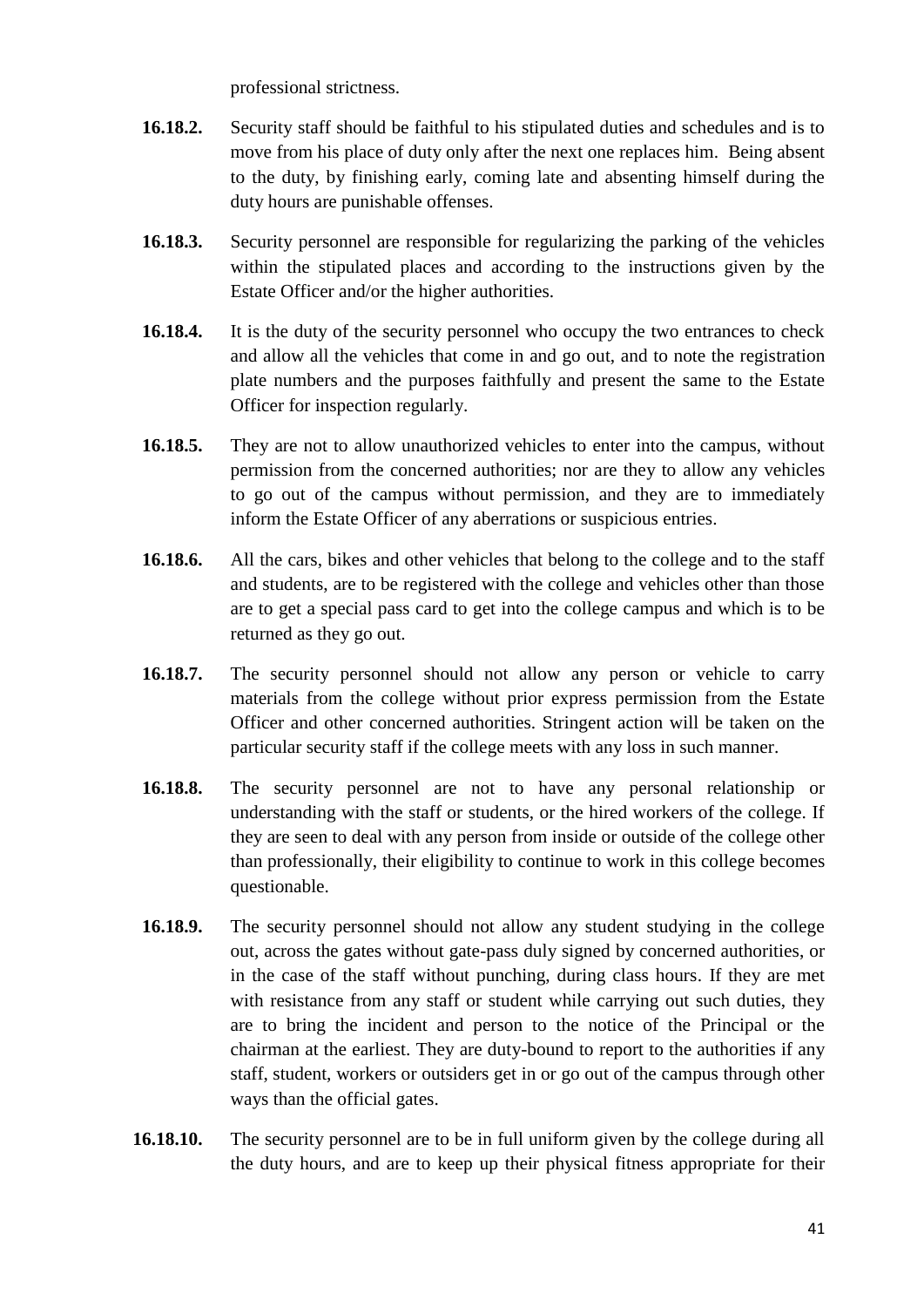duties.

- **16.18.11.** They are responsible to check whether all the doors have been closed and lights and gadgets have been put off after the working hours and do the needful, and inform the authorities about the authorities.
- **16.18.12.** The particular security staff who is responsible for putting on and putting off the lights on the verandas and roads during the night hours, should take utmost care to conserve electricity. In the same way, the one who is in-charge of managing the water pumps should be careful to fill up the tanks with enough water in time and not to waste water and energy by way of overflows.

# **16.19. GARDENERS AND FARMERS**

- **16.19.1.** It is the duty of the gardeners to create a serene and beautiful environment for study by developing green, beautiful, and blossoming gardens within the college campus. They work under the guidance of the Campus Manager.
- **16.19.2.** Only organic methods are to be used in the maintenance of the gardens and all the other kinds of farming within the campus.
- **16.19.3.** To keep the gardens blossoming, separate nurseries are to be maintained for developing seedlings that fresh and appropriate plantations could be done for every season.
- **16.19.4.** It is the duty of the gardeners to mow and shape the grass and other plants regularly.
- **16.19.5.** They should make enough arrangements to water the plants even on holidays, and manure them regularly so that the plants grow lush and green.
- **16.19.6.** Trees and border plants are to be planted along the sides of the roads and cultivation of rare herbals could be given importance.
- **16.19.7.** Whenever and wherever it is possible, coconut trees, palms, plantains, vegetable etc. are to be cultivated within the campus and the land that are given for the use of the college. Farmers, specially appointed for such purpose carry out such tasks.
- **16.19.8.** The personnel working in the garden are also in charge for the Botanical labeling of the trees and plants gracefully, and for the Green Audit of the Campus every year, and to keep up the carbon neutrality of the campus and for the maintenance of the water bodies within the campus.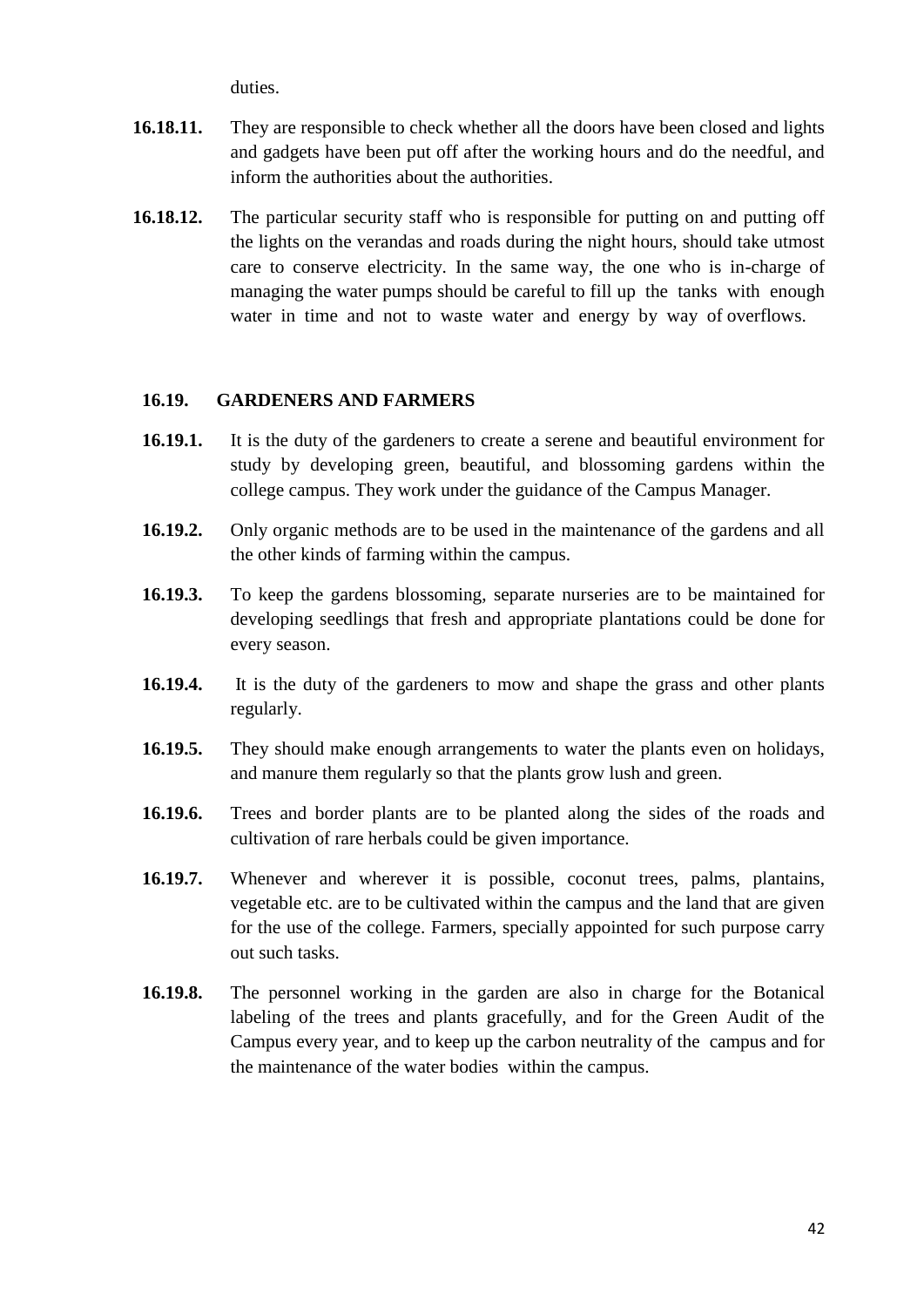### **16.20. OTHER BASIC STAFF (SWEEPERS AND SANITARY WORKERS)**

- **16.20.1.** Those in-charge of keeping the premises and the sanitary arrangements clean are expected to arrive early enough and carry out the cleaning work in the place allotted to them well in advance.
- **16.20.2.** When they finish their work, they are responsible to get the signature from the staff responsible to monitor the specified place and arrangements.
- **16.20.3.** They are to work under the guidance and instruction of the Campus Manager and the higher authorities.
- **16.20.4.** They are expected to keep the systematic garbage-disposal system followed in the college as one of the best practices.
- **16.20.5.** Our college campus has been declared "plastic-waste-free" campus. Therefore the cleaning personnel are expected to collect all the plastic wastes diligently and place them in the specific place arranged for it.

# **17. GENERAL**

# **17.1. LEAVE RULES**

- **17.1.1.** Leave means permitted absence from duty. The chairman is the leave sanctioning authority, however, the Principal sanctions casual leave as a delegate of the chairman.
- **17.1.2.** Applications for leave shall be made in the prescribed form.
- **17.1.3.** Leave applications shall be submitted through proper channel. Leave cannot ordinarily be claimed simply without considering the needs of the job. When the exigencies of the service so require, discretion to refuse or revoke leave of any description is reserved to the authority who is empowered to grant it.
- **17.1.4.** An employee on leave can extend or shorten the period of leave granted to her/ him only with the permission of the authority, which granted her/ him leave.
- **17.1.5.** An employee on leave may not take any outside service or accept any employment during the leave period.

# **17.2. PUNCTUALITY IN ATTENDANCE AND PERMISSIONS**

- **17.2.1.** Staff members shall sign the attendance register, on working days before their duty time fixed by the Competent Authority.
- **17.2.2.** Permissions may be granted for an hour a day, twice in a month by the Principal as provided for by him.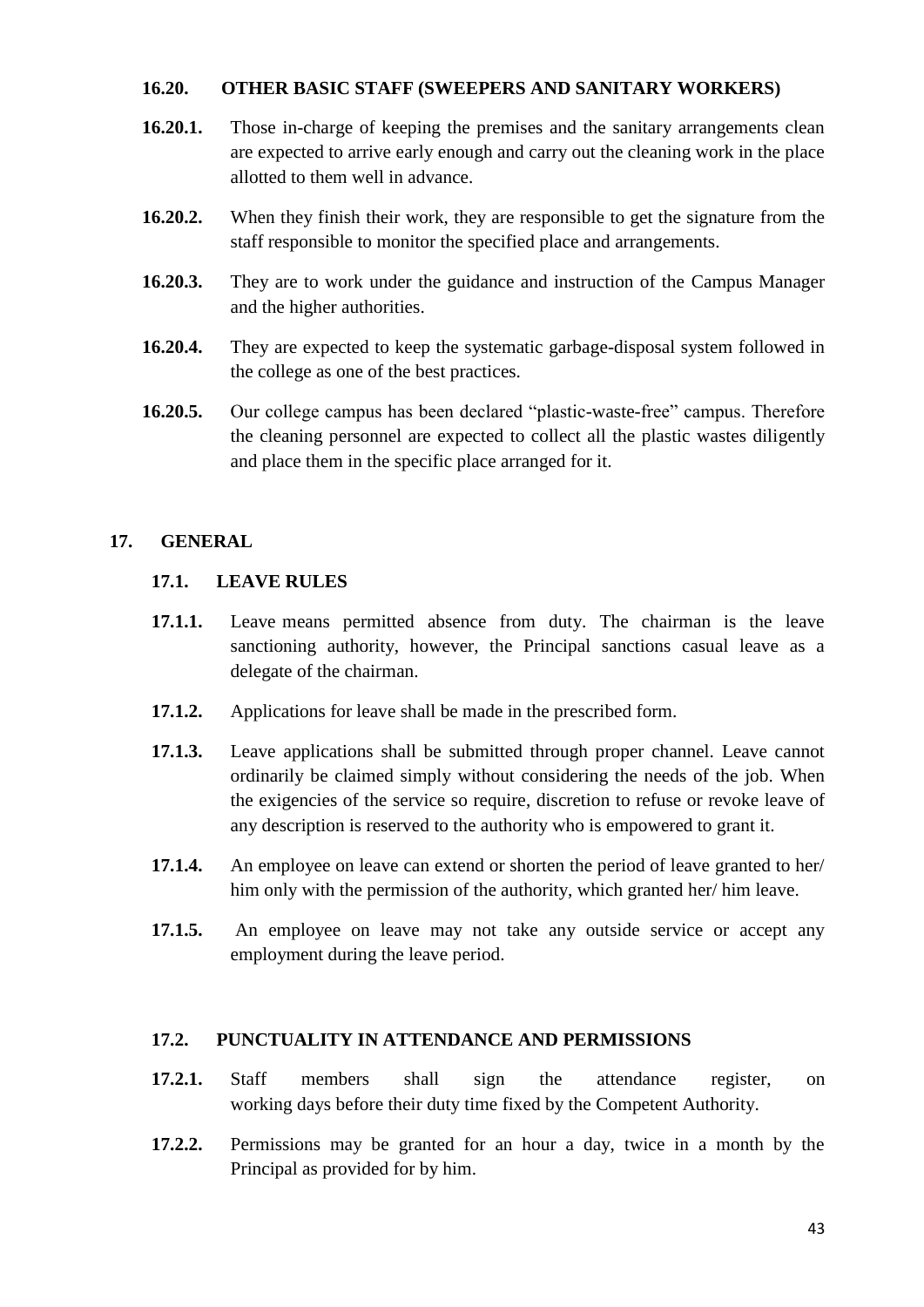**17.2.3.** Availing permission for a third time or coming late for a third time in a month shall be treated as half a day Casual Leave.

# **17.3. CASUAL LEAVE**

- **17.3.1.** Casual Leave can be granted for 12 days in a calendar year. However, Casual Leave cannot be granted more than three days continuously.
- **17.3.2.** In the case of planned casual leave, application for leave shall be submitted one day prior to availing leave. On unavoidable circumstances, such as sudden illness or unforeseen urgency, the application shall be submitted before duty time on the first day of the leave. Leave can be refused for belated submission of leave application. It is the responsibility of the incumbent to see that the leave application reaches the competent authority before the time specified.
- **17.3.3.** An employee may be allowed to avail casual leave for half a day too.

# **17.4. EARNED LEAVE**

- **17.4.1.** Only the administrative staff are eligible for earned leave in a calendar year at the rate of 12 days (one day per month).
- **17.4.2.** It can be availed of only after the prior sanctioning of the leave by the Competent Authority.
- **17.4.3.** Earned Leave cannot be applied for half a day and earned leaves cannot be taken more than three days at a time.
- **17.4.4.** Public holidays can be prefixed or suffixed to earned leave with prior permission. Public holidays falling within the period of earned leave will be treated as earned leave. Earned leave cannot be combined with any other leave.

# **17.5. MEDICAL LEAVE**

- **17.5.1.** Medical leave is admissible only to any confirmed illness, after completion of at least one year of probation. The number of days of medical leave, a staff is eligible, is calculated for each of her/his completed 1 year as 30 days, to a maximum of 180 days for more than 20 years of service as follows.
- **17.5.2.** Medical leave can be granted on medical grounds subject to the production of medical certificates from a registered medical practitioner.
- **17.5.3.** Medical leave shall be sanctioned on genuine medical reasons only. Medical leave will not be sanctioned for other reasons like examination, marriage,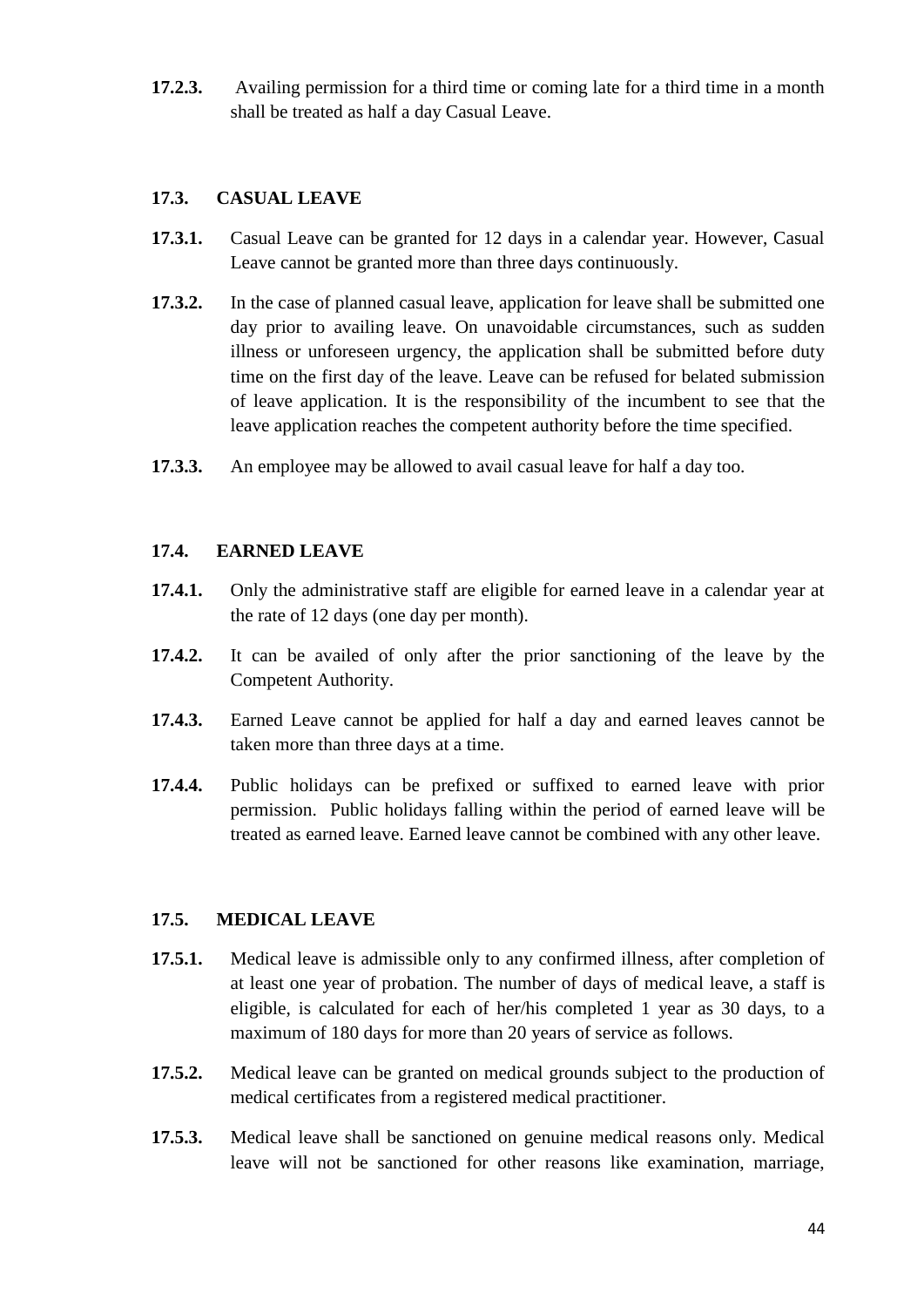house construction, family function etc.

**17.5.4.** On expiry of the medical leave, the applicant should produce a fitness certificate from a registered medical practitioner for rejoining duty.

# **17.6. MATERNITY LEAVE**

**17.6.1.** Married women members of the staff who are in regular service are eligible for 180 days of maternity leave with full pay, for a maximum of two times, and those on temporary/contract service, however, can also avail maternity leave but with 50% of pay.

# **17.7. COMPENSATORY LEAVE**

- **17.7.1.** When a member of the staff is prevented from enjoying public holidays for doing duties connected with the College, such a person may request the chairman in writing for compensatory leave credit in the prescribed form within 7 days from the day of extra work, through the Principal who gives details of the extra work done.
- **17.7.2.** Half-a-day is credited for every 7 hours of extra-work, including on public holidays.
- **17.7.3.** Extra-work in a public holiday can credit a maximum of half-a-day only, including the public holidays.
- **17.7.4.** Such a leave can be affixed to any kind of leave.

# **17.8. MARRIAGE LEAVE**

A leave of 10 days (with pay) shall be granted for the marriage of the members of the staff.

# **17.9. STUDY LEAVE**

- **17.9.1.** Study leave may be granted to the staff members who are in regular service to undergo essential courses pertaining to the area of his/her specialization and research at the discretion of the chairman.
- **17.9.2.** Study leave could be of two types. 1. When the College sends a staff for a course as a part of Faculty Development Program. 2. When a faculty member requests for study leave to attend a course in her/ his area specialization or to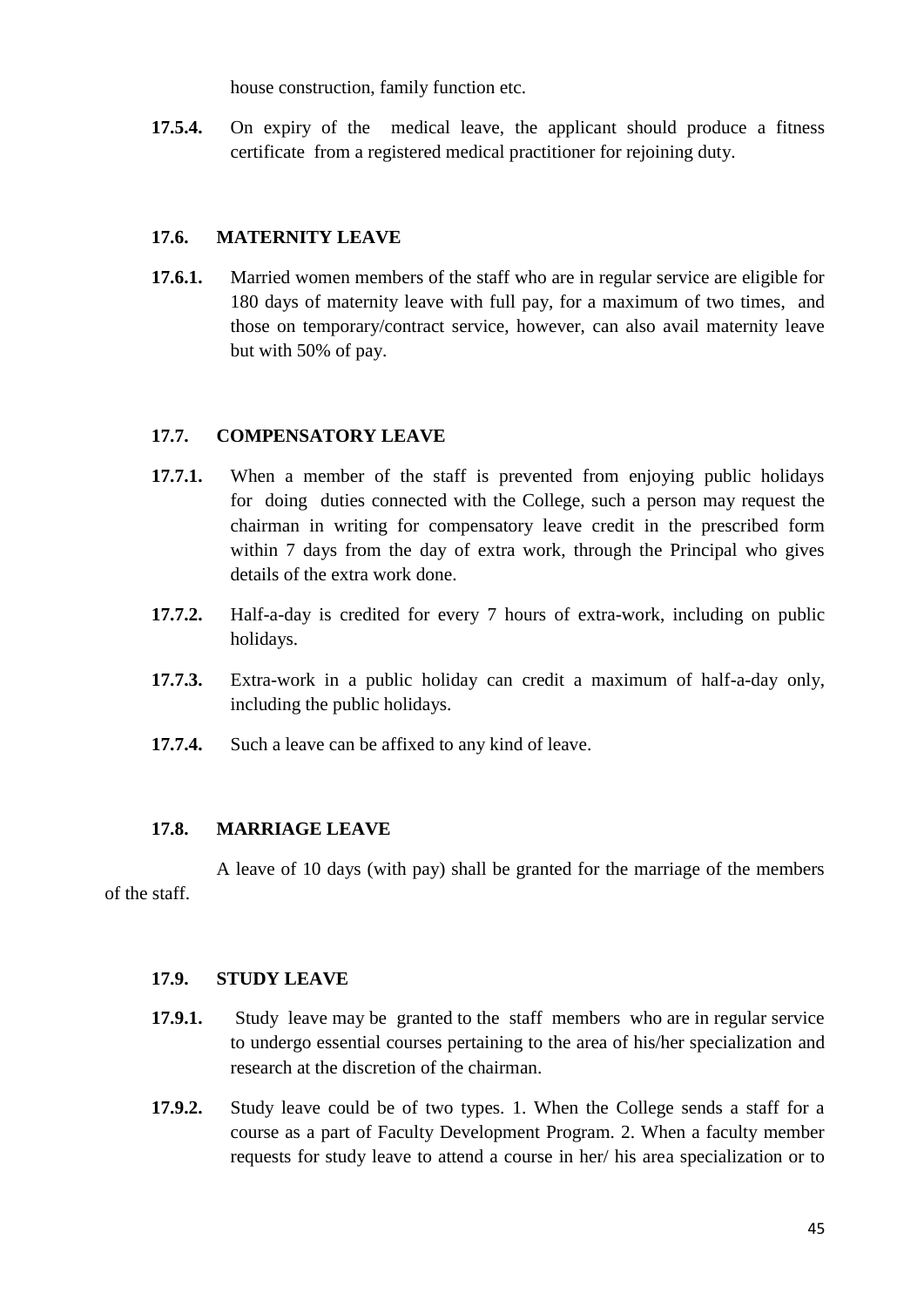do PhD.

- **17.9.3.** Study leave can be granted for a maximum of two years only.
- **17.9.4.** Application for study leave shall be submitted to the chairman through the Principal with details of the course of study and the examination which the applicant prepares to undergo during the period of study leave.
- **17.9.5.** The applicant will give an undertaking in a stamped paper to serve for a fixed period of time in the institution as prescribed by the management after the successful completion of the course.
- **17.9.6.** On completion of a course of study, a certificate of completion in the proper form together with the certificate of examination passed or in the case of a special course of study, indicating the date of commencement and termination of the course with remarks, if any, from the authority in charge of the course or study shall be furnished to the management before rejoining duty.
- **17.9.7.** The member on study leave will be on loss of pay.
- **17.9.8.** The period of leave may count as a service period for the purpose of promotion and increment.
- **17.9.9.** After completing the course of study, the staff member shall be permitted to join duty with an advance notice of one month. In case a member discontinues the course s/he will be allowed to rejoin duty only after the expiry of the period of appointment of the substitute.
- **17.9.10.** Members of the staff cannot have a claim for automatic promotion after acquiring higher qualification.
- **17.9.11.** By virtue of her/his higher qualification her/his seniority position will not be elevated unless through a process of selection/promotion.

#### **17.10. LIEN LEAVE**

**17.10.1.** Lien leave can be availed by the staff who gets a chance to teach as a visiting professor in an eminent university or an industry, foreign or inland, for a maximum of one year.

#### **17.11. VACATION**

**17.11.1.** Members of teaching and technical non-teaching staff are eligible for 15 days of vacation during the end of first semester and 21 days during the end of second semester as the schedule of the university permits. However, vacation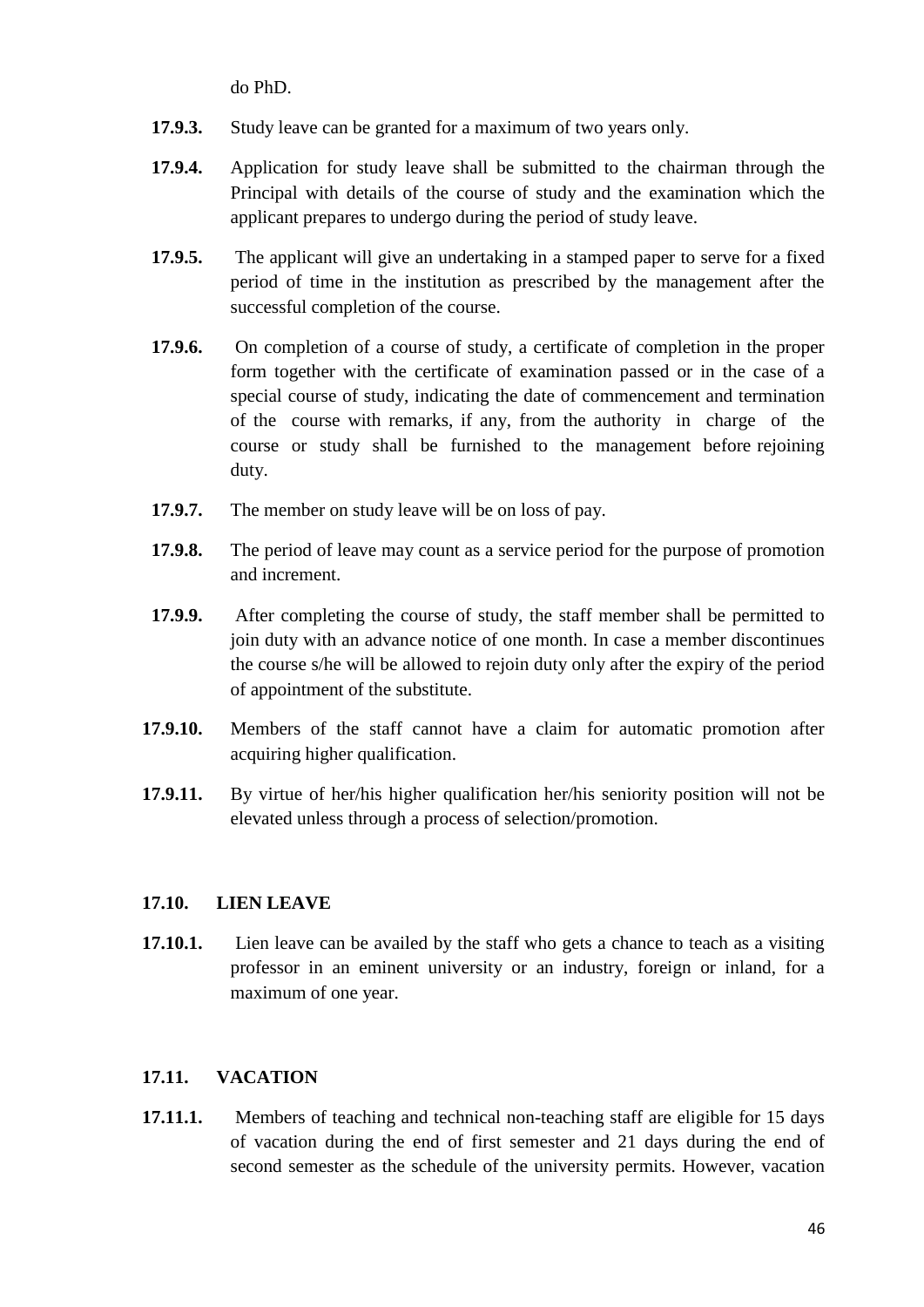days can be reduced for special important needs of the college. The vacation days are to be availed in two or three parts during the available holidays whenever the university schedule permits, adjusting with other members of the staff without disturbing the smooth running of the college. The Principal will make necessary schedules in understanding with particular staff and with permission from the chairman.

# **17.12. GENERAL RULES**

- **17.12.1.** Other Duty permissions are granted by the Principal to the staff. Requests for permission to go out for other duty, during working hours, shall be submitted through proper channel in the prescribed form in person before the period of other duty.
- **17.12.2.** No general permission will be granted to attend personal functions of the members of the staff. Casual leave for such functions will be granted only subject to the condition that the normal working of the institution is not affected.
- **17.12.3.** During leisure hours, staff members shall occupy the seats allotted to them. A note in the appropriate register indicating where he/she can be found should be left when a teaching staff leaves his/her allotted seat.
- **17.12.4.** Leaving the classroom before the ringing of the bell indicating the end of a period is subversive of orderliness.
- **17.12.5.** Cancellation of classes can only be done by the Principal. Alteration of class work by members of the staff should be done only with the prior permission of the Head of Department.
- **17.12.6.** Student attendance markings should be done immediately after the completion of the period, in the prescribed form & register available in each department and be uploaded into the automation system.

# **18. TEST/EXAM**

- 18.1 During invigilation, the Faculty Member should be continuously moving around. He/She should not sit in a place for a prolonged time. He/She should watch closely so that nobody does any malpractice in the exam/test.
- 18.2 Whenever any malpractice is noticed, the Faculty Member should get a written statement from the student and inform the University Representative/Chief Superintendent. (Class co-ordinator and HOD concerned in the case of class test/Model Examination).
- 18.3 The faculty members should be very fair and impartial in awarding of internal marks to students or in selecting the outstanding students of the department/college and on similar occasions, it should be done strictly as per the prescribed norms. It should not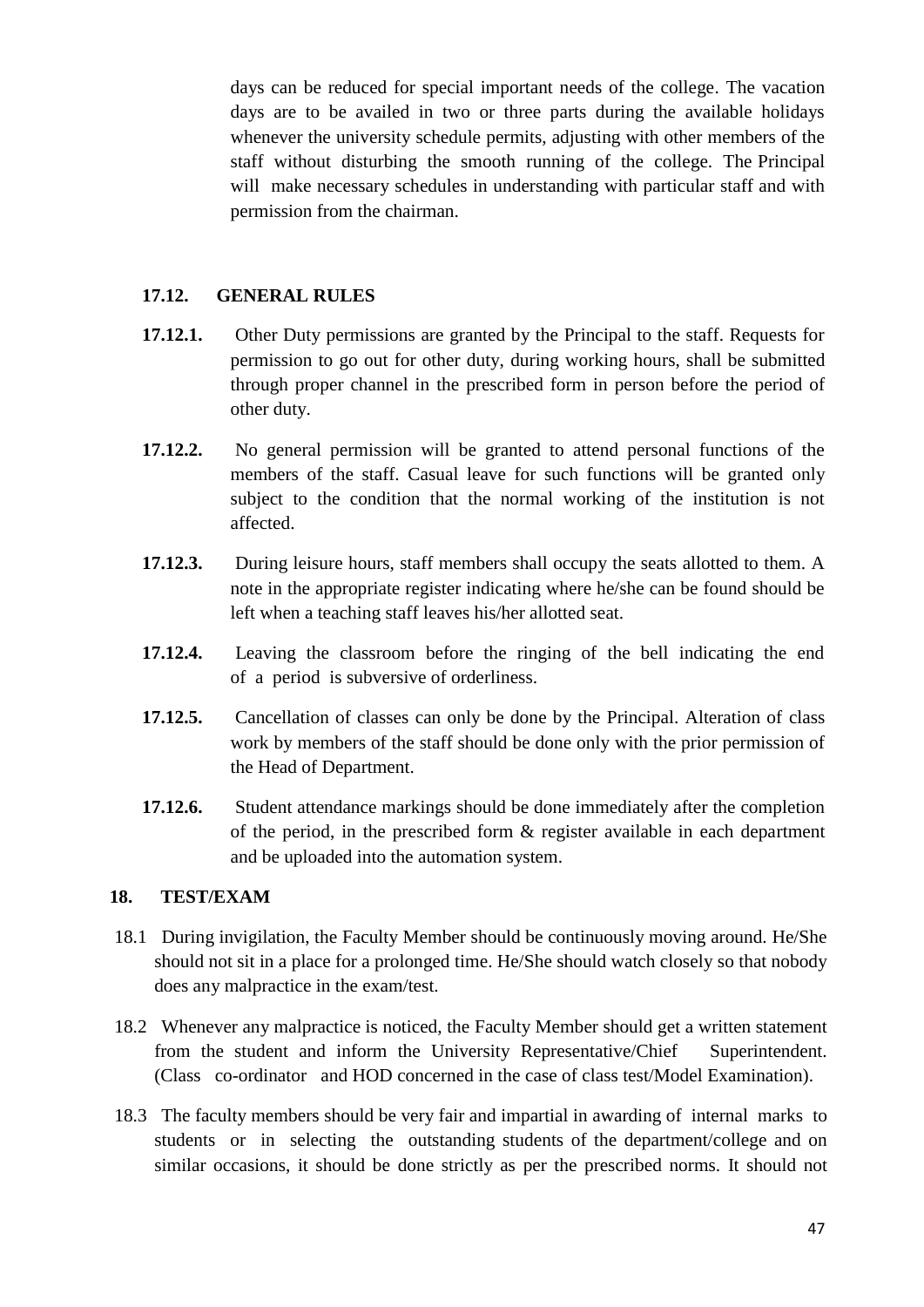have any bearing with region, language, religion, caste, status of parents, personal relations, etc.

# **19. SPECIAL INCENTIVE TO FACULTY**

### **19.1. National Events**

Selection based on peer review of the full paper. Evidence to this effect should be produced.

- **19.1.1.** Event registration fee and TA/DA as applicable will be provided.
- **19.1.2.** Absence will be treated as on duty.
- **19.1.3.** A maximum of two times per teacher per year, subject to availability of budgeted funds, on a first-come first-served basis, can be considered.
- **19.1.4.** Preference will be given to those invited to chair sessions.
- **19.1.5.** Preference will be given to those below 35 years of age, if papers are accepted, when both faculty aging below 35 and above 35 go to the same conference.

# **19.2. INTERNATIONAL EVENTS**

Deputation only for presenting papers selected after peer review of full paper for presentation and for publication in the proceedings. Evidence to this effect must be produced.

- **19.2.1.** Registration fee, 75% of economy class return air-fare and DA of Rs. 4000/ per day for a maximum of three days will be given to each teacher, and subject to a maximum of Rs.10,000/- per person. To such deputation, the paper presenters should return back and serve the institution for at least two years, otherwise the sanctioned amount is to be refunded to the Institution.
- **19.2.2.** One person can avail this facility only, once in three years.
- **19.2.3.** Preference will be given to those below 45 years of age on first come, first served basis and subject to availability of budgeted funds.
- **19.2.4.** Only in exceptional circumstances those above the age of 60 would be deputed for the conferences at the discretion of the management.

# **20. RESEARCH / PUBLICATIONS**

# **20.1. FUNDED PROJECTS**

An incentive of 10% of the value of funded projects will be given to the staff for meeting travel and other expenditure related to the project.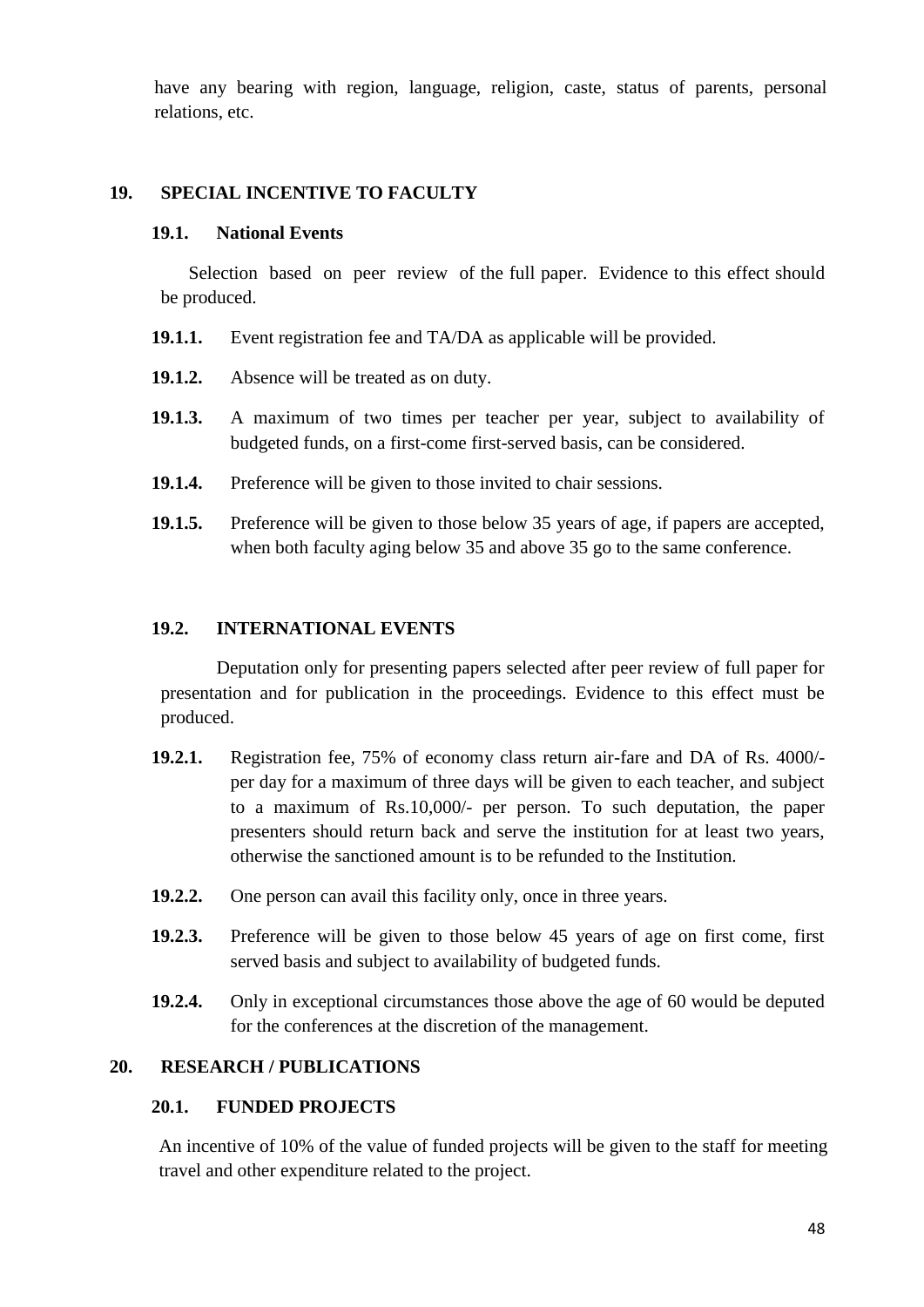### **20.2. PUBLICATION OF TEXT-BOOKS AND RESEARCH ARTICLES**

**20.3.1** For every good text-book published in the relevant subjects, the authors of the book will be given an incentive of Rs.3,000/-

**20.3.2** Rs.5,000/- for each paper published in any of the Anna University Annexure 1 list of Journals. In case the Journal is not as per the list, a designated committee shall ascertain the international standing of the Journal.

**20.3.3** Rs.2,000/- for each paper published in any of the Scopus Indexed Journals. In case the Journal is not as per the Scopus list, a designated committee shall ascertain the international standing of the Journal.

# **20.3 INCENTIVE FOR PRESENTING A PAPER AT NATIONAL/ INTERNATIONAL SEMINARS/CONFERENCES:**

20.3.1 Cash award of Rs.1,000/- in case of a paper presented at a Seminar/Conference at an institute of repute outside India.

20.3.1 Cash award of Rs.1,000/- in case of a paper presented at an International Seminar/Conference at an institute of repute in India.

# **20.4. DEPUTATION FOR HIGHER STUDIES:**

- **20.4.1.** Not more than 2 members of faculty of any department will be deputed for post-graduate studies in the part-time mode in any one year.
- **20.4.2.** Those deputed for the PG studies as mentioned above will be required to execute a service bond for 3 years from the date of obtaining the provisional certificate. If they leave the service before the end of the bond period, they will pay the salary for the reminder period not served.
- **20.4.3.** Not more than 1 member of the faculty of any department will be deputed for Ph.D programs with a relief of 2 days in a week in terms of work-load in the department. They will also be reimbursed the tuition fee remitted for the course work. Such candidates have to execute a bond with the conditions stipulated as in the bond.
- **20.4.4.** All persons deputed for Ph.D programs will execute a service bond to serve for 3 years from the date they complete their viva-voce examination. If they leave the service before the expiry of such a bond period, they will have to pay the remainder of the salary of such a period of default.
- **20.4.5.** Deputations for all the above programs will be based on merit, contribution made in the college and also the seniority position of the staff in the department.